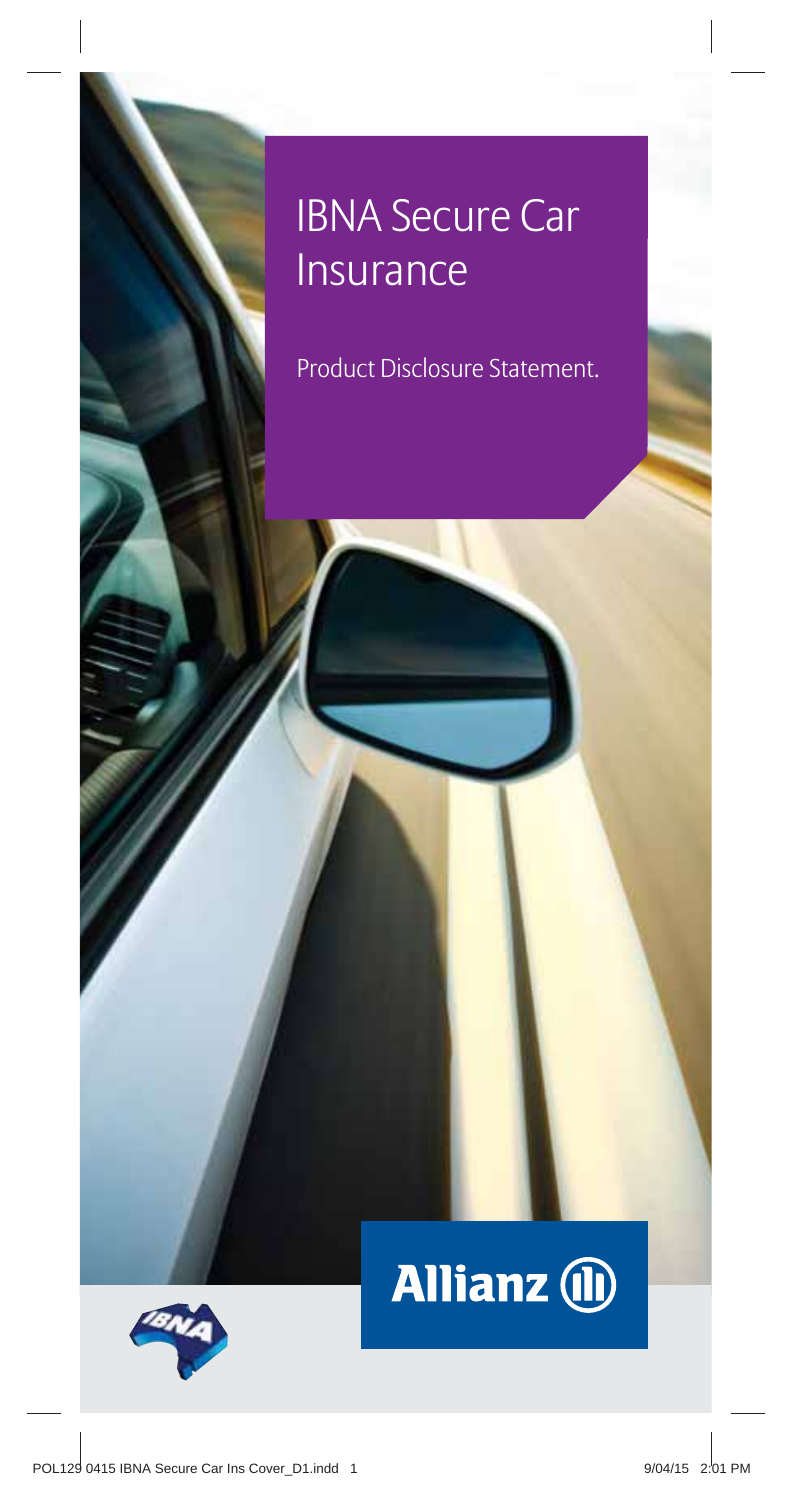## About IBNA

This insurance policy is distributed by insurance brokers who are licensed members of IBNA Limited ABN 43 086 563 055 ("IBNA").

The IBNA Network's origins go back to 1984 to give individual general insurance brokers the opportunity to enjoy the benefits of a larger group, yet still maintain that all important feel of independence. With a total turnover of over 1.3 billion dollars in general insurance premiums, the IBNA Network ranks within the top general insurance broking groups in Australia.

IBNA has entered into an arrangement with Allianz Australia Insurance Limited to develop financial products and services that are distributed by IBNA members.

For further information about IBNA, please visit www.ibna.com.au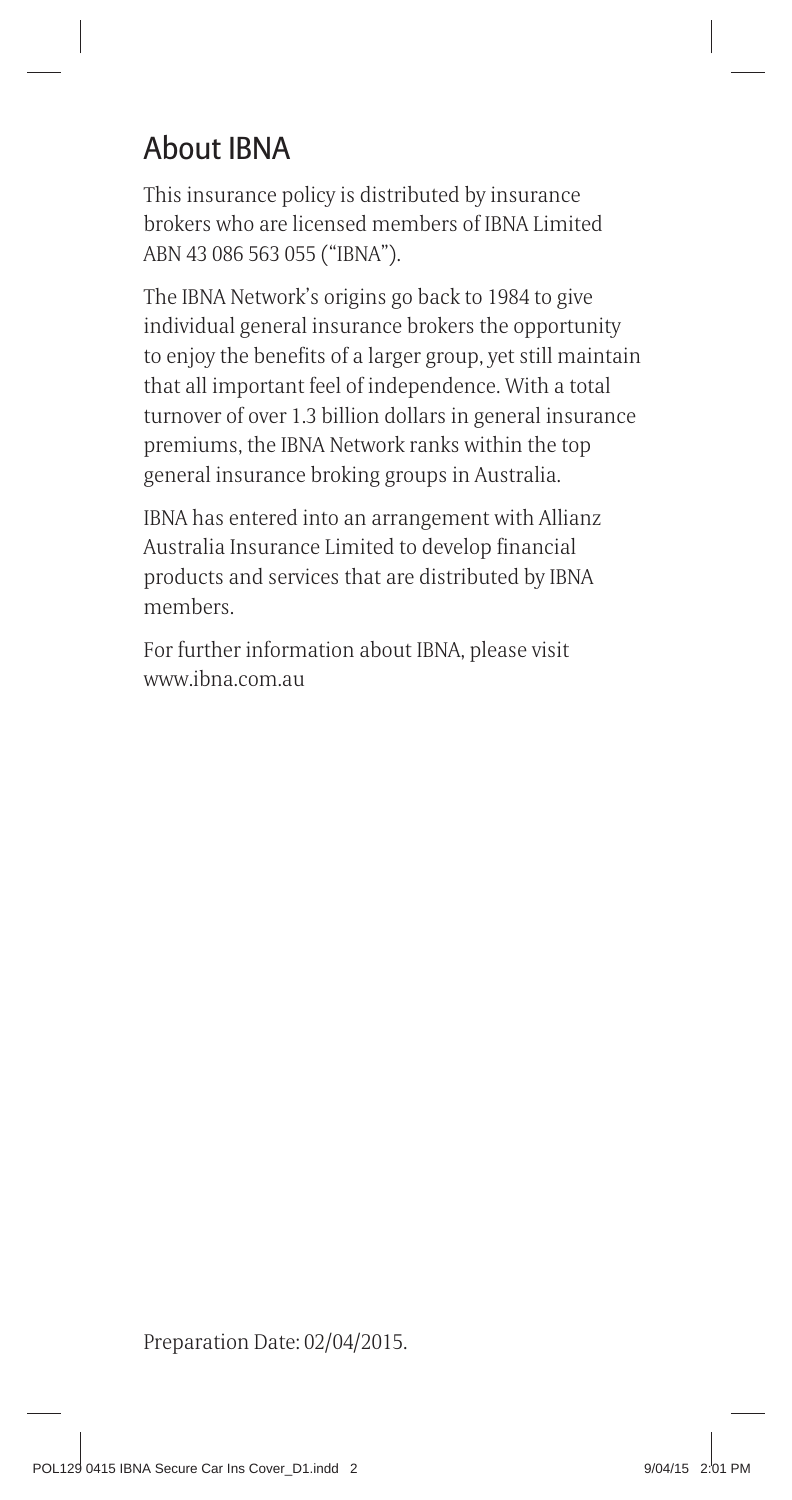# Table of contents

|                                                                | page |
|----------------------------------------------------------------|------|
| About this booklet                                             |      |
| Our agreement with you                                         | 6    |
| Insurer                                                        | 7    |
| About Allianz Australia                                        | 7    |
| Covers available                                               | 7    |
| Significant risks                                              | 8    |
| Care and maintenance                                           | 8    |
| The cost of this insurance Policy                              | 9    |
| Duty of Disclosure                                             | 9    |
| Privacy Notice                                                 | 10   |
| The General Insurance Code of Practice                         | 13   |
| <b>Financial Claims Scheme</b>                                 | 13   |
| How to make a claim                                            | 13   |
| Dispute resolution process - helping you solve<br>any problems | 13   |
| Cooling-off information                                        | 14   |
| Providing proof                                                | 14   |
| Other party's interests                                        | 15   |
| How you can pay your premium                                   | 15   |
| Overdue premium                                                | 15   |
| Preventing our right of recovery                               | 16   |
| <b>General conditions</b>                                      |      |
| Changing your Policy                                           | 17   |
| Other interests                                                | 17   |
| <b>Notices</b>                                                 | 17   |
|                                                                |      |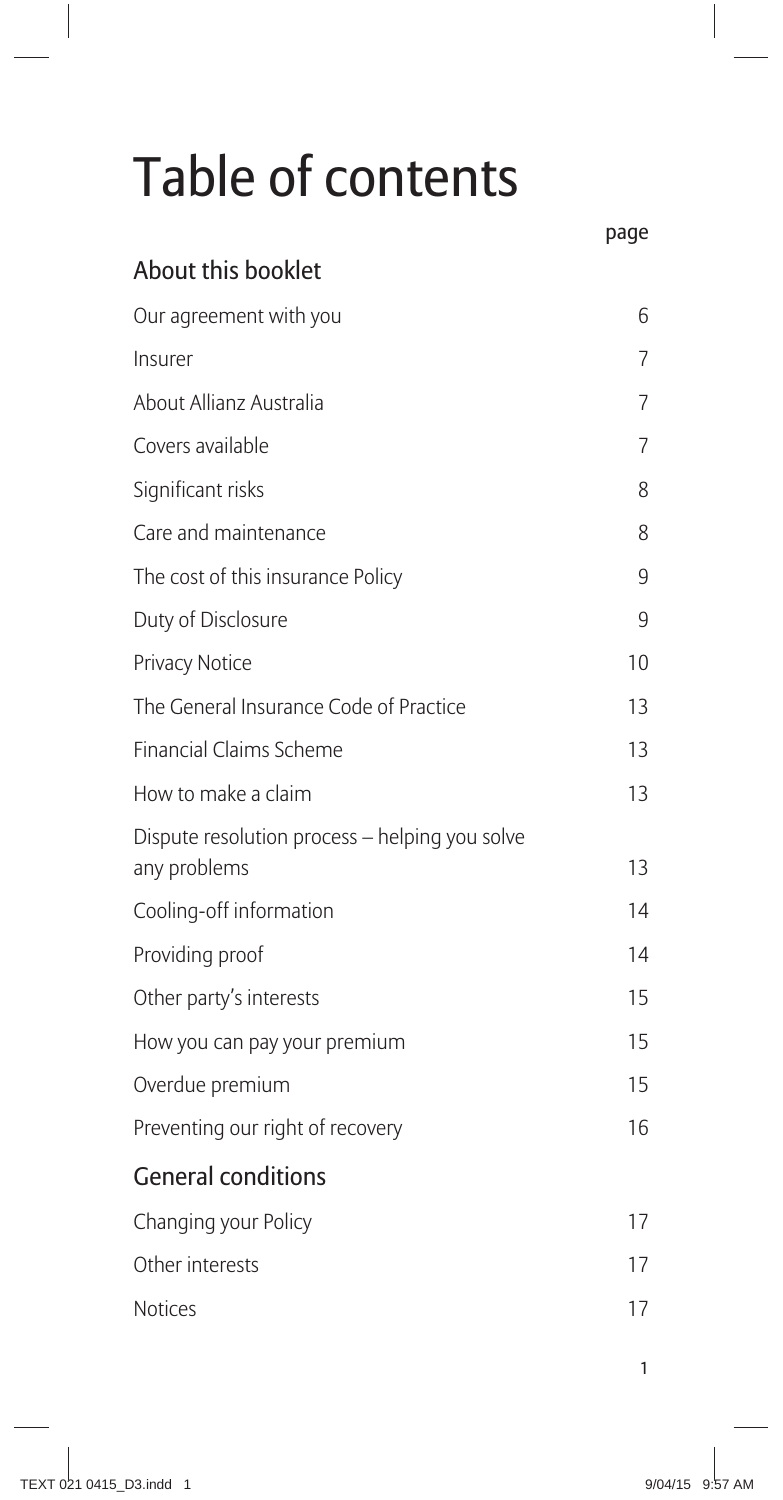|         |                                                                | page |
|---------|----------------------------------------------------------------|------|
| Changes |                                                                | 17   |
| Salvage |                                                                | 19   |
|         | Adjustment of premium on renewal                               | 19   |
|         | <b>Terms and Conditions</b>                                    |      |
|         | Words with special meanings                                    | 20   |
|         | Use of the vehicle                                             | 21   |
|         | Types of cover for your motor vehicle                          | 22   |
|         | 1. Comprehensive                                               | 22   |
|         | 2. Third Party, Fire and Theft                                 | 23   |
|         | 3. Third Party Property Damage                                 | 23   |
|         | Section 1: Cover for your vehicle                              |      |
|         | 1.1 What you are insured against                               | 24   |
|         | 1.2 What you are NOT insured against                           | 24   |
|         | 1.3 What we pay for loss or damage                             | 25   |
|         | a) Partial loss                                                | 25   |
|         | b) Total loss                                                  | 26   |
|         | Market value means                                             | 26   |
|         | Agreed value means                                             | 26   |
|         | Replacement with a new vehicle                                 | 27   |
|         | Financier                                                      | 27   |
|         | Salvage                                                        | 28   |
|         | Payment of unpaid premium when your<br>vehicle is a total loss | 28   |
|         | No return of premium after a total loss                        | 28   |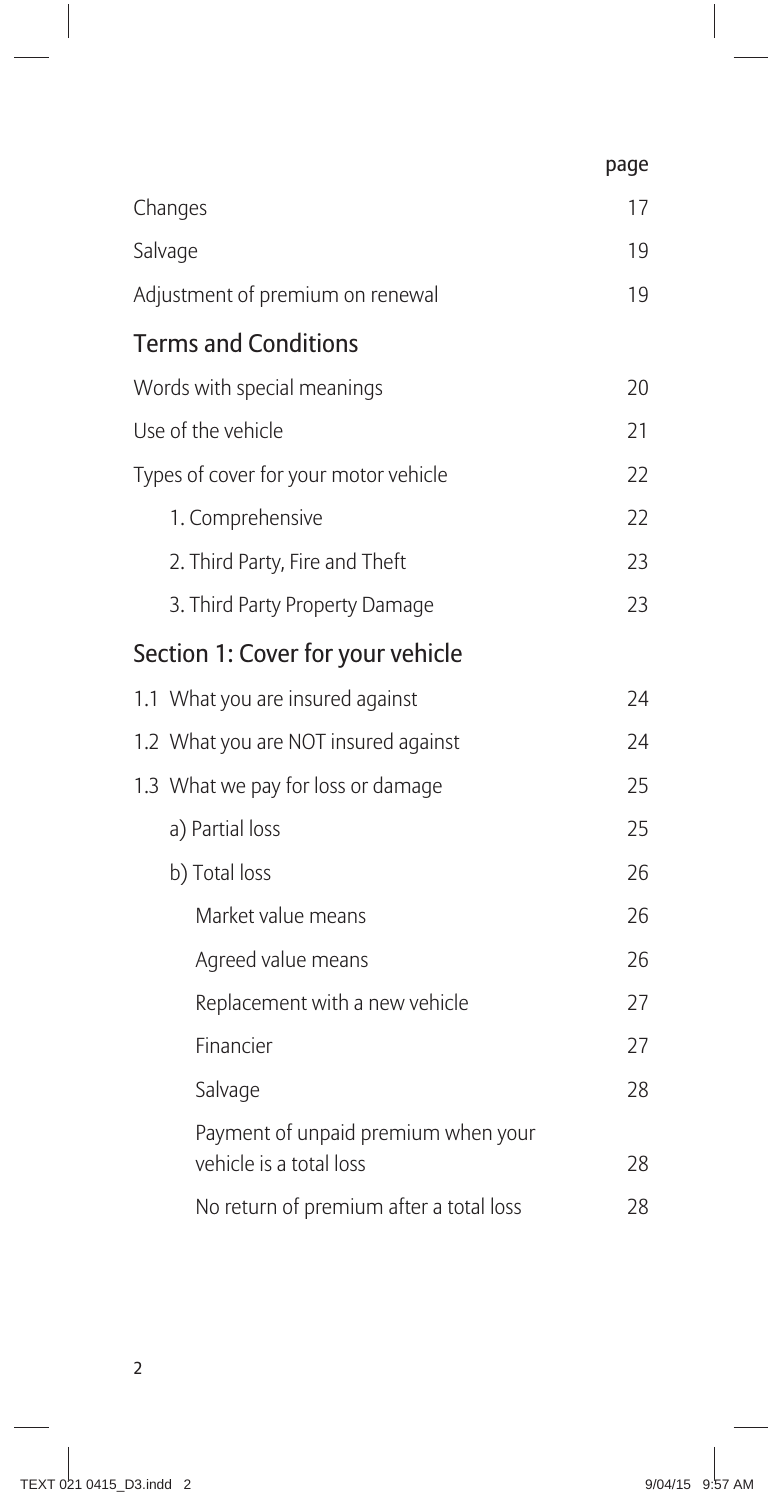page

### Section 2: Cover for your legal liability

| 2.1. Property damage                                                     | 29 |
|--------------------------------------------------------------------------|----|
| Damage to property                                                       | 29 |
| Property under your control                                              | 29 |
| Substitute vehicle                                                       | 29 |
| Your employer's or principal's liability                                 | 30 |
| Maritime liability                                                       | 30 |
| What we pay for legal liability for<br>damage to other people's property | 30 |
| 2.2 Injury to other persons                                              | 30 |
| What we pay for legal liability for injury to<br>other persons           | 31 |
| 2.3 Passengers                                                           | 32 |
| 2.4 Legal expenses                                                       | 32 |
| <b>Additional benefits</b>                                               |    |
| Change of vehicle                                                        | 33 |
| Car sharing agreement                                                    | 33 |
| Towing costs                                                             | 34 |
| Cleaning up after an accident                                            | 34 |
| Returning your vehicle after stolen                                      | 34 |
| Hire car costs following theft                                           | 34 |
| Trailer and caravan cover                                                | 35 |
| Personal property                                                        | 36 |
| Travelling and accommodation expenses                                    | 36 |
| Child seat or baby capsule                                               | 37 |
| Locks and keys                                                           | 37 |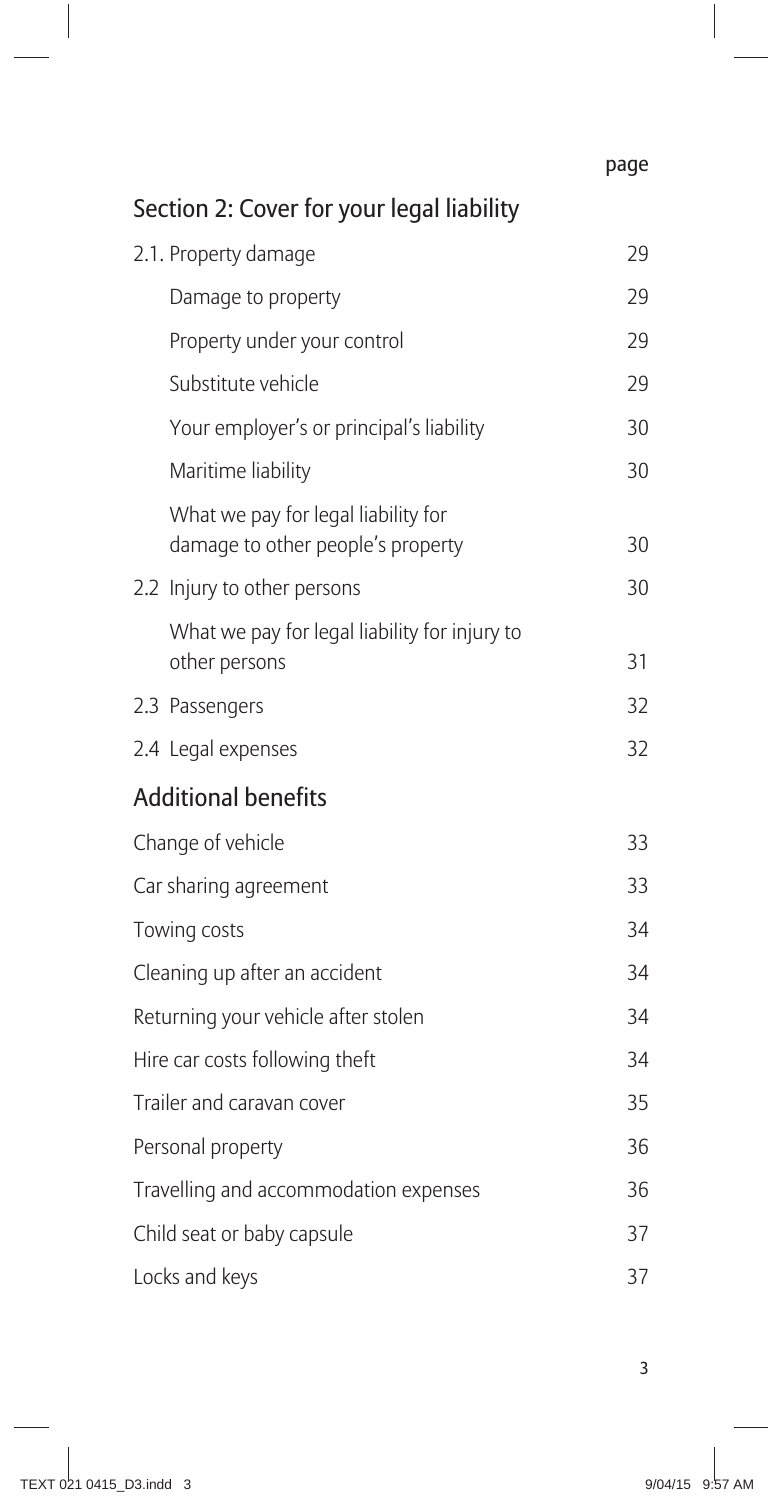|                                                   | page |
|---------------------------------------------------|------|
| Artwork and sign writing                          | 37   |
| Driver accident compensation benefit              | 38   |
| Table of injury and benefit                       | 38   |
| <b>Funeral benefit</b>                            | 39   |
| No Claim Bonus benefit                            | 39   |
| Faultless No Claim Bonus benefit                  | 40   |
| Windscreen claim benefit                          | 40   |
| Uninsured motorist's benefit                      | 40   |
| Finance gap cover                                 | 41   |
| Waiver of subrogation                             | 41   |
| Loaned vehicle                                    | 41   |
| <b>Optional benefits</b>                          |      |
| Protected No Claim Bonus                          | 42   |
| Hire car costs following an accident              | 42   |
| Removal of basic excess for windscreen claims     | 43   |
| Restricted drivers                                | 44   |
| Tools of trade                                    | 44   |
| Named driver                                      | 45   |
| What you must pay if you make a claim<br>- Excess |      |
| Basic excess                                      | 46   |
| Age excess                                        | 47   |
| Undeclared young driver excess                    | 47   |
| Inexperienced driver excess                       | 47   |
| Theft excess                                      | 48   |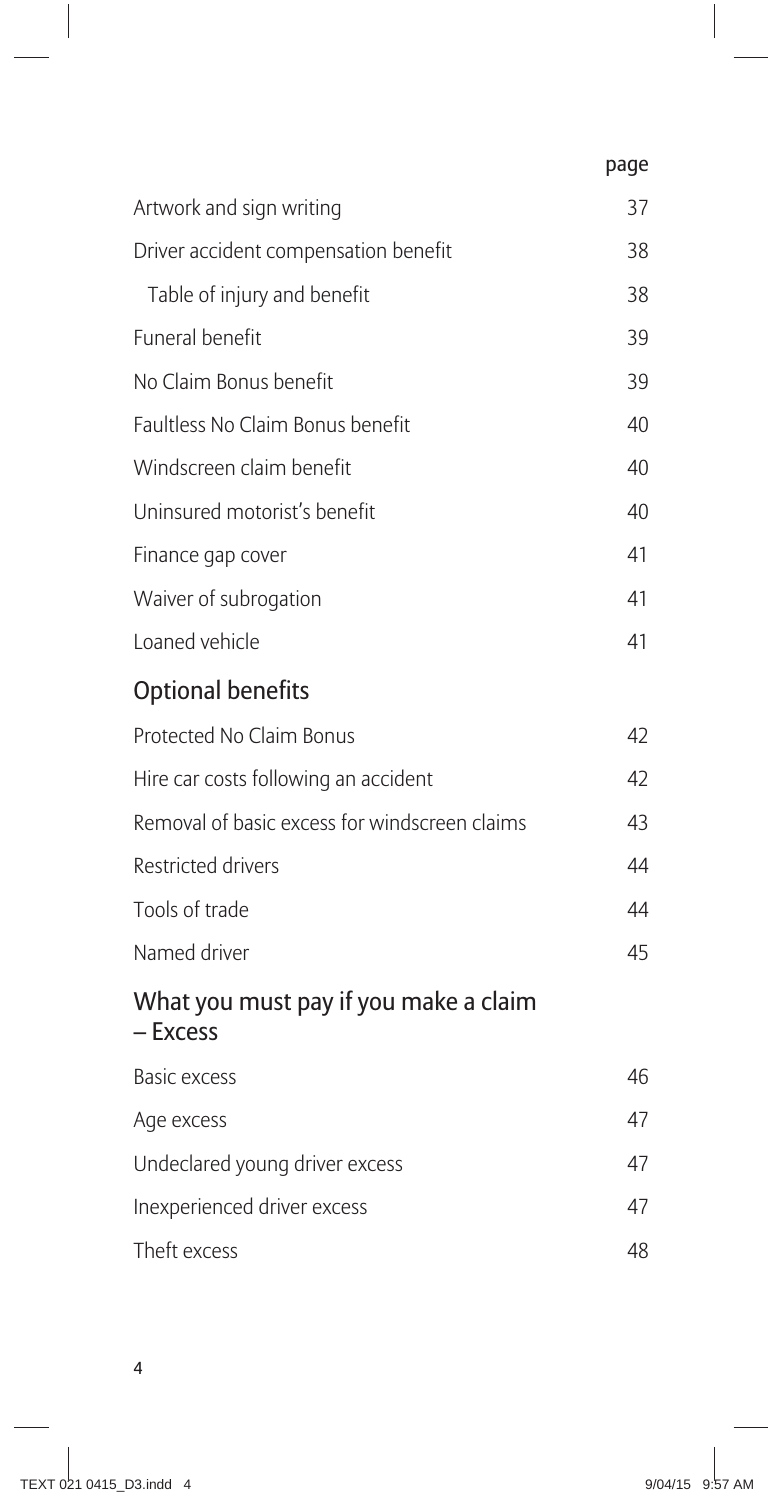|                                                           | page |
|-----------------------------------------------------------|------|
| Driver excess                                             | 48   |
| Unnamed driver excess                                     | 48   |
| When you do not have to pay an excess                     | 48   |
| Deciding who is at fault                                  | 49   |
| When you are not covered                                  |      |
| General exclusions applying to this Policy                | 50   |
| Additional exclusions applying to this Policy             | 51   |
| <b>General conditions</b>                                 |      |
| Changes to your insurance details - what you must tell us | 54   |
| Cancelling your Policy                                    | 55   |
| <b>GST Notice</b>                                         | 56   |
| Claims                                                    |      |
| What you must do after an accident                        | 58   |
| What you must NOT do after an accident                    | 59   |
| What we do                                                | 59   |
| What can affect a claim                                   | 60   |
| Choice of repairer                                        | 60   |
| Authorising repairs                                       | 61   |
| Spare parts, extras and accessories                       | 61   |
| Sublet repairs                                            | 62   |
| Guarantee and warranty                                    | 62   |
| Imported vehicles                                         | 62   |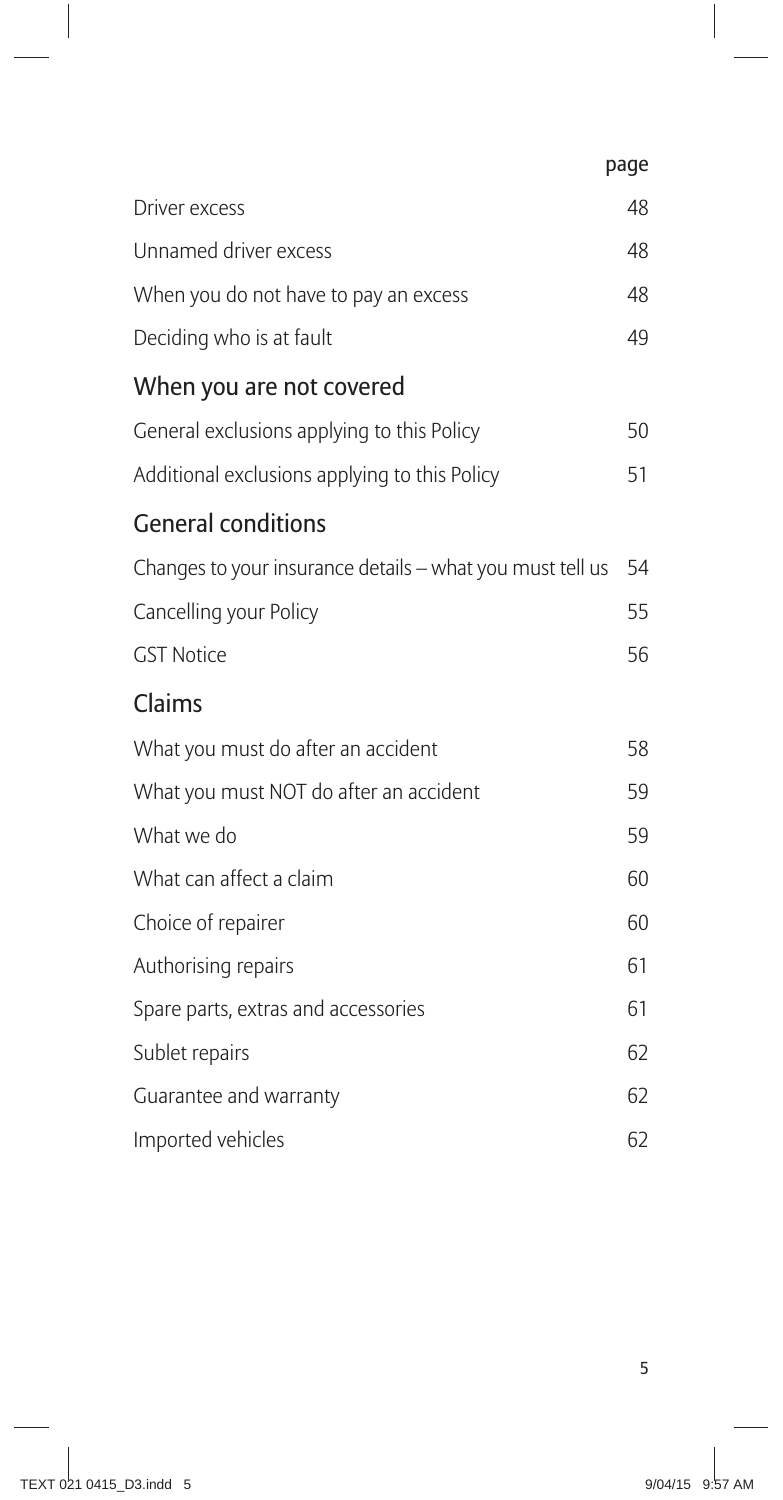# About this booklet

This booklet contains a Product Disclosure Statement (PDS). The PDS is designed to assist you to make informed choices about your insurance needs. The PDS contains information about costs, our dispute resolution system, your cooling off rights and other relevant information, including other rights, Terms and Conditions of the Policy, including the exclusions and obligations attaching to this product. Please read this booklet carefully.

Other documents may form part of the PDS. Any such documents will be dated and will include a statement identifying them as part of the PDS. If any changes or corrections need to be made to the PDS a Supplementary PDS may be provided.

## Our agreement with you

The Product Disclosure Statement and the Policy Schedule form the legal contract between you and us. You pay us the premium, and we provide you with the cover you have chosen as set out in the Policy, during the period of insurance shown on your Policy Schedule or any renewal period. Please keep them in a safe place for future reference.

The Policy Schedule contains details of your cover that are personal to you. It may contain information that changes the Terms and Conditions of your Policy such as, options that you have selected or special conditions that we have imposed.

The exclusions in the section(s) headed When you are not covered and conditions in the section headed General conditions apply to all types of cover.

The excesses set out in the section headed What you must pay if you make a claim – Excess apply to all claims except where otherwise stated. The amount of any excess that applies to your Policy will be shown on your Policy Schedule.

If you require further information about this product, please contact your appointed Insurance Broker.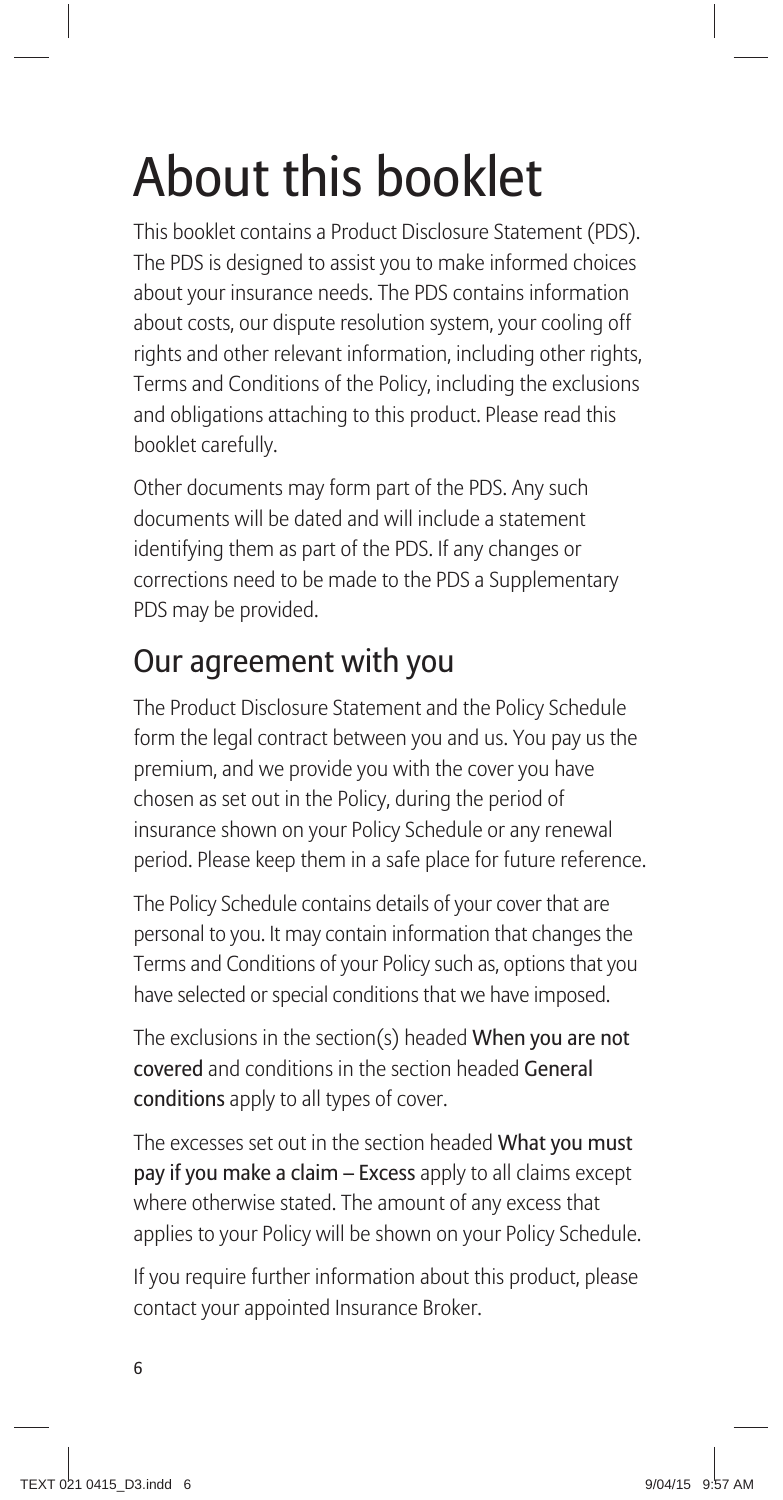## Insurer

This Policy is underwritten by Allianz Australia Insurance Limited AFS Licence No. 234708 ABN 15 000 122 850 of 2 Market Street, Sydney, NSW, 2000.

## About Allianz Australia

Allianz Australia Insurance Limited AFS Licence No. 234708, ABN 15 000 122 850 is the insurer of this Policy and is one of Australia's largest general insurers. We utilise years of local expertise, combined with global experience to offer a wide range of products and services to our customers. As a member of the worldwide Allianz Group, We are committed to continuous improvement of Our products and services and strive to achieve this through knowledge transfer within the Group, dedicated technical research units, sharing globally new product developments and a wide range of risk management services.

The contact details for Allianz are on your Policy Schedule.

You should keep your Policy Booklet and Policy Schedule together in a safe and convenient place for future reference.

# Covers available

We offer the following three types of cover:

Comprehensive Cover – This covers your vehicle for accidental loss or damage as well as damage to property and other vehicles.

Third Party Fire and Theft – This covers your vehicle for a range of insured events including fire and theft as well as damage to property and other vehicles.

Third Party Property Damage – This covers damage to property and other vehicles.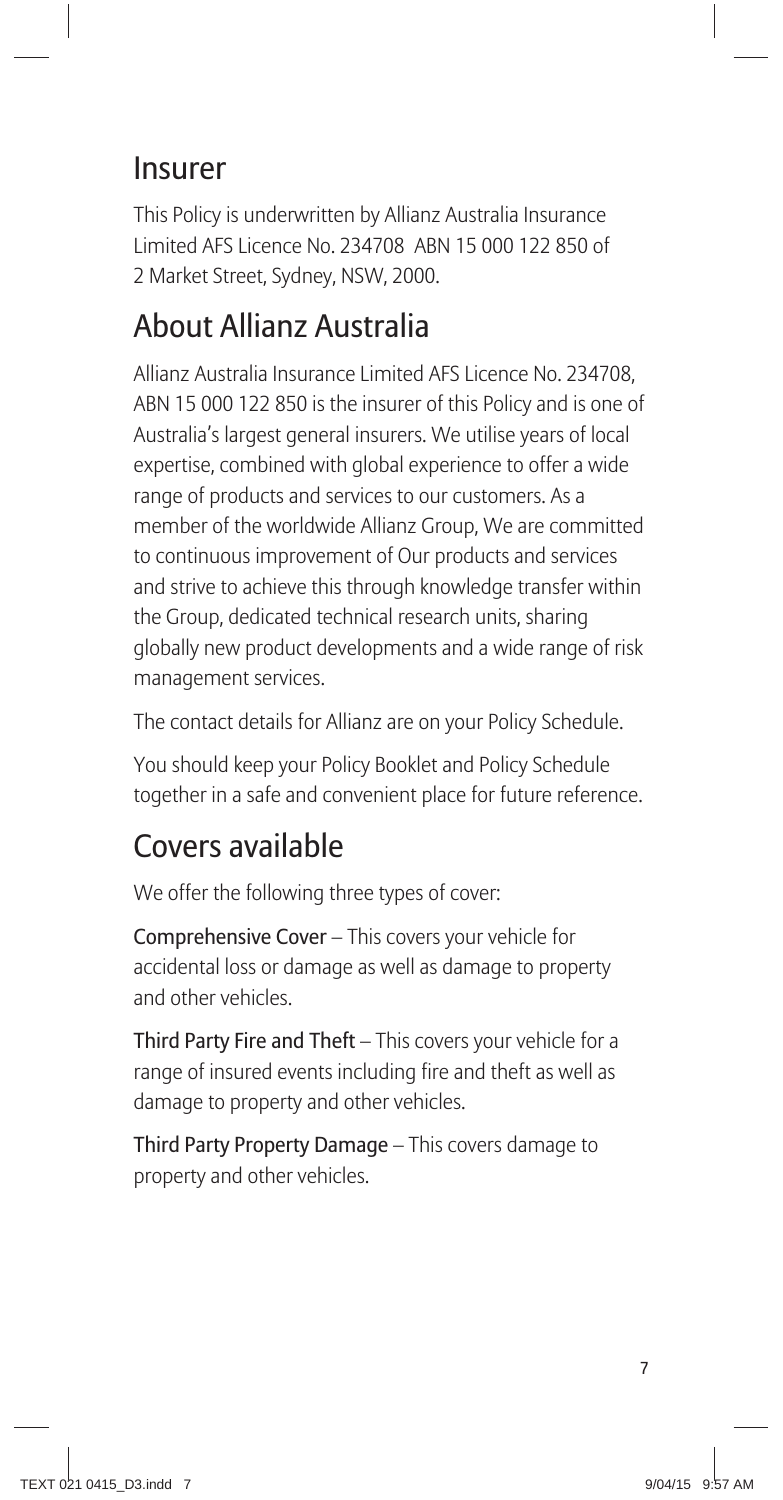# Significant risks

#### This product may not match your expectations

This product may not match your expectations (for example, because an exclusion applies). You should read the PDS carefully. Please ask your Insurance Broker if you are unsure about any aspect of this product.

#### Your sum insured or the cover selected may not be adequate

It is important that you ensure all accessories and equipment insured are separately listed on the Policy Schedule otherwise the maximum amount the insurers will pay for any part or item will be its current market value.

### Claim may be refused

We may refuse to pay or reduce the amount we pay under a claim if you do not comply with the policy conditions, if you do not comply with your Duty of Disclosure, or if you make a fraudulent claim.

## Care and maintenance

If you do not take reasonable care to:

- protect and maintain the vehicle,
- prevent damage to others or their property,
- minimise the cost of any claim under this Policy, or
- comply with all statutory obligations and by-laws or regulations relating to the safety of person or property,

we will not pay for loss, damage, liability or injury to which this failure to take reasonable care contributes.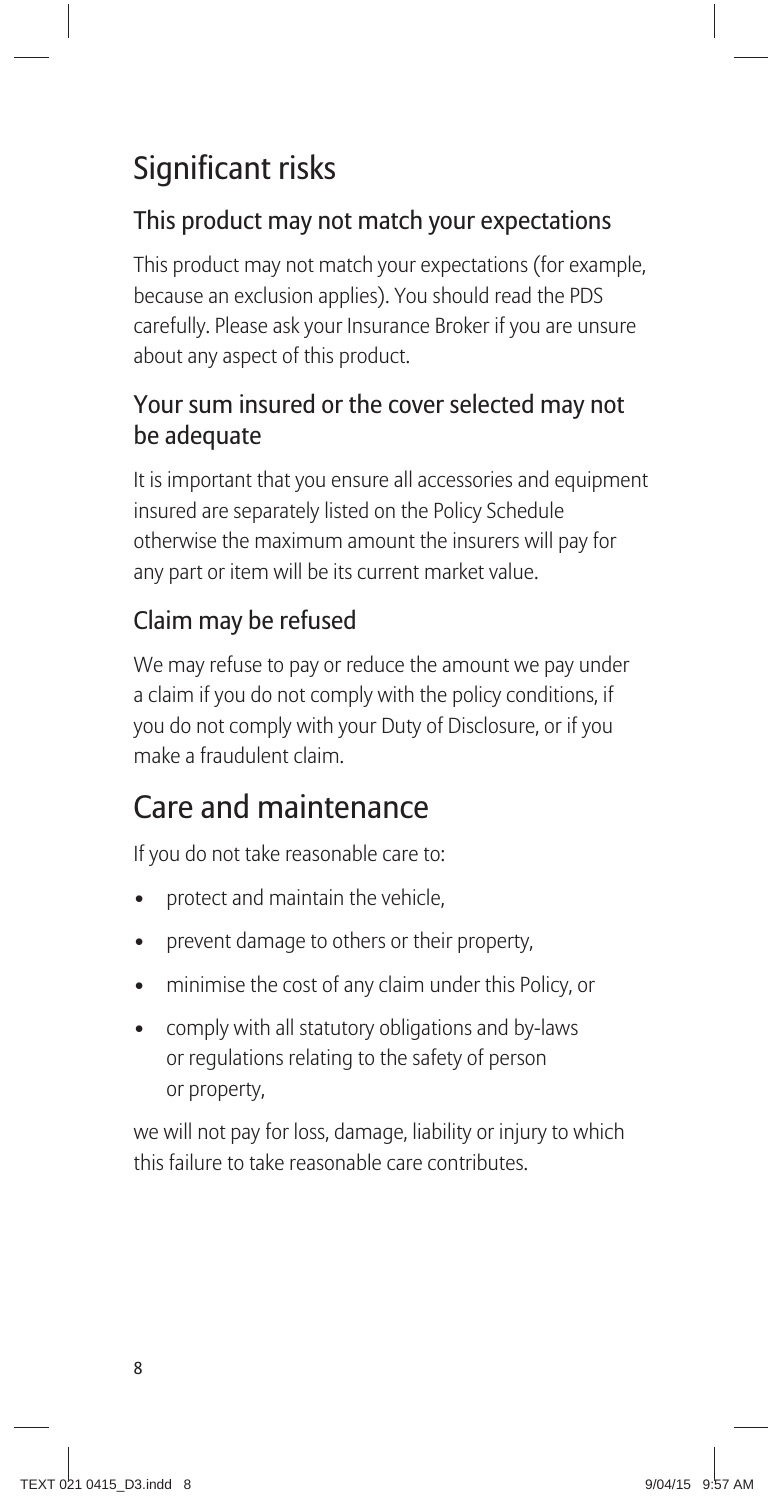# The cost of this insurance Policy

The total premium is the amount we charge you for this insurance Policy. It includes the amount which we have calculated will cover the risk, and any taxes and government charges. The premium and any taxes and government charges will be shown on your Policy Schedule.

When calculating your premium we take a range of rating factors into account. These factors, and the degree to which they affect your premium, will depend upon the information you provide to us.

Some factors that impact the calculation of your premium include;

where the vehicle is located, the sum insured and your previous insurance and claims history, driving history and age of driver.

## Duty of Disclosure

Before you enter into this insurance with us, you have a duty of disclosure under the *Insurance Contracts Act 1984*.

The Act imposes a different duty the first time you enter into a contract of insurance with us to that which applies when you renew, vary, extend, reinstate or replace the contract.

This duty of disclosure applies until the contract is entered into (or renewed, varied, extended or reinstated as applicable).

#### Your Duty of Disclosure when you enter into the contract with us for the first time

When answering our specific questions that are relevant to our decision whether to accept the risk of the insurance and, if so, on what terms, you must be honest and disclose to us anything that you know and that a reasonable person in the circumstances would include in answer to the questions.

It is important that you understand you are answering our questions in this way for yourself and anyone else that you want to be covered by the contract.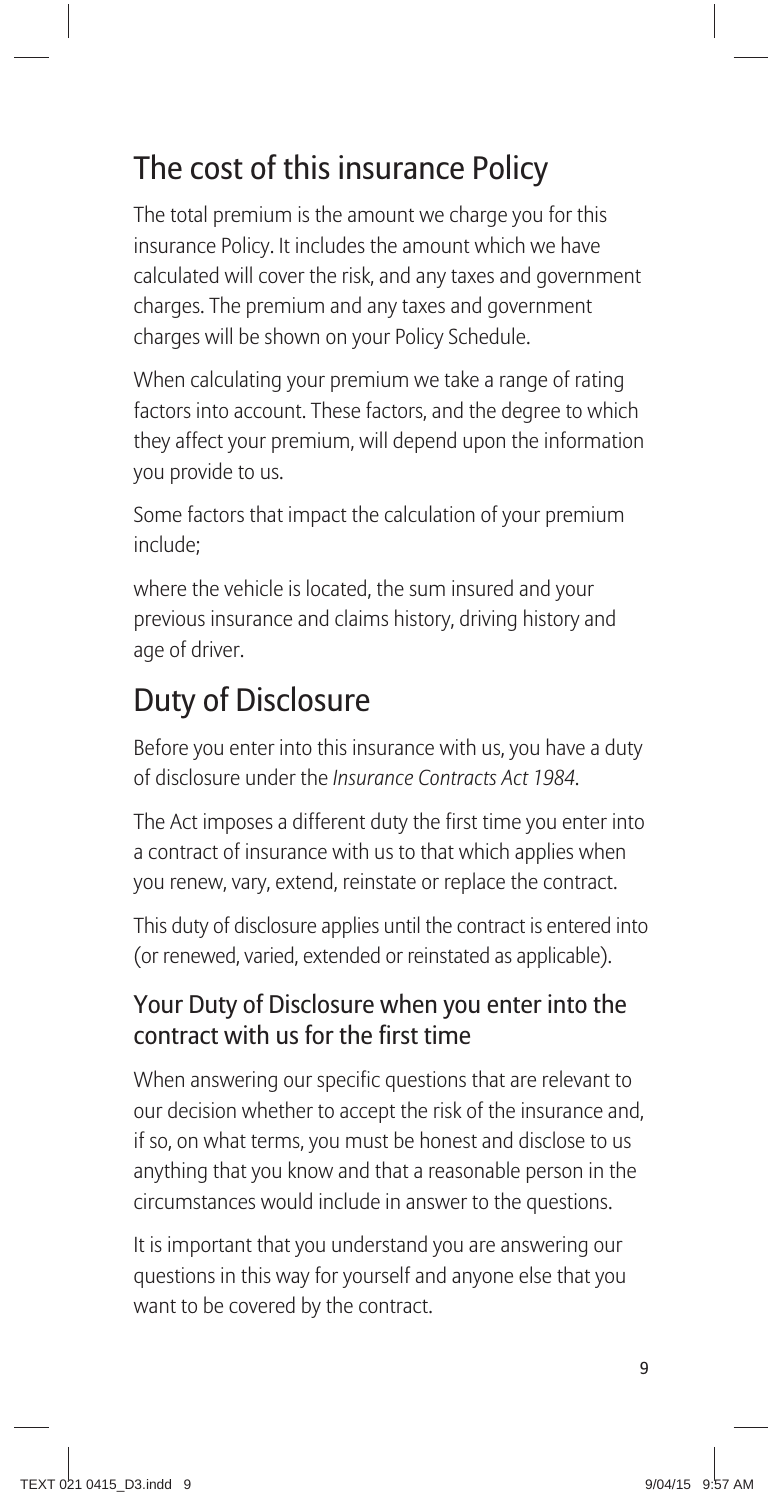#### Your Duty of Disclosure when you renew the contract

Where applicable, we will tell you what your renewal duty of disclosure is prior to each renewal.

#### Your Duty of Disclosure when you vary, extend, reinstate or replace the contract

When you vary, extend, reinstate or replace the contract with us, your duty is to disclose to us every matter that you know, or could reasonably be expected to know, is relevant to our decision whether to accept the risk of the insurance and, if so, on what terms.

#### What you do not need to tell us

Your duty however does not require disclosure of any matter:

- that diminishes the risk to be undertaken by us; or
- that is of common knowledge; or
- that we know or, in the ordinary course of our business as an insurer, ought to know; or
- as to which compliance with your duty is waived by us.

#### Non-disclosure

If you fail to comply with your duty of disclosure, we may be entitled to reduce our liability under the contract in respect of a claim, cancel the contract or both.

If your non-disclosure is fraudulent, we may also have the option of avoiding the contract from its beginning.

# Privacy Notice

At Allianz, we give priority to protecting the privacy of your personal information. We do this by handling personal information in a responsible manner and in accordance with the *Privacy Act 1988* (Cth).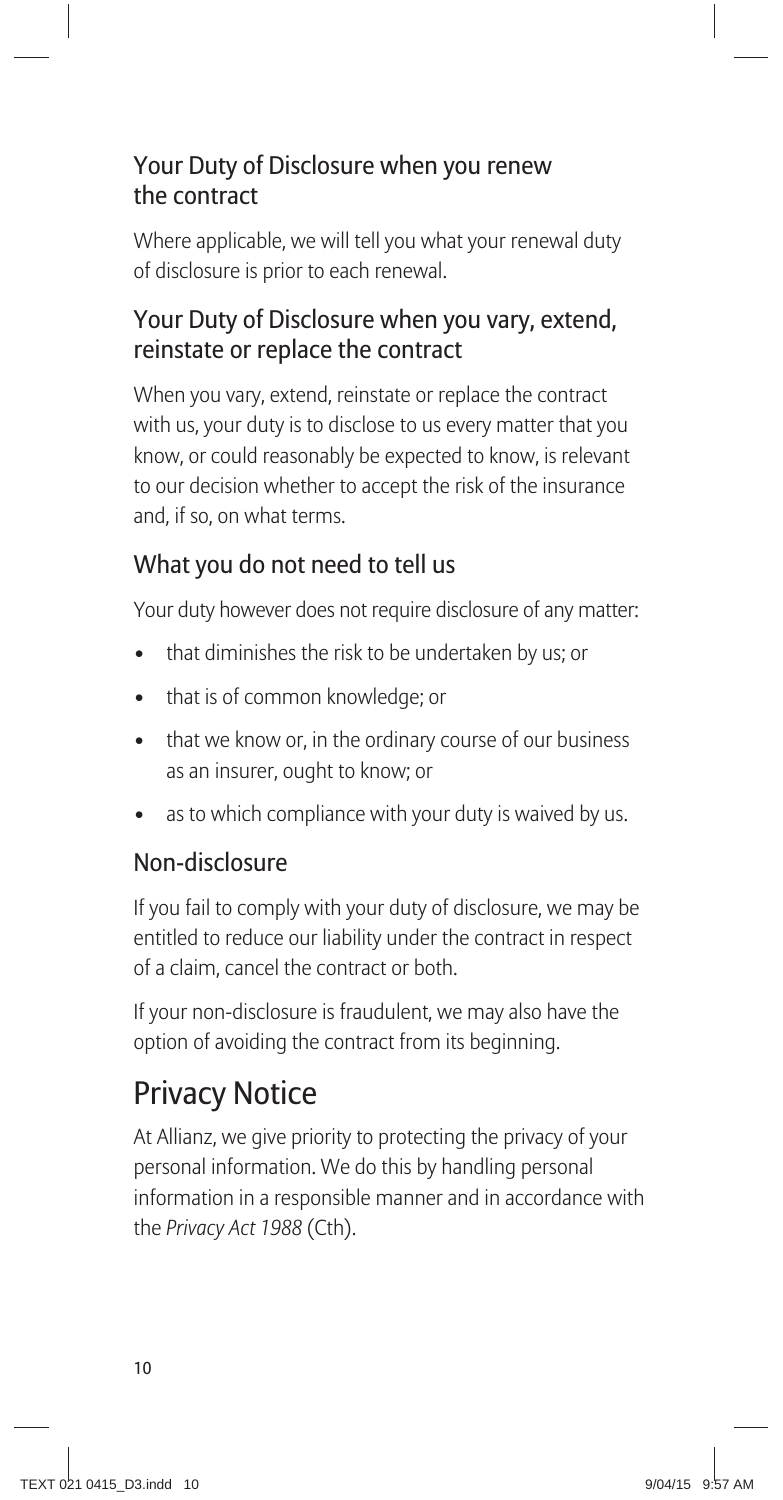#### How we collect your personal information

We usually collect your personal information from you or your agents. We may also collect it from our agents and service providers; other insurers and insurance reference bureaus; people who are involved in a claim or assist us in investigating or processing claims, including third parties claiming under your policy, witnesses and medical practitioners; third parties who may be arranging insurance cover for a group that you are a part of; law enforcement, dispute resolution, statutory and regulatory bodies; marketing lists and industry databases; and publicly available sources.

#### Why we collect your personal information

We collect your personal information to enable us to provide our products and services, including to process and settle claims; offer our products and services and those of our related companies, brokers, intermediaries and business partners that may interest you; and conduct market or customer research to determine those products or services that may suit you. You can choose not to receive product or service offerings from us (including product or service offerings from us on behalf of our brokers, intermediaries and/or our business partners) or our related companies by calling the Allianz Direct Marketing Privacy Service Line on 1300 360 529, EST 8am to 6pm Monday to Friday, or going to our website's Privacy section at www.allianz.com.au.

#### Who we disclose your personal information to

We may disclose your personal information to others with whom we have business arrangements for the purposes listed in the paragraph above or to enable them to offer their products and services to you. These parties may include insurers, intermediaries, reinsurers, insurance reference bureaus, related companies, our advisers, persons involved in claims, external claims data collectors and verifiers, parties that we have an insurance scheme in place with under which you purchased your policy (such as a financier or motor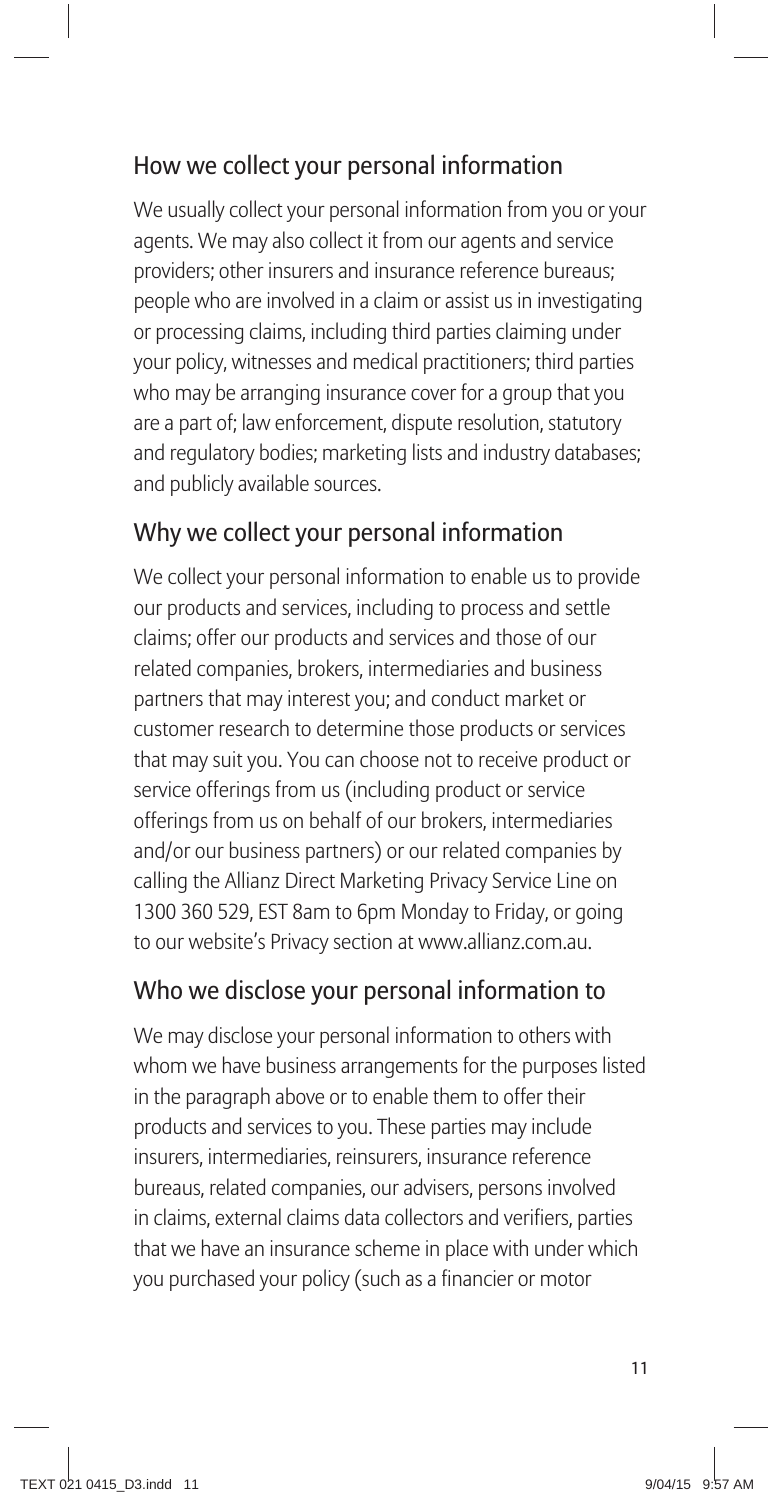vehicle manufacturer and/or dealer). Disclosure may also be made to government, law enforcement, dispute resolution, statutory or regulatory bodies, or as required by law.

#### Disclosure overseas

Your personal information may be disclosed to other companies in the Allianz Group, business partners, reinsurers and service providers that may be located in Australia or overseas. The countries this information may be disclosed to will vary from time to time, but may include Canada, Germany, New Zealand, United Kingdom, United States of America and other countries where the Allianz Group has a presence or engages subcontractors. We regularly review the security of our systems used for sending personal information overseas. Any information disclosed may only be used for the purposes of collection detailed above and system administration.

#### Access to your personal information and complaints

You may ask for access to the personal information we hold about you and seek correction by calling 1300 360 529 EST 8am–6pm, Monday to Friday. Our Privacy Policy contains details about how you may make a complaint about a breach of the privacy principles contained in the *Privacy Act 1988* (Cth) and how we deal with complaints. Our Privacy Policy is available at www.allianz.com.au.

#### Telephone call recording

We may record incoming and/or outgoing telephone calls for training or verification purposes. Where we have recorded a telephone call, we can provide you with a copy at your request, where it is reasonable to do so.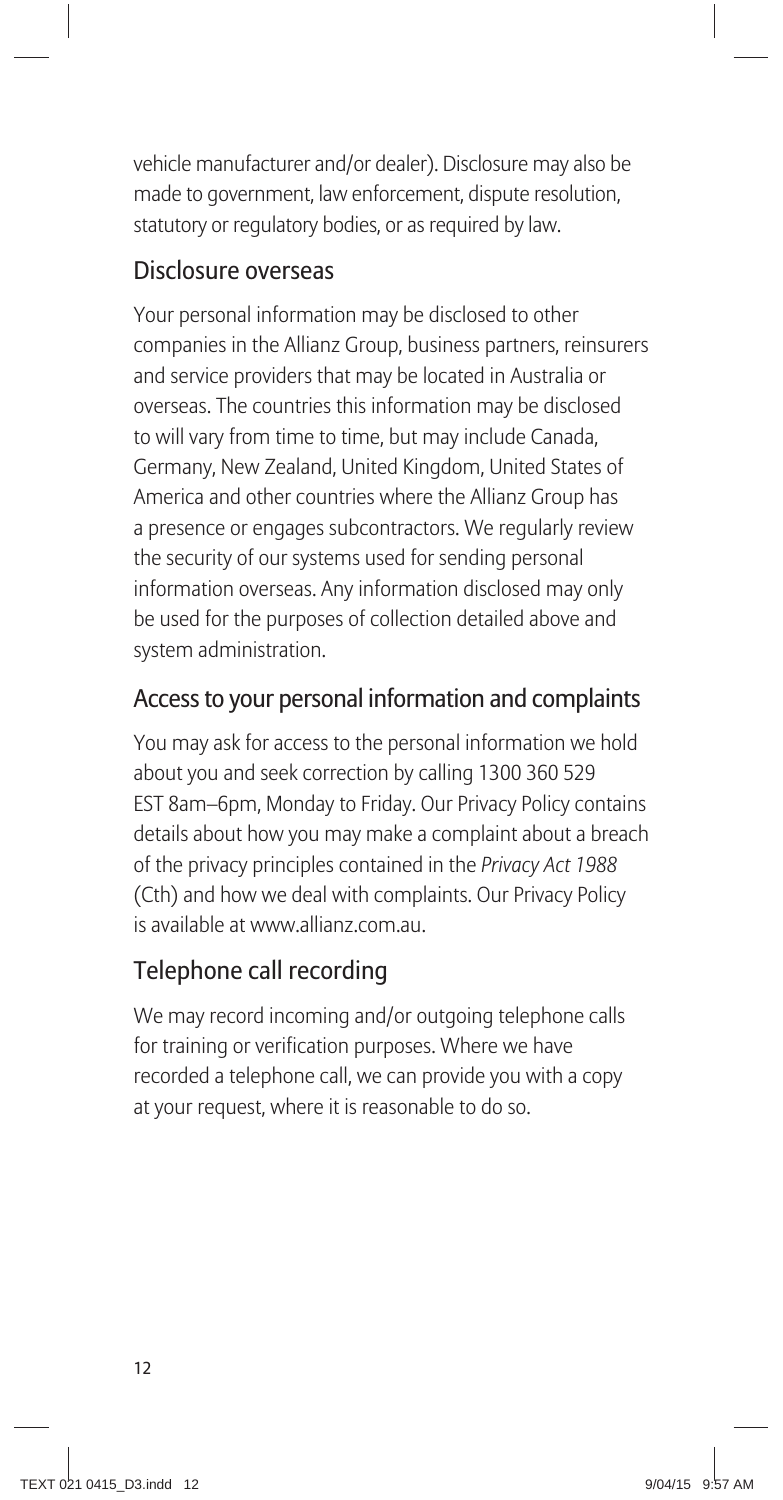## The General Insurance Code of Practice

We are a signatory to the General Insurance Code of Practice. The Code aims to:

- promote more informed relations between insurers and their customers;
- improve consumer confidence in the general insurance industry;
- provide better mechanisms for the resolution of complaints and disputes between insurers and their customers; and
- commit insurers and the professionals they rely upon to higher standards of customer service.

## Financial Claims Scheme

In the unlikely event Allianz Australia Insurance Limited were to become insolvent and could not meet its obligations under this Policy, a person entitled to claim may be entitled to payment under the Financial Claims Scheme. Access to the Scheme is subject to eligibility criteria and for more information see APRA website at www.apra.gov.au and the APRA hotline on 1300 55 88 49.

## How to make a claim

Please contact your appointed Insurance Broker to make a claim. We will only accept responsibility for repairs or payments to third parties under a claim where you have told us about them beforehand and we have accepted your claim. Full details of what you must do for us to consider your claim are provided at the end of this booklet.

## Dispute resolution process – helping you solve any problems

If you are dissatisfied with our service in any way contact us and we will attempt to resolve the matter in accordance with our Internal Dispute Resolution procedures. We have a free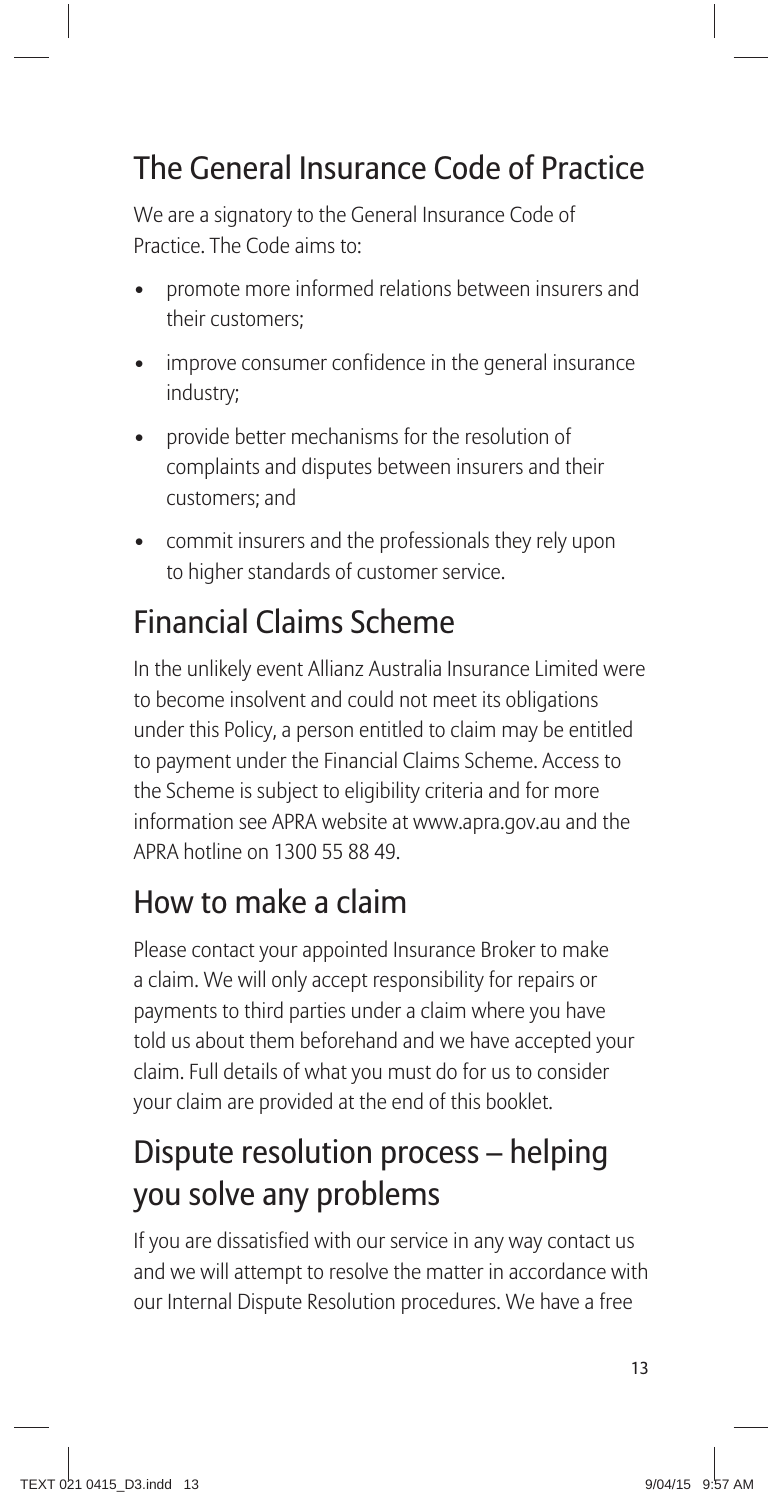internal complaints resolution process that can be accessed by contacting us on 13 2664 EST 8am–6pm. A dispute can be referred to the Financial Ombudsman Service (FOS) subject to its terms of reference. It provides a free and independent dispute resolution service for consumers who have general insurance disputes falling within its terms and its contact details are:

The Financial Ombudsman Service Phone: 1300 78 08 08 Post: GPO Box 3, Melbourne, Victoria 3001 Website: www.fos.org.au

# Cooling-off information

If you want to return your insurance after your decision to buy it, you may cancel it within the cooling off period and receive a full refund. To do this you may notify your Insurance Broker electronically or in writing within 21 days from the date the Policy commenced.

This cooling off right does not apply if you have made or are entitled to make a claim. Even after the cooling off period ends, you still have cancellation rights however we, or your Insurance Broker, may deduct a pro-rata proportion of the premium for time on risk, reasonable administrative costs relating to the acquisition and termination of the policy and any government taxes or duties we cannot recover.

# Providing proof

So that your claim can be assessed quickly you should keep the following:

- receipts or other confirmation of purchase of your vehicle or any accessories, and
- all service and repair records.

We may ask you for these if you make a claim.

You must be able to prove to us that you have suffered a loss that is covered by this Policy before we will pay you for it.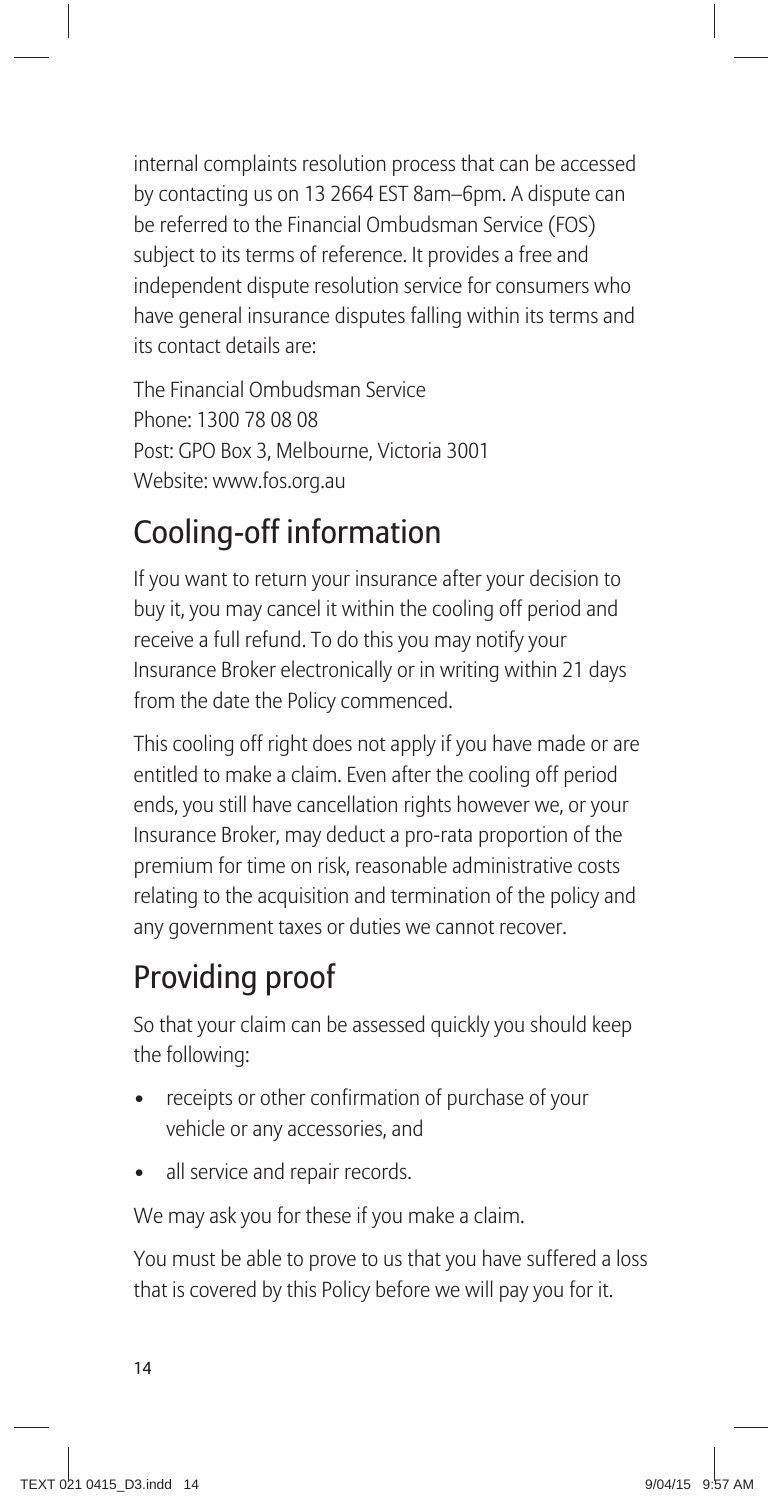# Other party's interests

You must tell us of the interests of all parties (e.g. financiers, owners, lessors) who will be covered by this insurance. We will protect their interests only if you have told us about them and we have noted them on your Policy Schedule.

## How you can pay your premium

You may obtain a premium quotation from your appointed Insurance Broker and should arrange your method of payment with them as our premium collection agent by one of the following methods:

- in one annual payment to your Insurance Broker according to their business practices, or
- in monthly installments by direct debit from your credit card or from your account with your financial institution, which can be arranged by your Insurance Broker.

# Overdue premium

You must pay your premium to your Insurance Broker on time otherwise your Policy may not operate.

If you elect to pay an annual premium and you have not paid by the due date or your payment is dishonoured, or, if you pay your premium by direct debit installments and your first installment payment is dishonoured, this Policy will not operate and there will be no cover.

If you pay your premium by direct debit installments and any installment remains unpaid for:

- 14 days or more we may refuse to pay any claim,
- one month or more we may cancel this Policy.

You may have chosen to pay the premium for this insurance by direct debit from a financial institution holding your account or your credit card account. If you choose this option, the financial institution may dishonour the direct debit payment due to lack of funds in your account. If this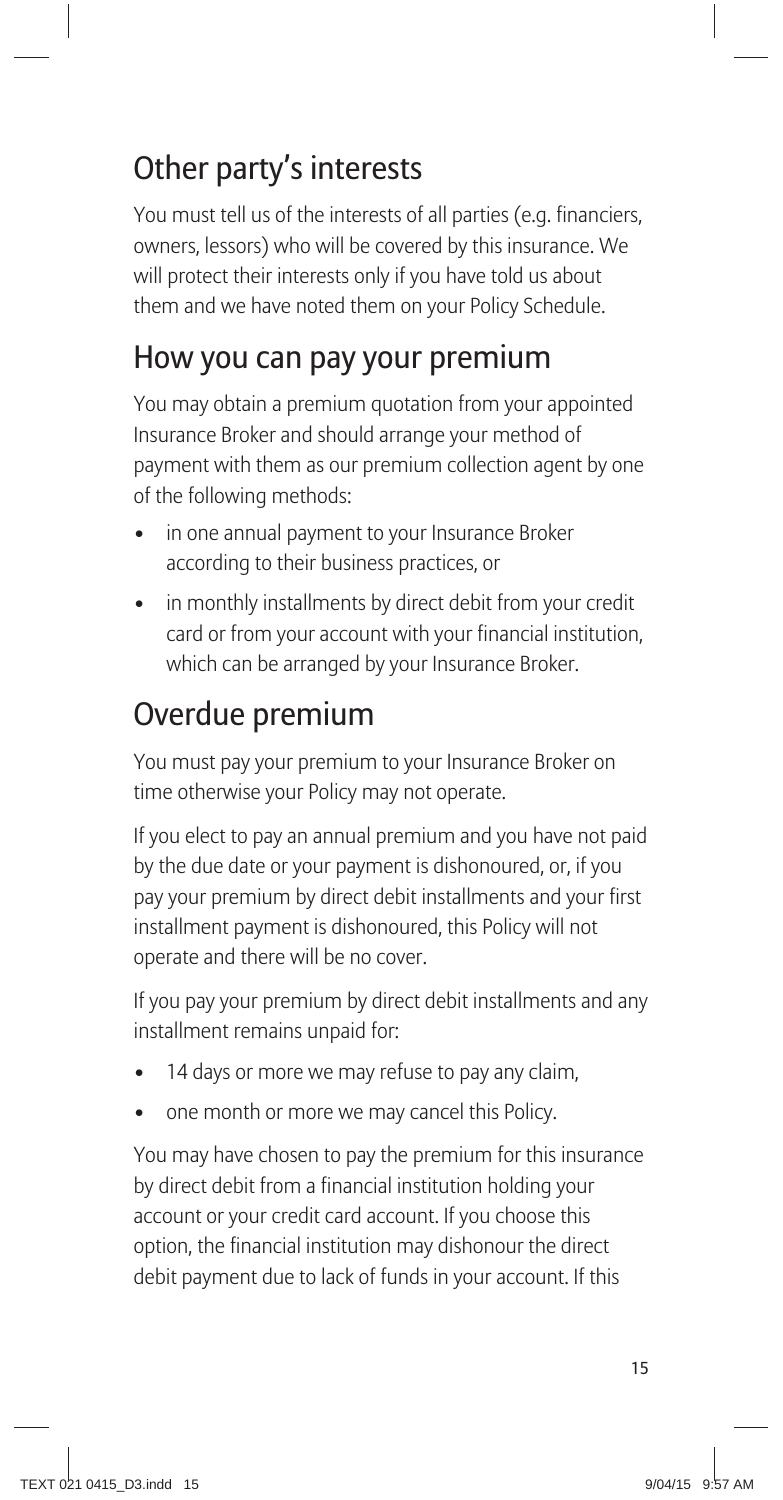occurs, we may charge you for any direct and indirect costs which we incur arising from the payment being dishonoured.

## Preventing our right of recovery

If you have agreed not to seek compensation from another person who is liable to compensate you for any loss, damage or liability which is covered by this Policy, we will not cover you under this Policy for that loss, damage or liability.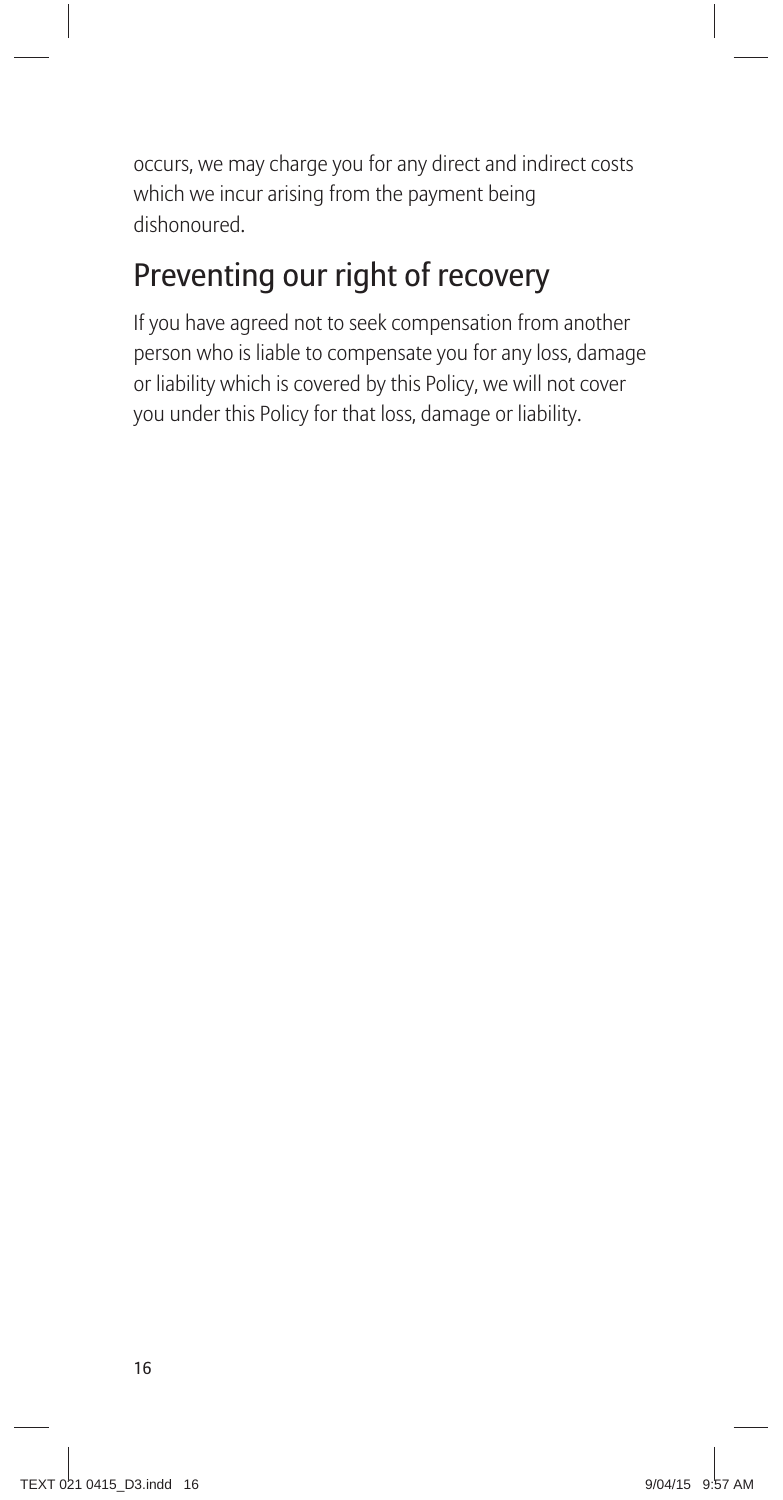# General conditions

## Changing your Policy

If you want to make a change to this Policy, the change becomes effective when:

- we agree to it, and
- we give you a new Policy Schedule detailing the change.

## Other interests

You must not transfer any interests in this Policy without our written consent.

Any person whose interests you have told us about and we have noted on your Policy Schedule is bound by the terms of this Policy.

## **Notices**

Any notice we give you will be in writing, and it will be effective:

- if it is delivered to you personally, or
- if it is delivered or posted to your address last known to us.

It is important for you to tell us of any change of address as soon as possible.

# **Changes**

You must tell us immediately if during the period of insurance:

- the drivers of your vehicle change; or
- the place where your vehicle is regularly garaged/kept changes; or
- your vehicle is modified in a manner that affects its value or performance in any way; or
- the usage of your vehicle changes from private to business; or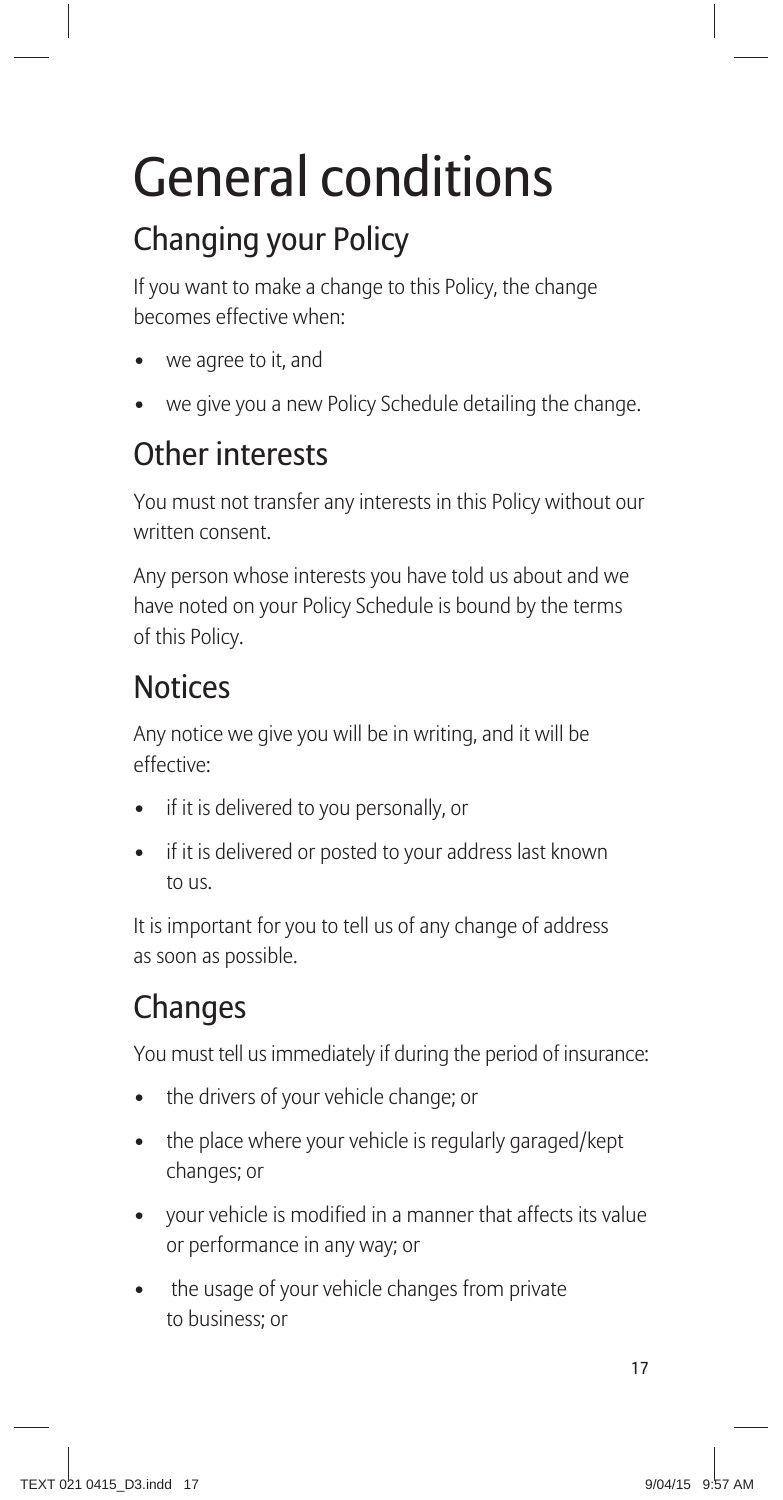any finance on your vehicle changes.

When we receive this information, we may:

- alter the terms and conditions of your policy, or
- charge you additional premium, or
- decide not to offer to renew your policy.

If you do not provide the information immediately we may not pay a claim under the policy.

Before we agree to renew your policy you must tell us if, during the current period of insurance, you or any person who is a driver of your vehicle has:

- been convicted of or had any fines or penalties imposed for a serious criminal and/or driving offence and/or any crime involving drugs, dishonesty, arson, theft (including stealing a motor vehicle), illegal use of a motor vehicle, fraud or violence against any person or property, or
- been convicted of or had any fines or penalties imposed for any driving related alcohol and/or drug offence, or
- had a driver's licence cancelled or suspended or been disqualified from holding a driver's licence for any period, or
- been responsible for causing any motor vehicle accident, or
- had any motor vehicle damaged or stolen.

For your assistance we have provided a full explanation of your Duty of Disclosure and the consequences of nondisclosure, under the heading Duty of Disclosure.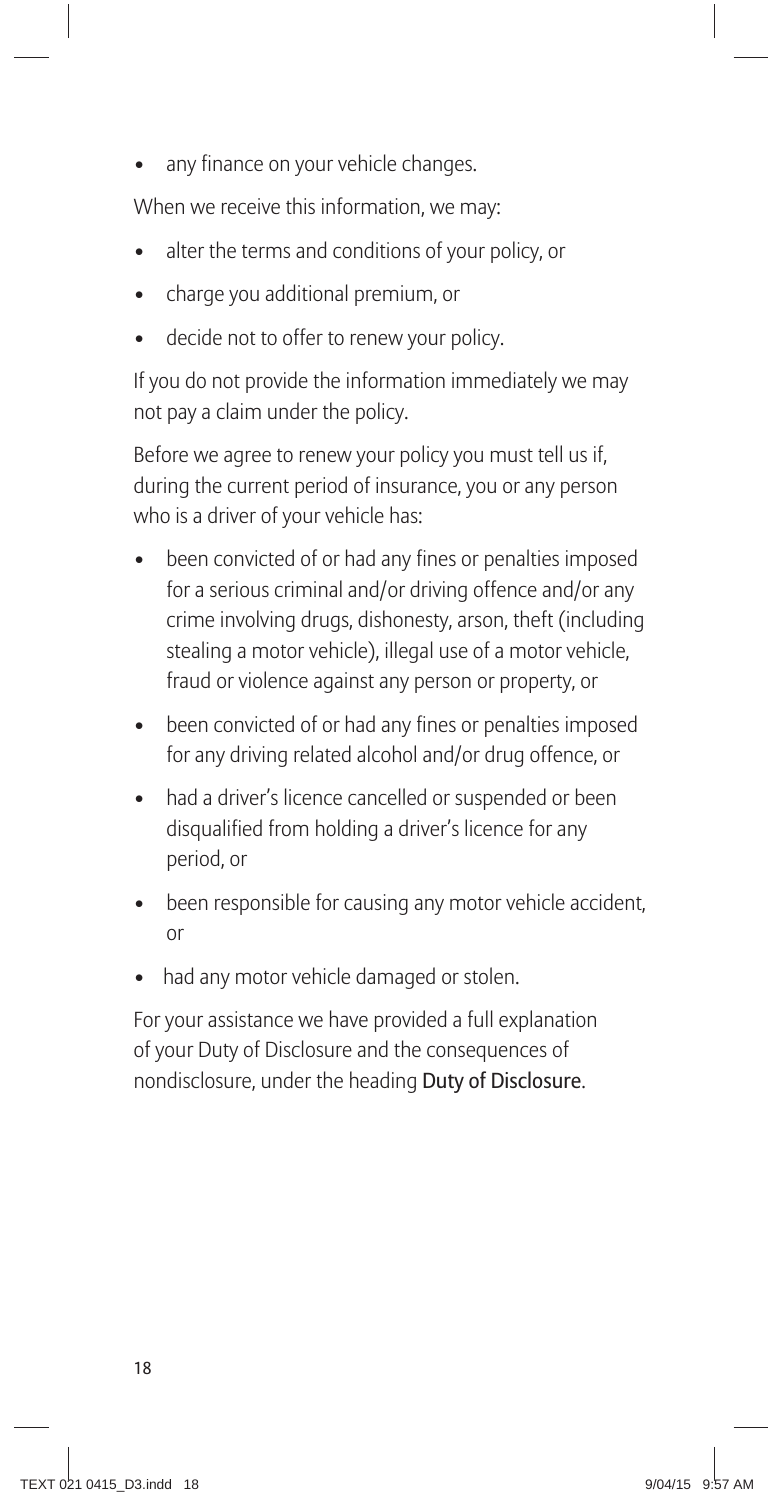# Salvage

We are entitled to obtain and retain any items or materials that are salvaged or recovered after you make, and we agree, to pay a claim by replacing or paying to replace any items or materials. We may sell the items or materials and keep the proceeds. We may choose to sell the items or materials to you, if you agree to pay the market price for the items or materials.

## Adjustment of premium on renewal

If a claimable incident occurs in the previous period of insurance and you do not notify us until after the premium for the current period of insurance was calculated, then you must pay any additional premium that would have been calculated had you told us about the claimable incident on the day that the claimable incident occurred. This condition does not affect any other rights that we have, including the rights that we have under Your Duty of Disclosure.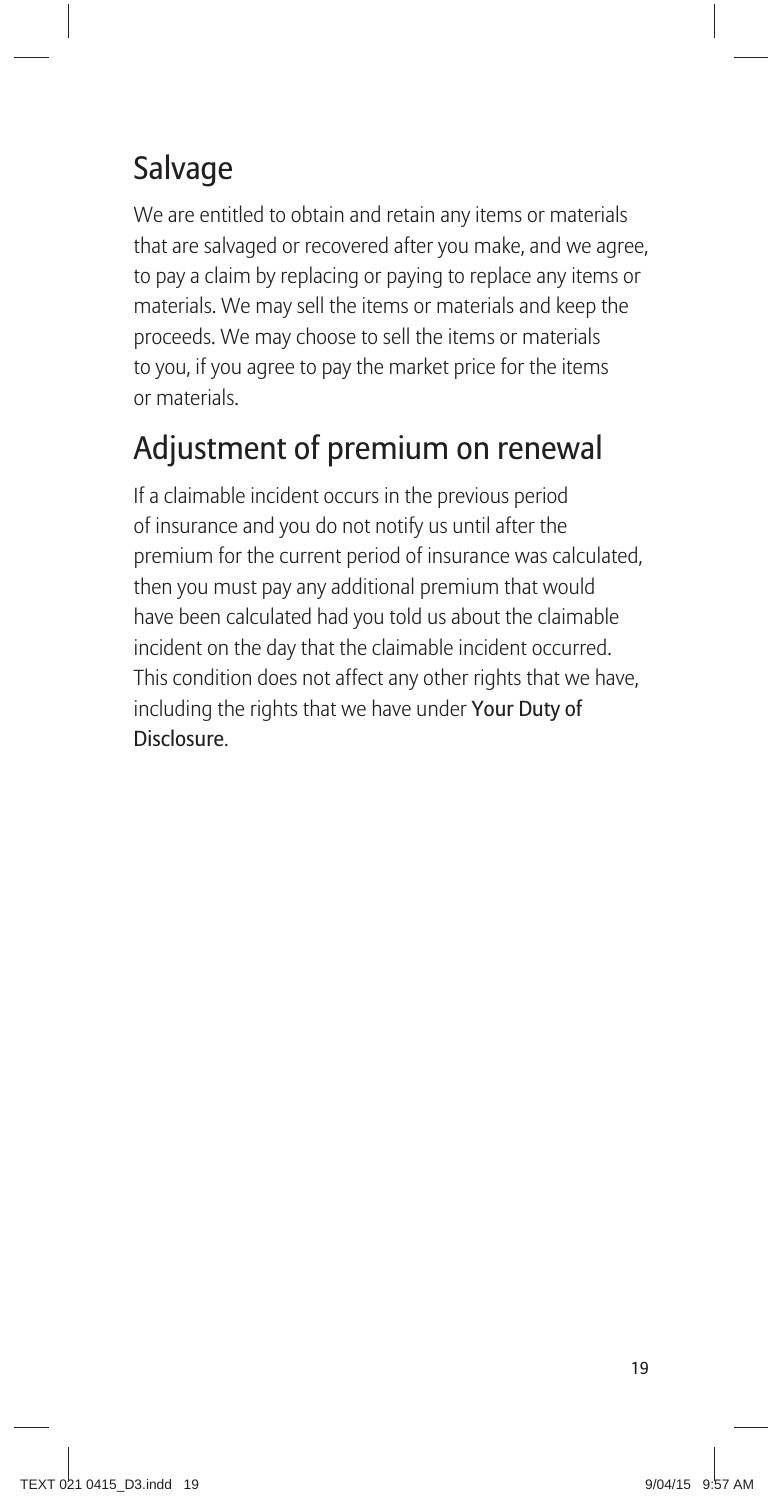# Terms and Conditions

## Words with special meanings

Some key words used in this Policy have a special meaning.

Wherever the following words are used in the Policy, they mean what is set out below:

| Word or<br>Expression  | Meaning                                                                                                                                                                                     |
|------------------------|---------------------------------------------------------------------------------------------------------------------------------------------------------------------------------------------|
| Declined driver        | means a driver to whom we have<br>refused insurance cover under this<br>Policy.                                                                                                             |
| Excess                 | means the amount(s) shown in the<br>current schedule which you must pay<br>when you make a claim under your<br>policy.                                                                      |
| Nominated<br>driver    | means a driver who has been<br>nominated under this Policy to drive<br>the listed vehicle.                                                                                                  |
| Period of<br>insurance | the period shown on the Policy<br>Schedule.                                                                                                                                                 |
| Policy Schedule        | the schedule of insurance or any<br>endorsement schedule we give you.                                                                                                                       |
| Substitute<br>Vehicle  | means a vehicle similar to your<br>vehicle which has been hired or<br>borrowed because your vehicle is being<br>repaired, serviced or is not drivable<br>because of a mechanical breakdown. |
| We, our, us            | means Allianz Australia Insurance<br>Limited AFS Licence No. 234708<br>ABN 15 000 122 850 of 2 Market Street,<br>Sydney, NSW, 2000.                                                         |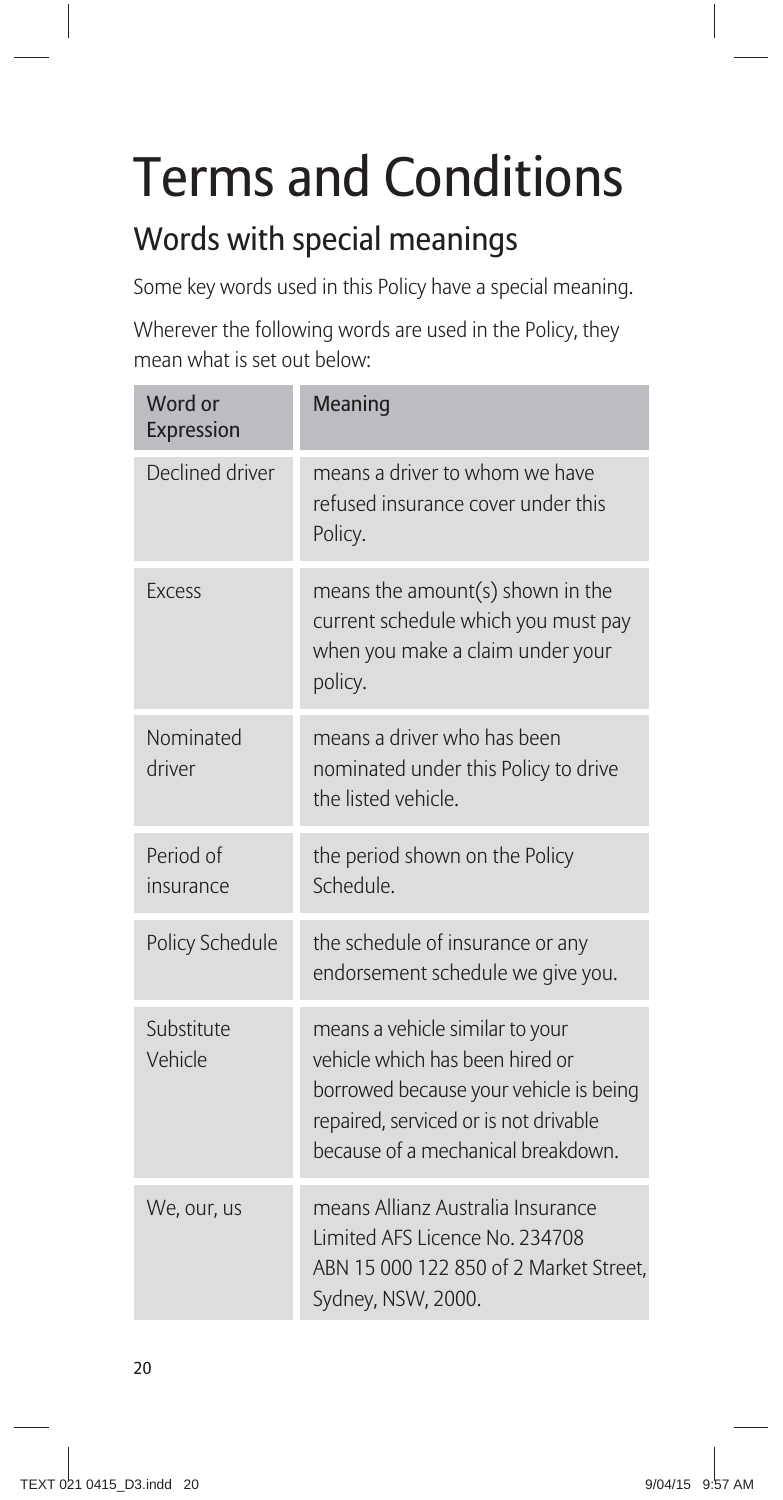| Word or<br>Expression | Meaning                                                                                 |
|-----------------------|-----------------------------------------------------------------------------------------|
| You, your             | the person(s), companies or firms<br>named on the Policy Schedule as the<br>'Insured'.  |
| Your family           | any member of your family who lives<br>permanently with you, including your<br>partner. |
| Your vehicle          | the registered vehicle described in the<br>schedule.                                    |

## Use of the vehicle

We cover your vehicle only when you are using it for the type of use shown on the Policy Schedule. It may be Private use or Business use.

#### 1. Private use means

Your vehicle must be registered for "private use" only in your name and used for the following purposes:

- social, domestic and pleasure purposes,
- demonstration for sale,
- in connection with servicing, repairing and subsequent testing,
- for tuition, as long as it is not for payment,
- towing a caravan, trailer or vehicle, as long as it is not for payment,
- driving to or from work,
- in connection with your occupation or business as long as your vehicle is:
	- driven only by you, and
	- not used for collecting or delivering goods for reward, and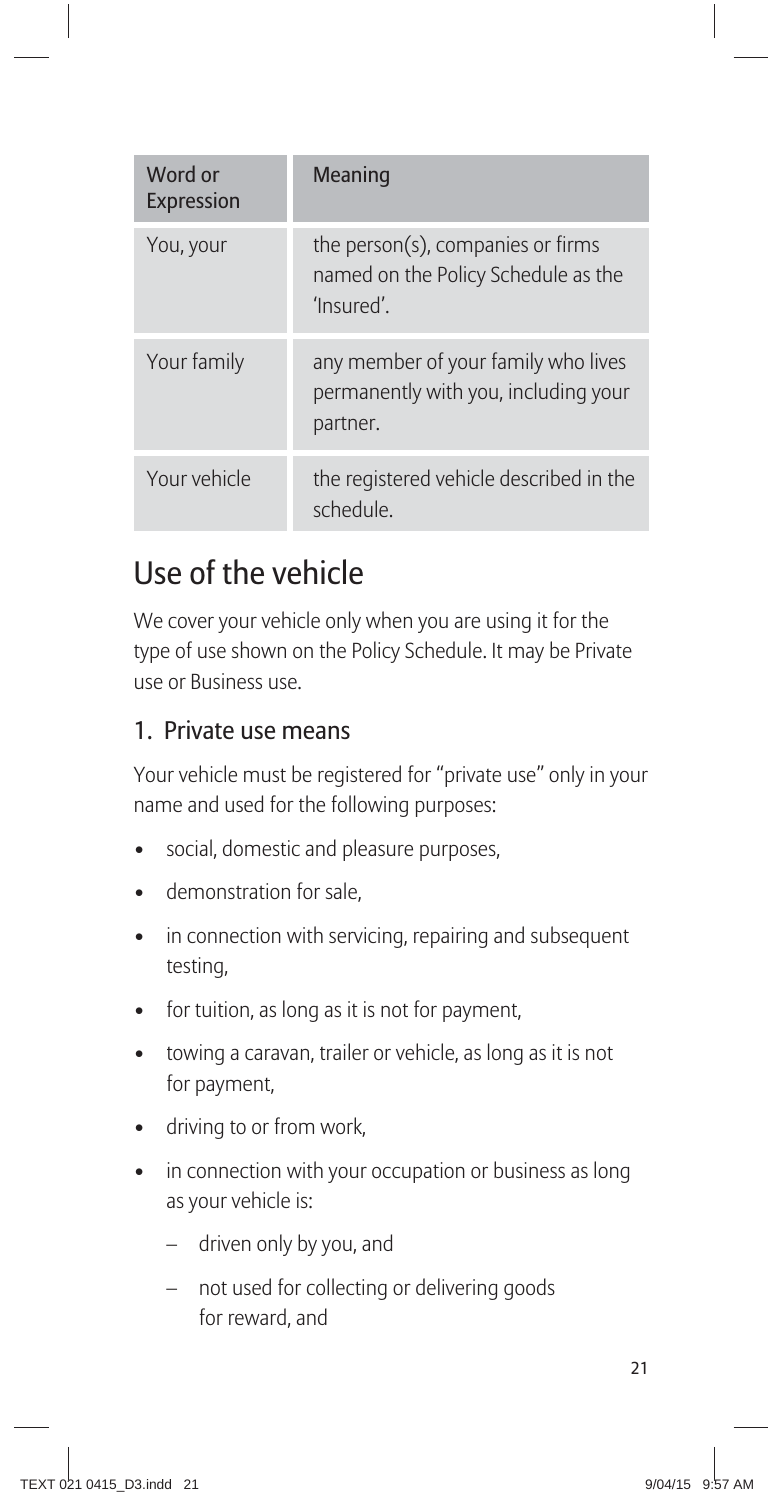- not used to enable you to obtain sales orders or to sell or promote products or services, and
- not used for carrying on of a driving instructing business, and not used in connection with the motor trade.

#### 2. Business use means

Your vehicle is registered for "business use", but is used only for the following purposes:

- in connection with your business or occupation,
- social, domestic and pleasure purposes,
- demonstration for sale,
- in connection with servicing, repairing and subsequent testing,
- for tuition, as long as it is not for payment,
- towing a caravan, trailer or vehicle, as long as it is not for payment.

## Types of cover for your motor vehicle

We offer the following three types of cover. The type of cover you have selected is shown on the Policy Schedule.

#### 1. Comprehensive

This cover provides:

- insurance against theft or accidental loss or damage to your vehicle,
- additional benefits as set out in the **Additional benefits** section,
- insurance against legal liability for damage caused by your vehicle to the property of other people or injury to other persons – as described in Section 2.

The causes or events not covered are described under When you are not covered.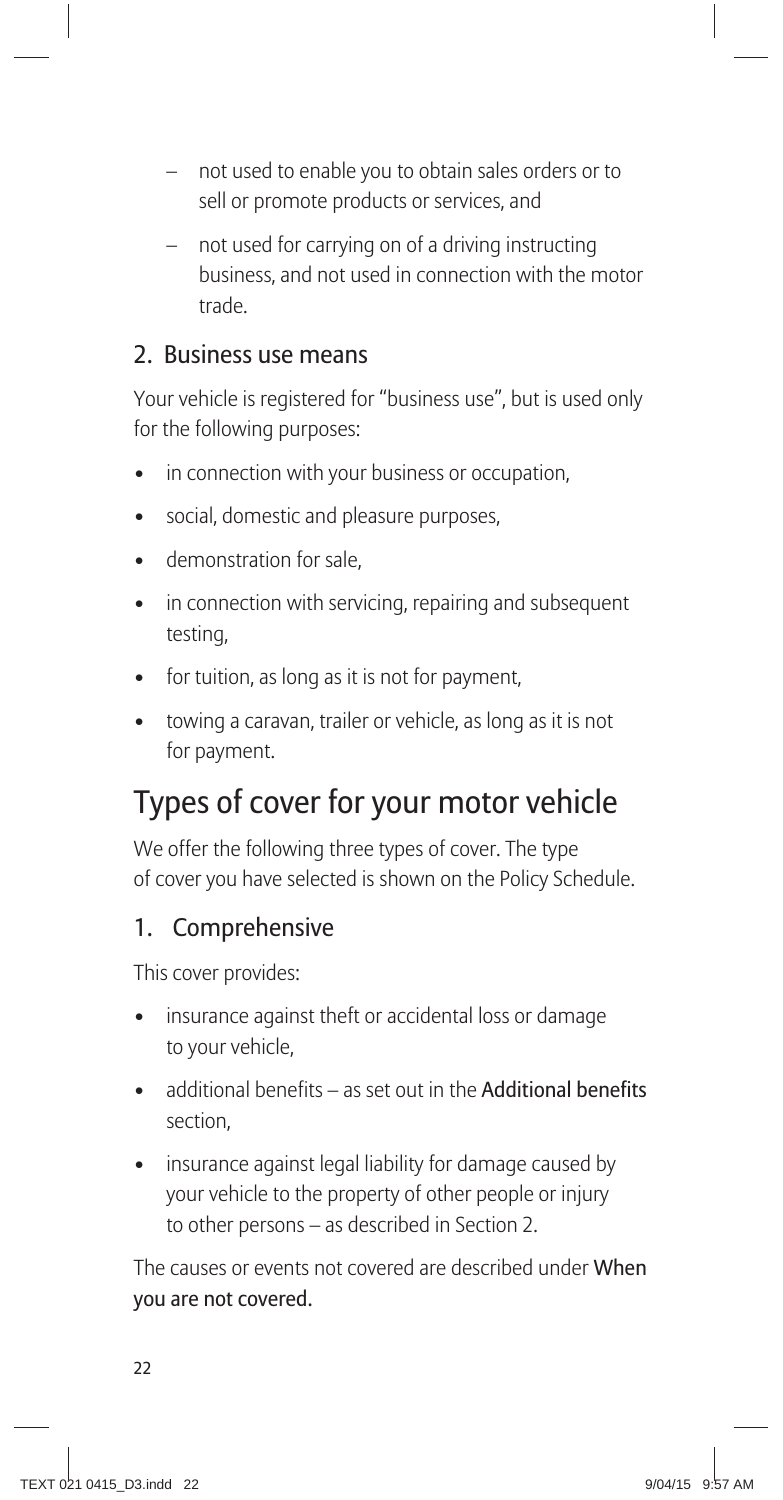#### 2. Third Party, Fire and Theft

This cover provides:

- insurance only against damage to your vehicle caused by fire, explosion, lightning, earthquake, theft or attempted theft,
- additional benefits as set out in the Additional benefits section,
- insurance against legal liability for damage caused by your vehicle to the property of other people or injury to other persons – as described in Section 2.
- insurance against loss or damage to your vehicle arising from an accident caused solely and directly by the driver of an uninsured vehicle, up to the maximum limit specified, as described under the uninsured motorist's benefit under Additional benefits.

The causes or events not covered are described under When you are not covered.

#### 3. Third Party Property Damage

This cover provides:

- insurance against legal liability for damage caused by your vehicle to the property of other people or injury to other persons – as described in Section 2,
- insurance against loss or damage to your vehicle arising from an accident caused solely and directly by the driver of an uninsured vehicle, up to the maximum limit specified, as described under the uninsured motorist's benefit under Additional benefits.

The causes or events not covered are described under When you are not covered.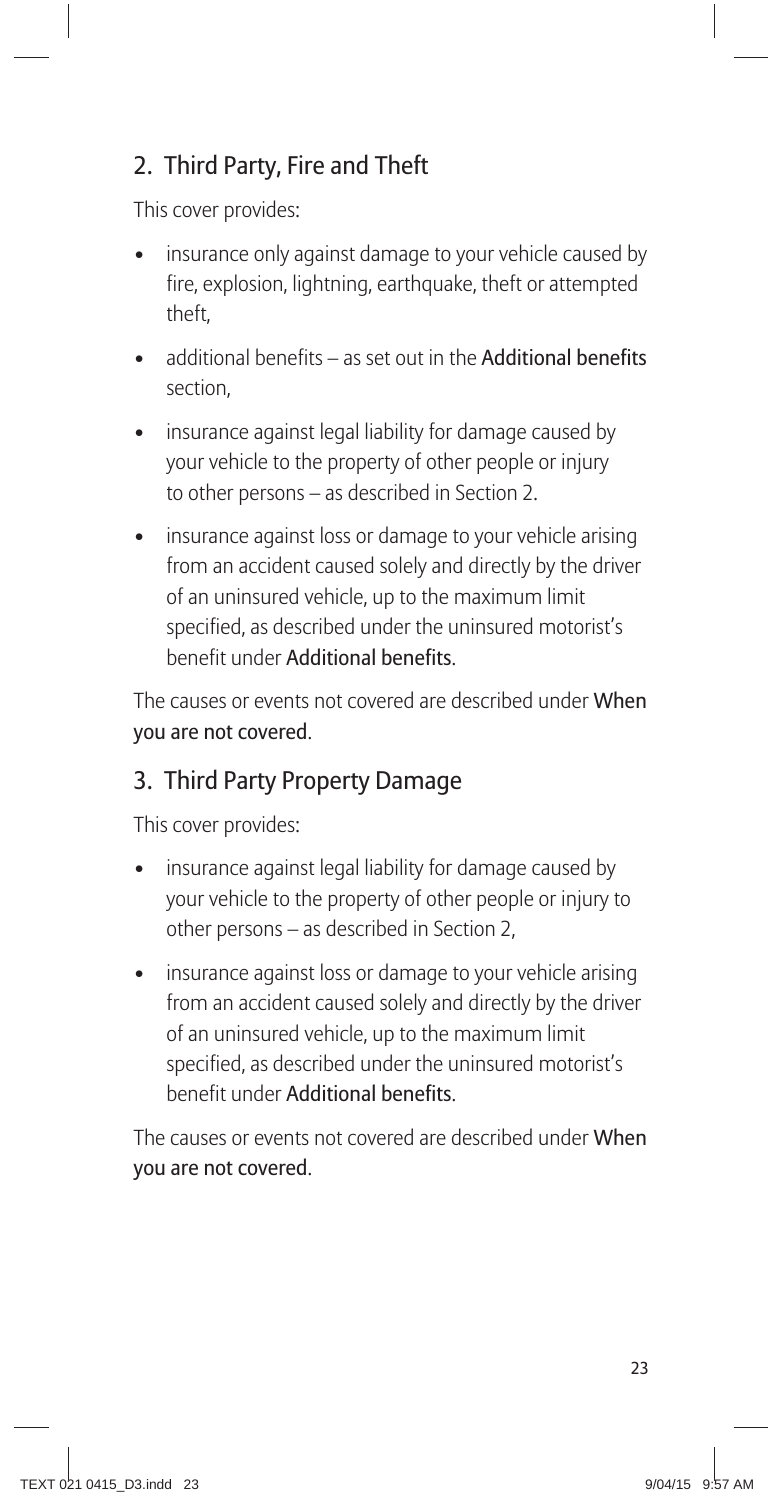# Section 1: Cover for your vehicle

## 1.1 What you are insured against

#### The cover on your vehicle

We cover you against loss or damage to your vehicle shown in the Policy Schedule depending on the type of cover you have selected.

#### Cover on your vehicle includes

- Standard equipment and standard tools for the particular make and model of your vehicle fitted by the original manufacturer.
- Any additional equipment or accessories including those fitted by the manufacturer or dealer up to 5% of your vehicle's market value or \$2,000, whichever is the lesser amount, unless they are specified otherwise on your Policy Schedule.
- Other tools and spare parts for your vehicle while in or on your vehicle up to \$250 in total.
- Theft or accidental loss or damage to your vehicle, depending on the type of cover you have selected.
- Any specified equipment, accessories or modifications shown on the Policy Schedule.

## 1.2 What you are NOT insured against

We do not cover your vehicle for the following:

• damage to its tyres caused by the application of brakes, road punctures, cuts or bursting, unless caused as a result of an incident covered under the type of cover you have selected or people acting maliciously,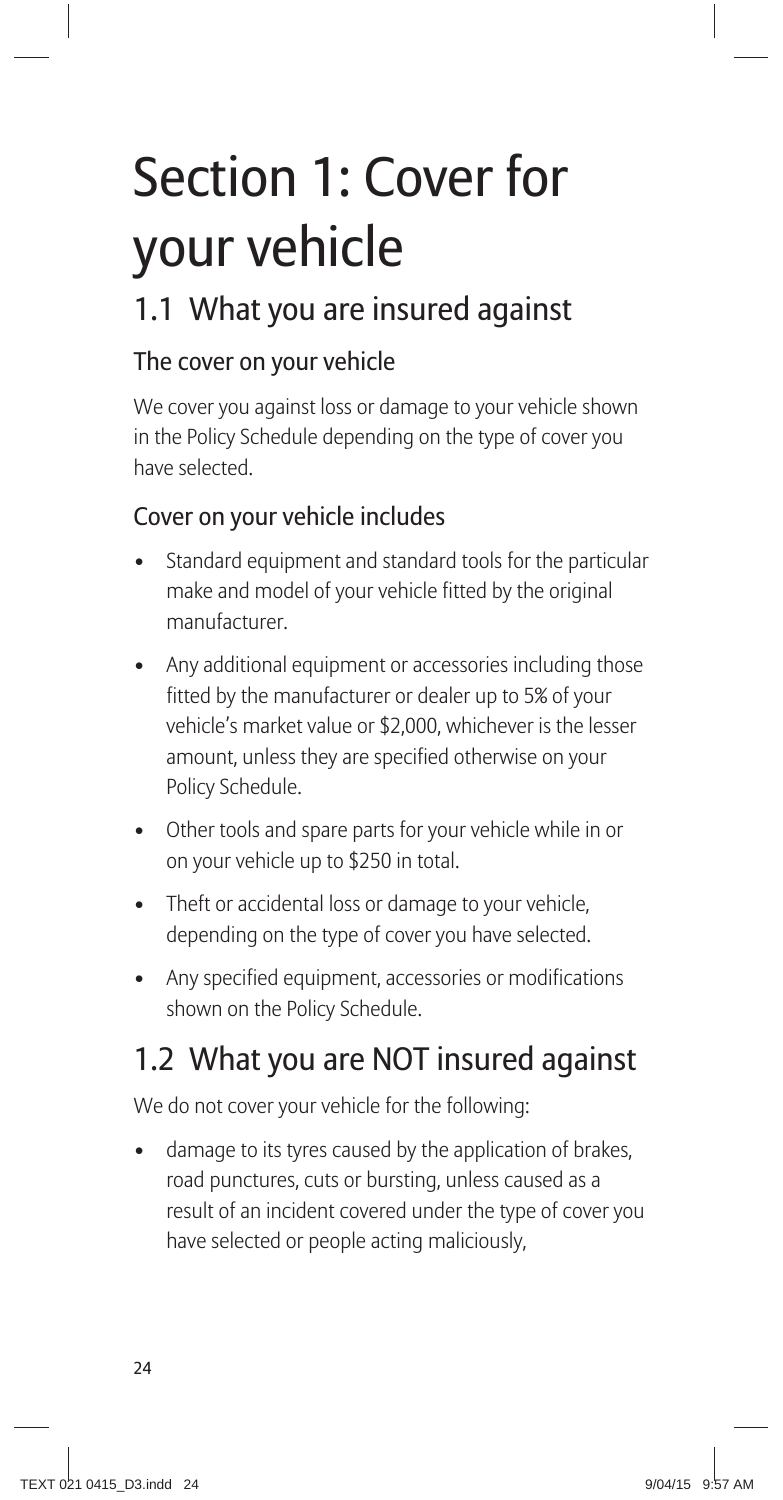- depreciation, wear, tear, rust or corrosion,
- failure or breakdown of a structural, electrical, mechanical or electronic nature,
- faulty design or workmanship of your vehicle parts. However, we do cover you for loss or damage to your vehicle resulting from faulty design or workmanship if such loss is otherwise covered by this Policy,
- mechanical damage caused by escape of oil or coolant unless whilst your vehicle is being driven by a thief.

## 1.3 What we pay for loss or damage

At our option we treat the loss or damage as a:

- partial loss, or
- total loss.

These types of losses are defined below and we settle on the terms described:

#### a) Partial loss

 If we decide to repair your vehicle, we will repair it to a similar condition to that which it was in before the loss or damage occurred.

 If it is necessary to repair it to a better condition than it was in before the loss or damage occurred, then we may ask you to contribute the additional amount to repair it to the better condition.

 If you have insured any accessories we will either repair them or pay for the cost to replace them as new, less an amount for depreciation, wear and tear.

 We are entitled to replace damaged parts with new or used parts of similar age and condition to those being replaced.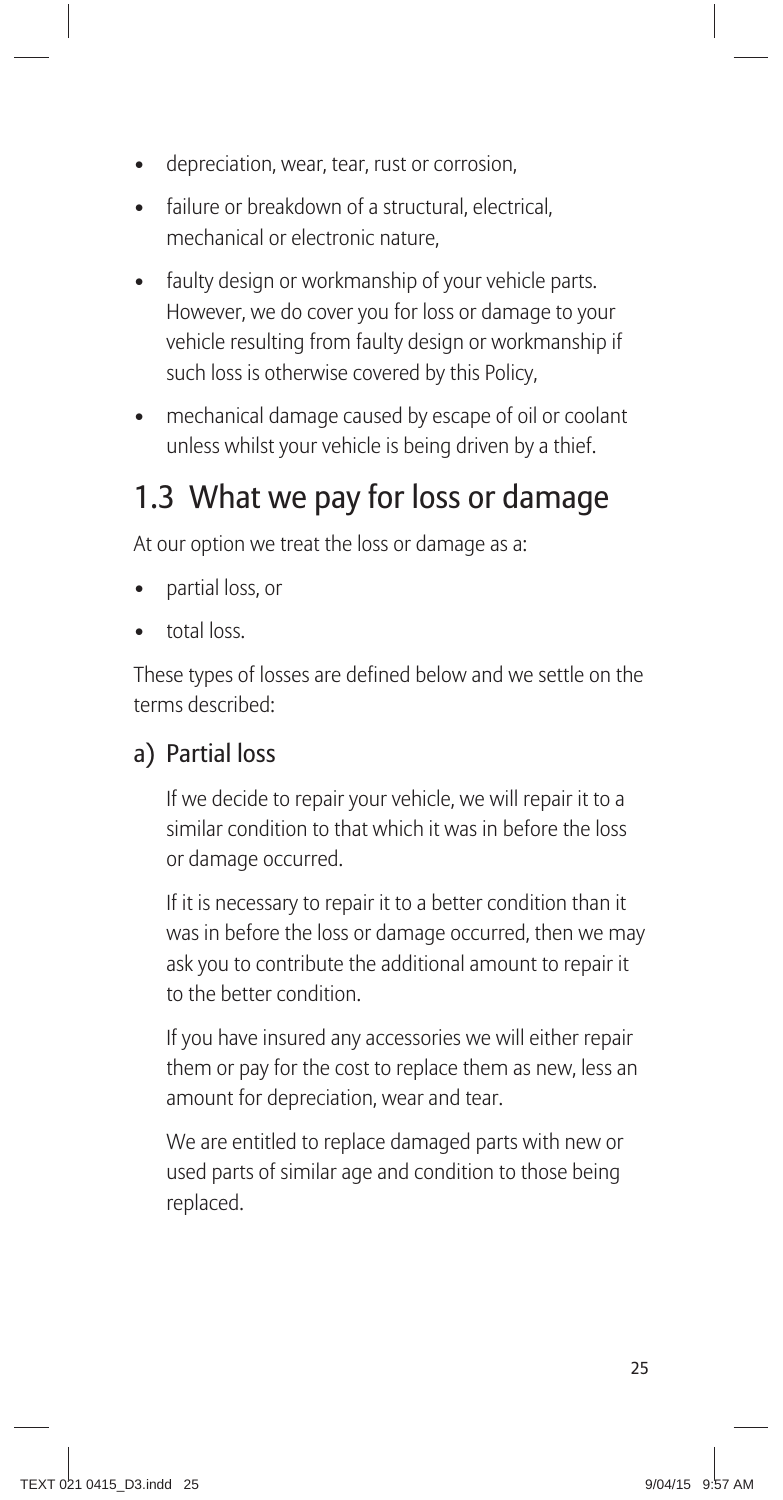### b) Total loss

 Total loss means when in our opinion, the vehicle or trailer is so badly damaged that it would not be either safe or economical for us to repair or when it has not been found within 14 days of you reporting its theft to us.

 We will not treat a vehicle as uneconomical to repair if the salvage value to us plus the cost of repairs to us is less than the:

- replacement value where a total loss gives you the right to a replacement vehicle under the policy, or
- agreed value if your vehicle is insured for an agreed value, or
- market value if your vehicle is insured for market value,

unless otherwise notified to you by us in writing.

#### Market value means

The cost to replace your vehicle with a vehicle of the same make, model, age and condition as your vehicle immediately prior to the loss or damage but excluding costs and charges for vehicle registration, compulsory third party insurance, stamp duty transfer, dealer warranty costs or transfer fees. If applicable, "market value" will be shown as your type of cover on your Policy Schedule.

#### Agreed value means

The fixed dollar amount stated on the Policy Schedule for which your vehicle is insured for in each period of insurance regardless of any price change for your vehicle during that period.

The agreed value amount is shown in your Policy Schedule and includes the value of insured accessories and equipment.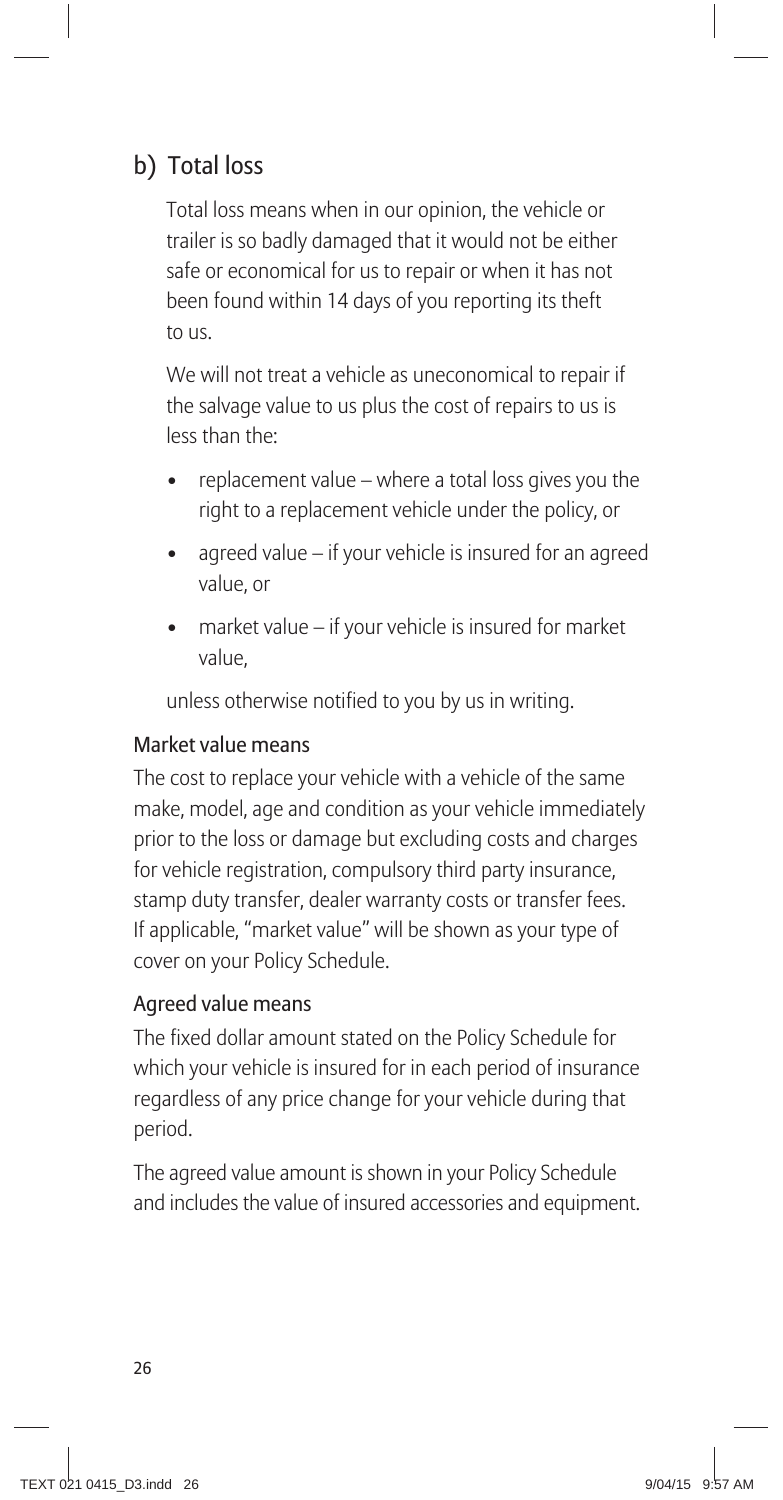#### Replacement with a new vehicle

We will replace your vehicle with a new vehicle of the same make, model, engine size, features and paint type including any modifications, options and accessories, so long as it is available in Australia and:

- your vehicle is a total loss, and
- you purchased it new (or as a demonstrator model) from the manufacturer or their dealer, and
- where your vehicle is financed, your financier has given us written consent, and
- your vehicle is less than three years old from when it was first registered and has not travelled more than 70,000 kms.

If a new replacement vehicle is not available, we will pay you either the market value or agreed value of your vehicle, whichever is shown in the current policy schedule. We will decide what is reasonable.

If the Excess is applicable it is payable to us before we replace your vehicle.

We also pay the registration, stamp duty and dealer charges for the period registered but not exceeding 12 months on the new vehicle but any refund of registration fees or stamp duty applicable must be refunded to us.

This replacement cover will not apply if we have to pay any part of the agreed value or market value to a credit provider.

If we replace your vehicle the policy will cover your Replacement Vehicle free of charge until the expiry of your current period of insurance.

#### Financier

If your vehicle is the security for any finance arrangement and the name of the financier is noted on the Policy Schedule, then:

we have the right to make claim payments to the financier, and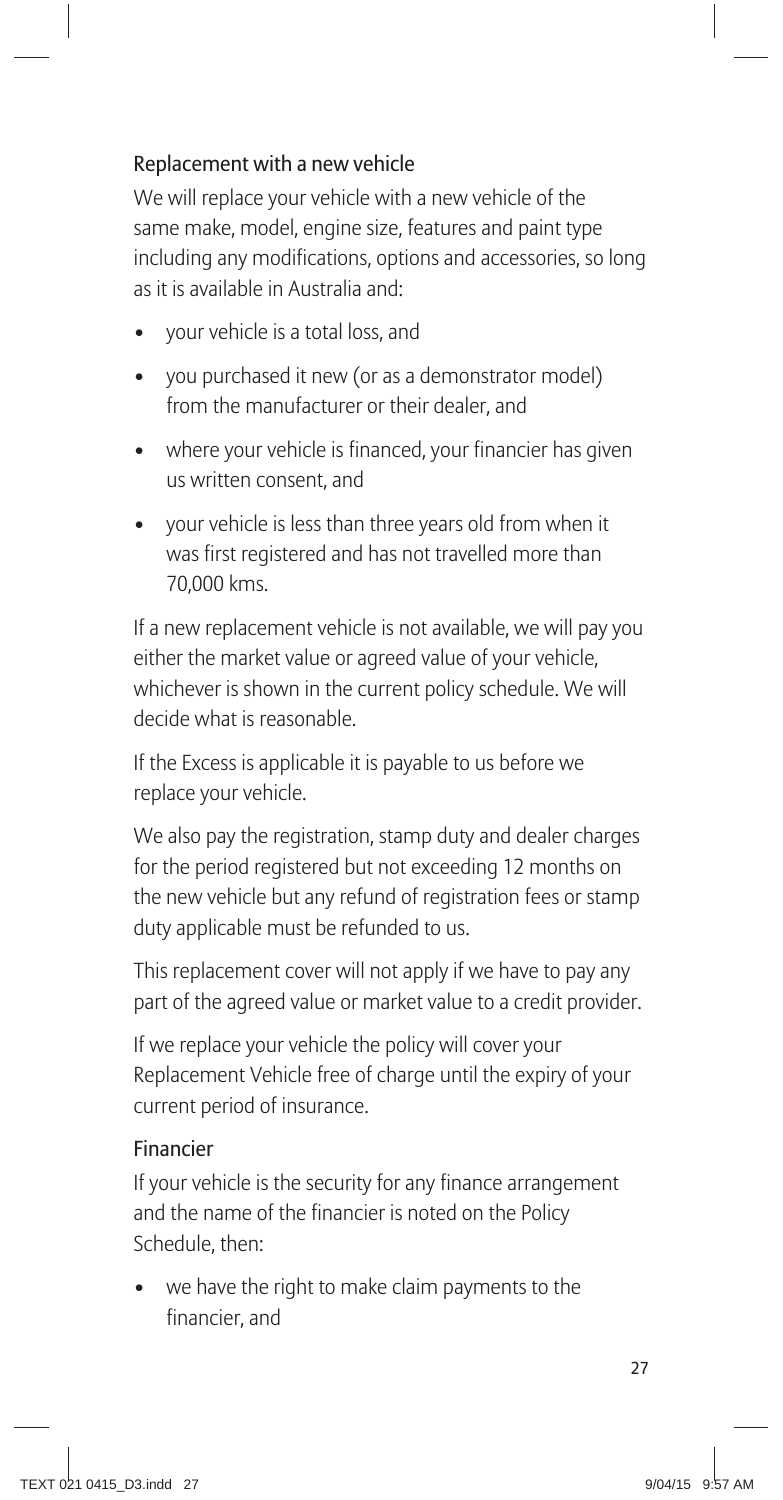• any payment made to the financier will satisfy our obligation to you under this Policy for the amount paid.

#### Salvage

If we replace your vehicle or pay you the market value or agreed value, your vehicle in its damaged condition becomes our property.

#### Payment of unpaid premium when your vehicle is a total loss

If your vehicle is a total loss and we have agreed to pay the market value or agreed value for your vehicle, the amount of any unpaid premium for the period of insurance will be deducted from the amount payable to you.

#### No return of premium after a total loss

If your vehicle is a total loss and we have agreed to pay the market value or agreed value for your vehicle, no return of premium will be made for any unused portion of the premium and the policy will be cancelled. If, however, you have replaced your vehicle with the same make and model, the policy will continue until expiry. You must provide the details of the vehicle you have purchased within 14 days of settlement of your claim.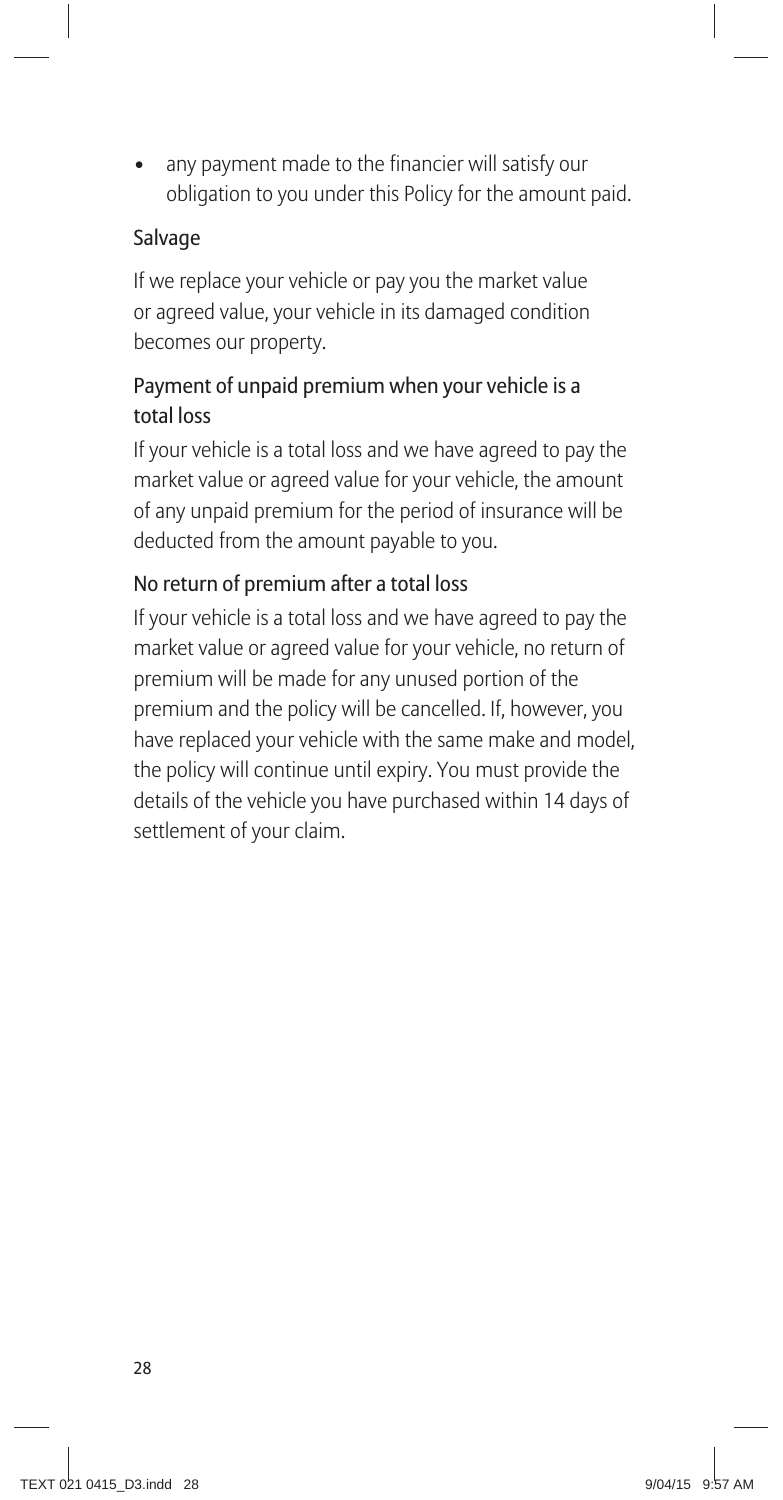# Section 2: Cover for your legal liability

# 2.1 Property damage

### Damage to property

We will pay the amount you or any person you have allowed to use or be in charge of your vehicle, may be held legally liable to pay for accidental damage to property belonging to other people caused by or arising out of the use of:

- your vehicle or goods falling from your vehicle, and
- any trailer or caravan attached to your vehicle.

#### Property under your control

We do NOT cover the legal liability of you or the driver of your vehicle for damage by your vehicle to any property belonging to you or the driver of your vehicle, or any property in your or the driver's care or custody, except to:

- a residential building that you are renting or is on loan to you, or
- employee's or visitor's vehicles and their contents while contained in a car park provided by you.

#### Substitute vehicle

We cover your legal liability, up to the maximum policy limit of \$30,000,000 to pay for accidental damage by a registered vehicle being used by you as a substitute vehicle while your vehicle is being serviced, repaired or is not driveable.

We give you this benefit only if:

- one substitute vehicle is being used at any one time in place of your vehicle,
- the substitute vehicle is not already covered under another insurance policy, and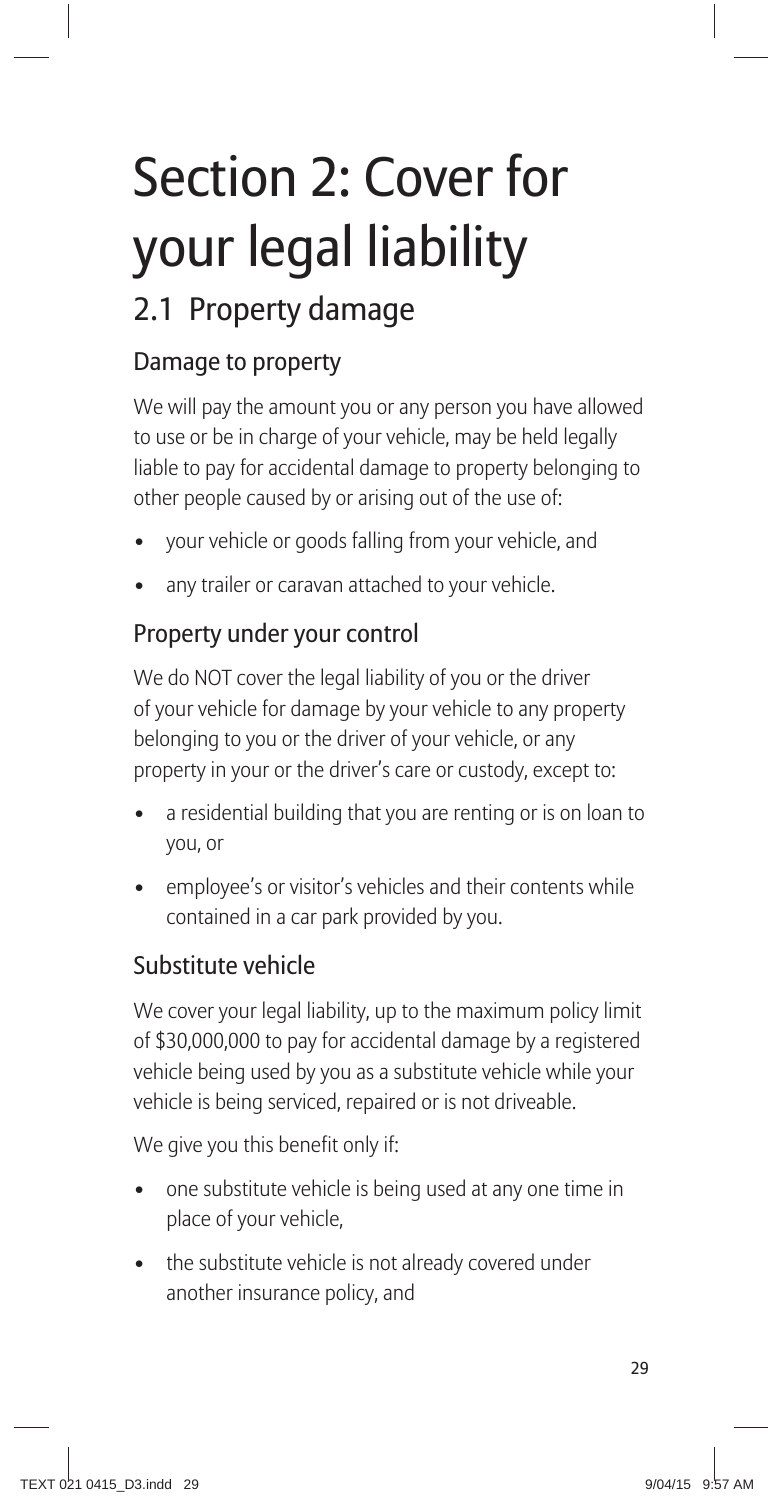the substitute vehicle is not owned by you and you have the owner's permission to drive it.

### Your employer's or principal's liability

We will pay the amount your employer, principal, partner or passenger may be held legally liable to pay for accidental damage to property belonging to other people as a result of an incident covered by this Policy while you are using your vehicle on business as long as it is not a use that is excluded by this Policy as described under Use of the vehicle.

### Maritime liability

If your vehicle is being transported by sea or river between Australian ports, we will pay your contribution for your vehicle if "general average" is declared.

General Average is declared when goods or cargo are thrown overboard to safeguard the vessel and the remaining property on the vessel. The expenses or salvage costs incurred by a ship owner in preserving the vessel and cargo are shared by those whose property were saved.

#### What we pay for legal liability for damage to other people's property

We will pay up to the maximum amount of \$30,000,000, for all claims arising out of any one incident or series of incidents arising out of the one cause or event covered under the heading Property damage, in this section.

## 2.2 Injury to other persons

We will pay the amount which you, or a current licensed driver, using or in charge of your vehicle with your permission may be held legally liable to pay by way of compensation or damages (excluding aggravated, punitive or exemplary damages) for death or bodily injury to persons arising out of the use of your vehicle.

We do not cover legal liability for death or bodily injury to:

• you or any person driving, using or in charge of your vehicle, or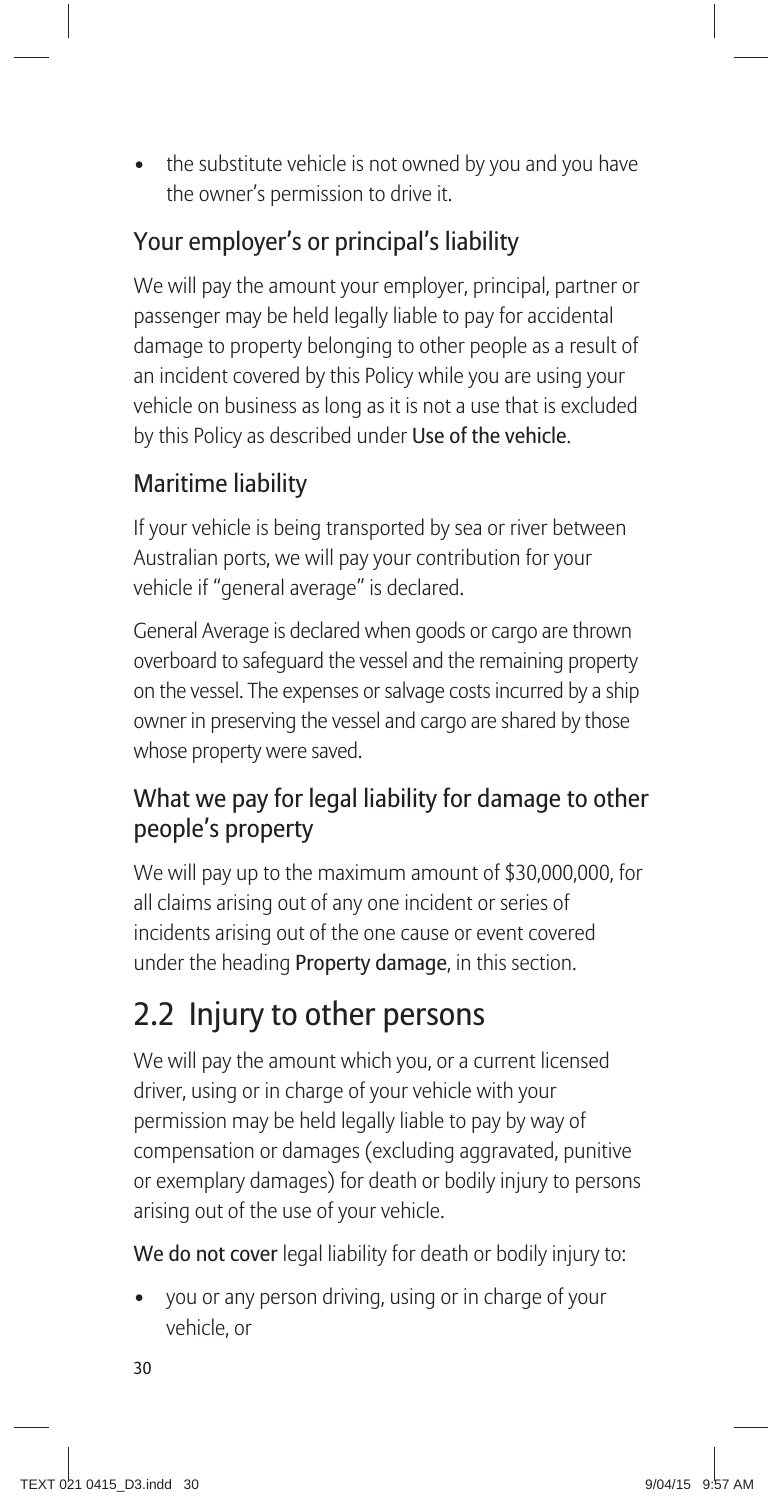an employee of yours or who is deemed by any law to be your employee arising out of their employment with you.

#### We do not pay if:

- your vehicle is not registered
- you or any person using your vehicle:
	- is wholly or partly covered under any compulsory statutory insurance scheme or accident compensation scheme, or
	- would have been entitled to be covered under any such scheme as it existed at the commencement date of the period of insurance, even though there may have been a change in the law during that period of insurance, or
	- would have been entitled to be covered under any such scheme if it were not for the application of any excess or deductible applying under the scheme, or
	- would have been entitled to be covered under any such scheme but the amount of compensation payable is calculated as nil, or
	- would have been entitled to be covered under any such scheme had cover not been refused because you did not:
		- register your vehicle,
		- apply for cover under the scheme, or
		- comply with a term or condition of the scheme.

#### What we pay for legal liability for injury to other persons

We will pay up to the maximum amount of \$30,000,000, for all claims arising out of any one incident or series of incidents arising out of the one cause or event covered under Injury to other persons and Damage to property.

However, if at the time of the incident giving rise to a claim you or any other person entitled to indemnity under this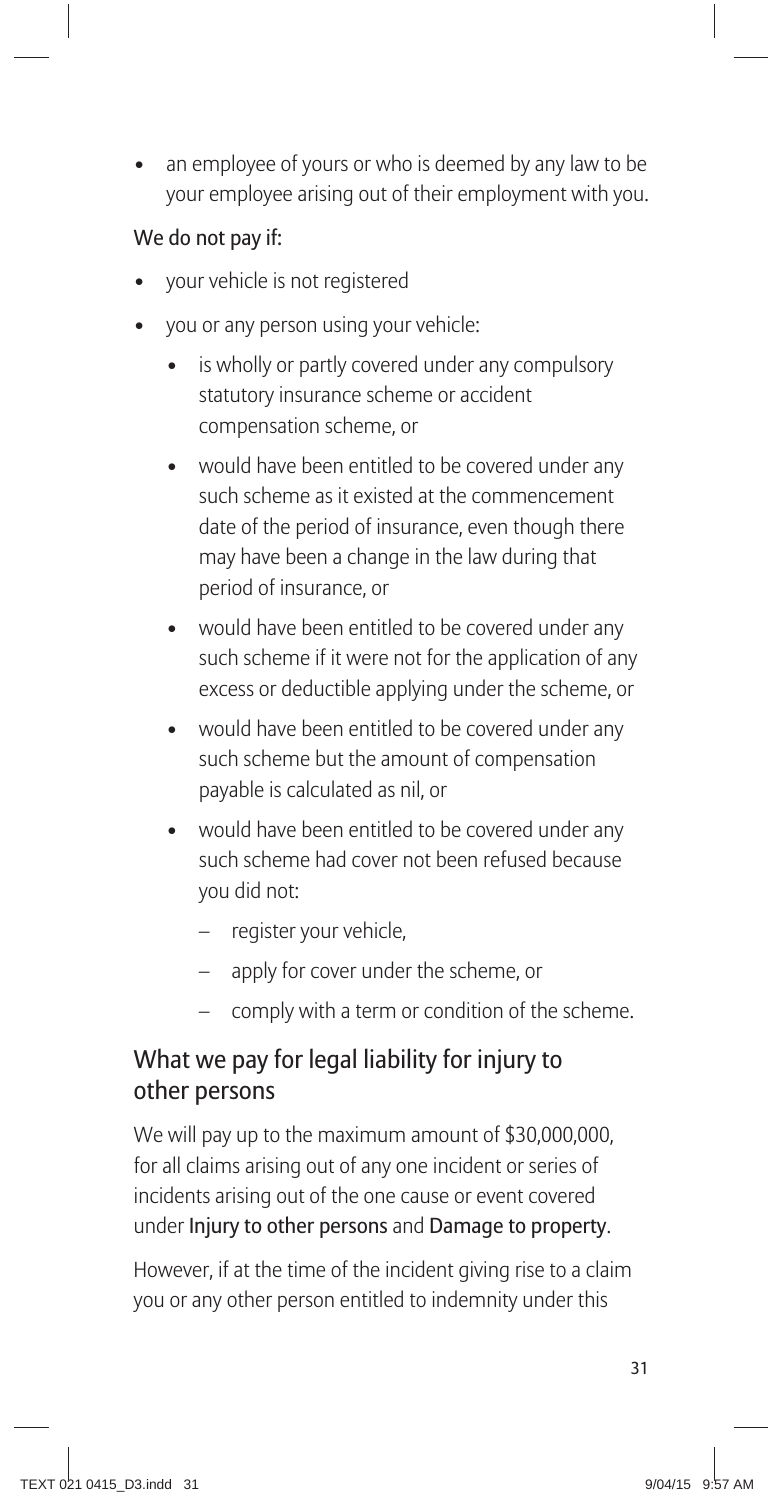benefit is the holder of another policy issued by us which provides a similar cover, then the maximum amount we will pay is the higher of the amounts provided by any of the policies.

# 2.3 Passengers

We will insure under clause 2.1 and 2.2 a passenger who is lawfully travelling in or getting in or out of your vehicle or a substitute motor vehicle.

# 2.4 Legal expenses

We will pay your reasonable legal costs and expenses in defending or settling claims if you have our agreement in writing. We pay this in addition to the amount payable under Damage to property and Injury to other persons.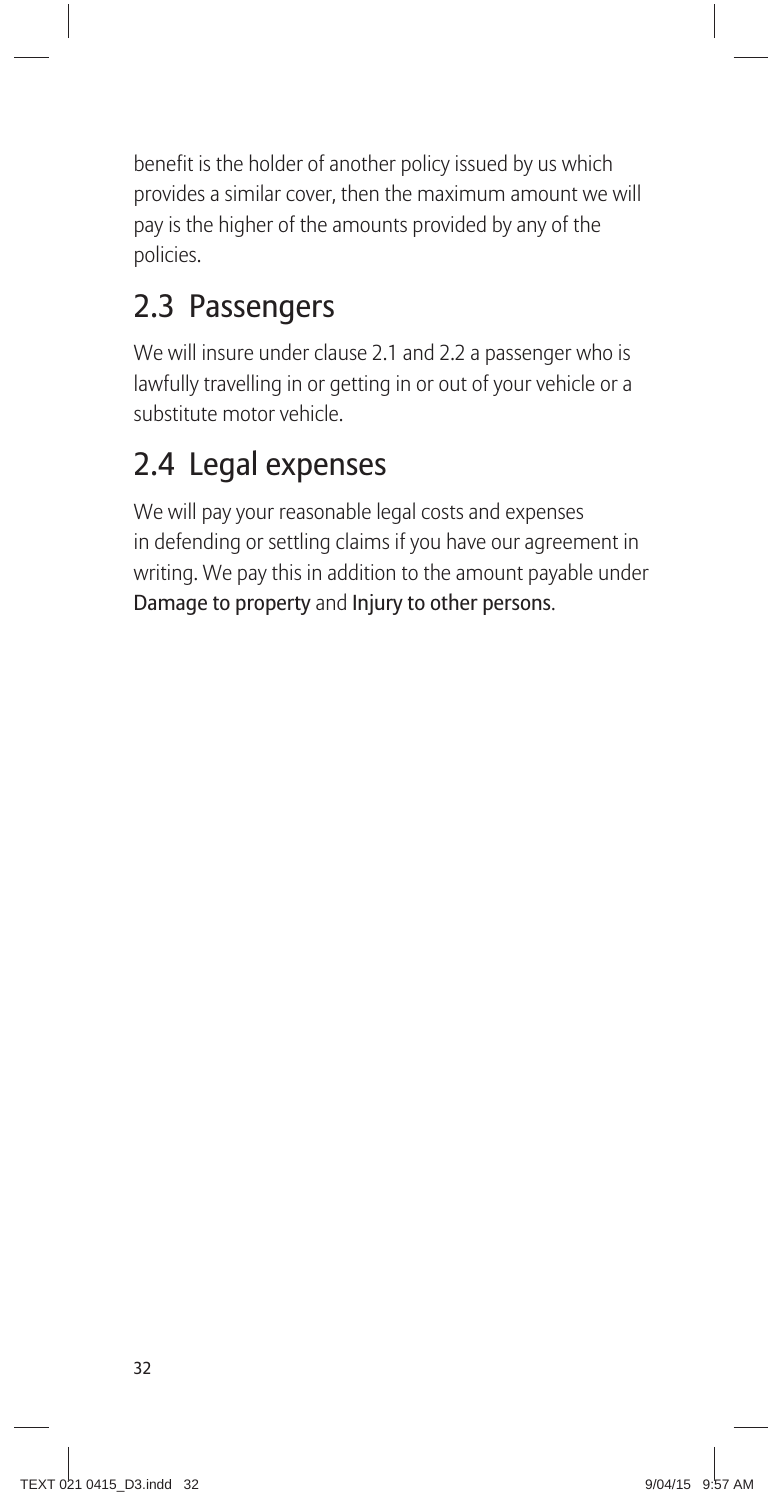# Additional benefits

We give you the following additional benefits depending on the type of cover you have selected:

## Change of vehicle – Applies to all types of cover

We will hold covered any permanent replacement vehicle, from the time of its purchase for 30 days under the terms of this Policy if you:

- have disposed of the replaced vehicle, and
- bear any additional excess applicable to the replacement vehicle in the event of a claim.

If before you have given us full details as required above, the replacement vehicle is damaged or stolen, the maximum amount payable is the purchase price of the replacement vehicle up to:

- \$150,000 in the case of Comprehensive Cover, or
- \$10,000 in the case of Third Party Fire and Theft Cover.

If you give us details of your replacement vehicle within 30 days of its purchase we will insure it for the remainder of the period of insurance, if it is acceptable to us and you pay us any additional premium we may require, or you may cancel the policy at your choice.

If your replaced vehicle was due to a total loss claim under this Policy this benefit does not apply.

## Car sharing agreement – Applies to all types of cover

We will pay for accidental loss or damage according to the type of cover selected, when your vehicle is being used in a car sharing agreement, including travelling to and from work, as long as any payment by passengers does not involve commercial use for profit.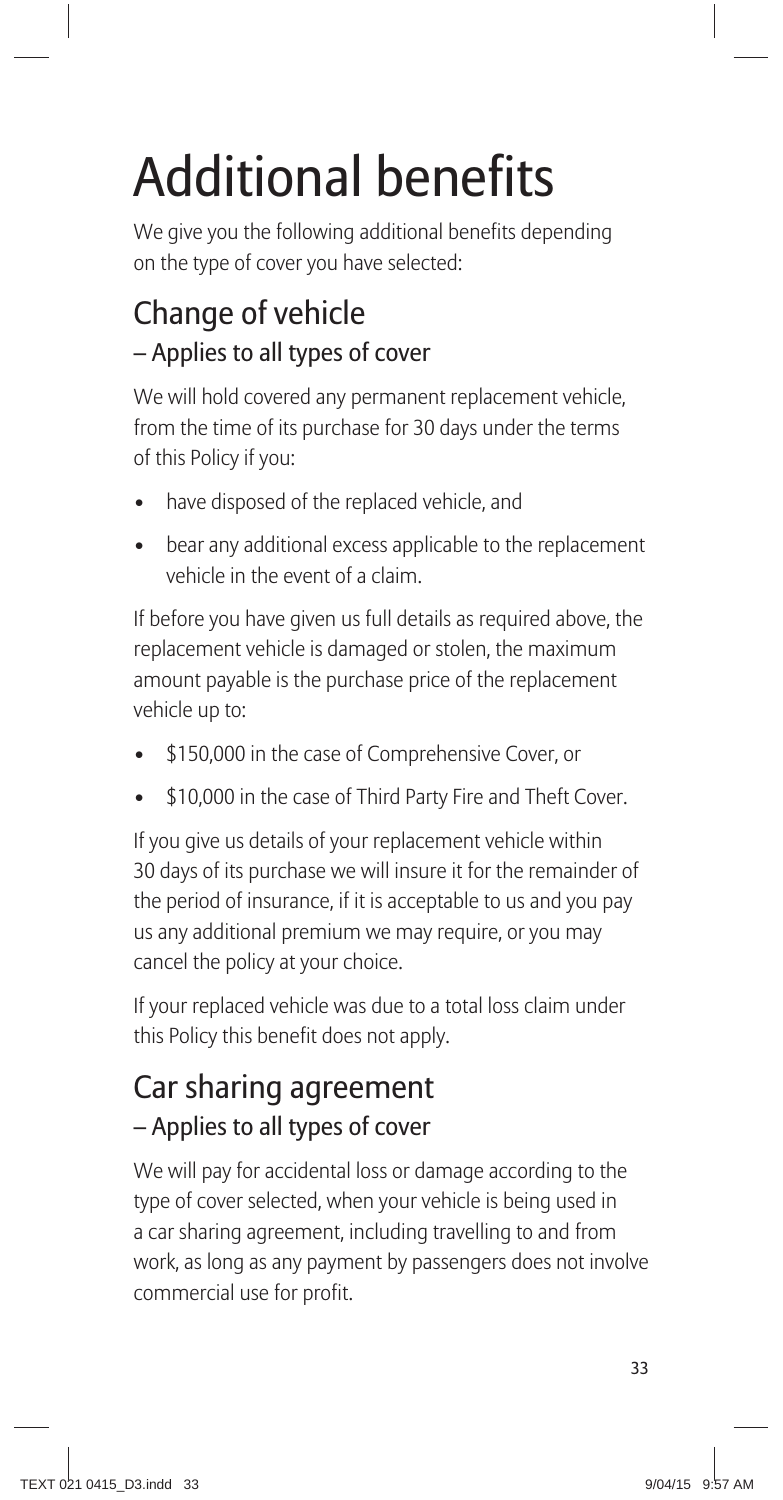# Towing costs

#### – Applies to Comprehensive and Third Party Fire & Theft covers

If your vehicle is towed following an accident or theft covered under the policy, we will pay for the reasonable costs of:

- towing your vehicle to the repairer nearest to where it was damaged, or
- any other place that we first approve.

## Cleaning up after an accident – Applies to Comprehensive cover only

In addition, we will cover your legal liability to pay for the cleaning up of any debris of your vehicle following an accident.

The maximum amount we will pay is \$1,000 for any one accident.

### Returning your vehicle after stolen – Applies to Comprehensive and Third Party Fire & Theft covers

We will pay for the reasonable costs of returning your vehicle to the place where it is normally parked if it is found after being stolen.

Should the cost of returning the vehicle plus the necessary repairs exceed the relevant agreed value or market value at the time of the theft, we reserve the right to treat the vehicle as a total loss.

## Hire car costs following theft – Applies to Comprehensive cover only

If your vehicle is stolen, and the theft is covered under this Policy, we will arrange for you to be provided with a hire car:

• until your vehicle is recovered undamaged and you have been told of its location, or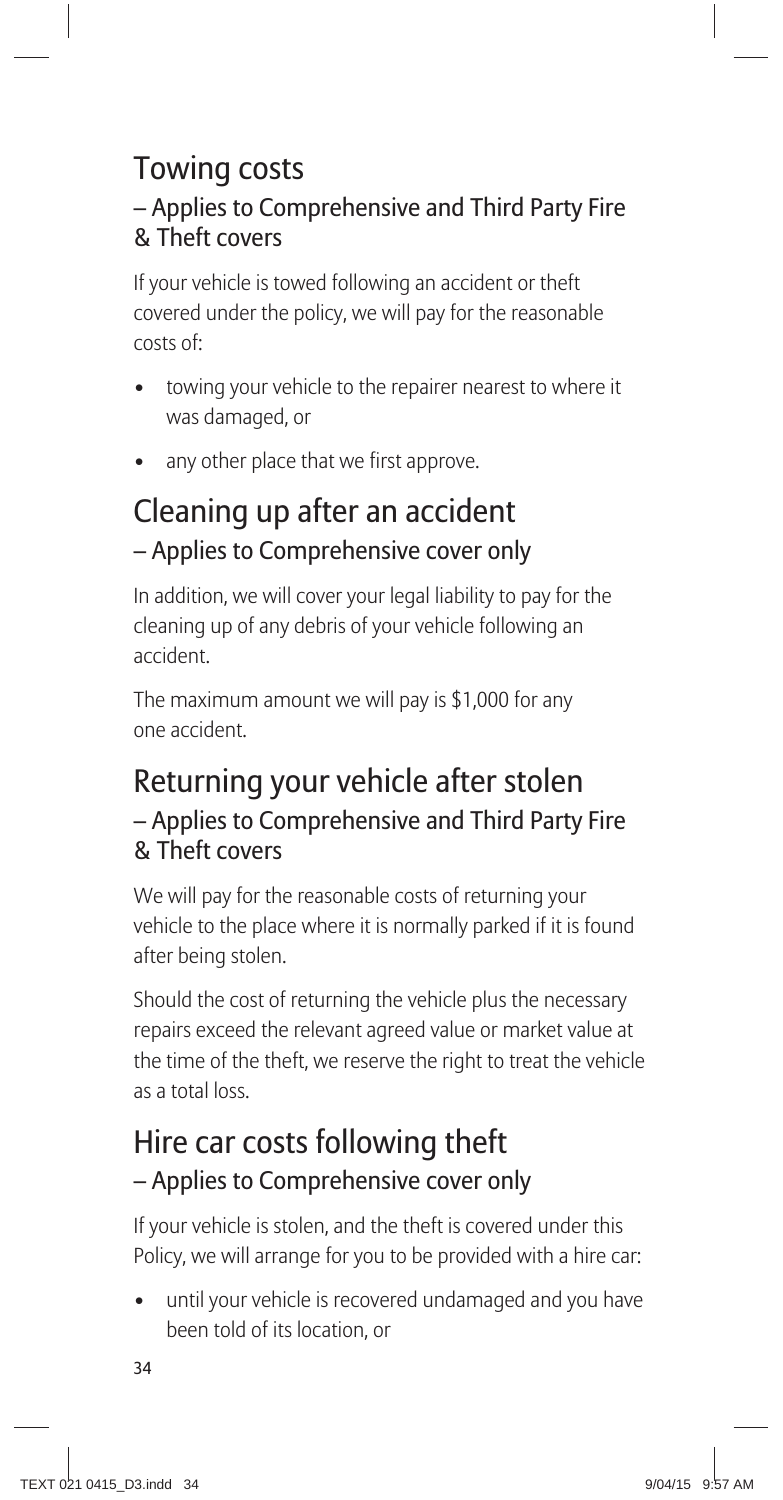- until your vehicle is recovered damaged and the damage is repaired, or
- until we settle your claim by paying the agreed value or the market value, or
- for a maximum of 21 days,

whichever happens first.

The maximum we will pay is \$2,000 for any one event.

We will not pay for:

- a hire car unless its hire has been arranged by us or approved by us,
- the cost of fuel used during the rental period, or
- any accidental loss or damage to the hire car

If a hire or loan car is not available, we will pay you a daily travel allowance of \$30.

#### Trailer and caravan cover

#### – Applies to Comprehensive cover only

We will pay for theft, or accidental loss or damage to any trailer or caravan which is owned by you or for which you are responsible while it is:

- attached to your vehicle, at the time of the claimable event, or
- detached from your vehicle but within the domestic land boundaries of your usual home as long as it was not in a common area of home units, flats and the like.

We do not pay for any property in or on the trailer or on/in the caravan.

The maximum amount we will pay is the lesser of \$2,000 or the market value of the trailer or caravan.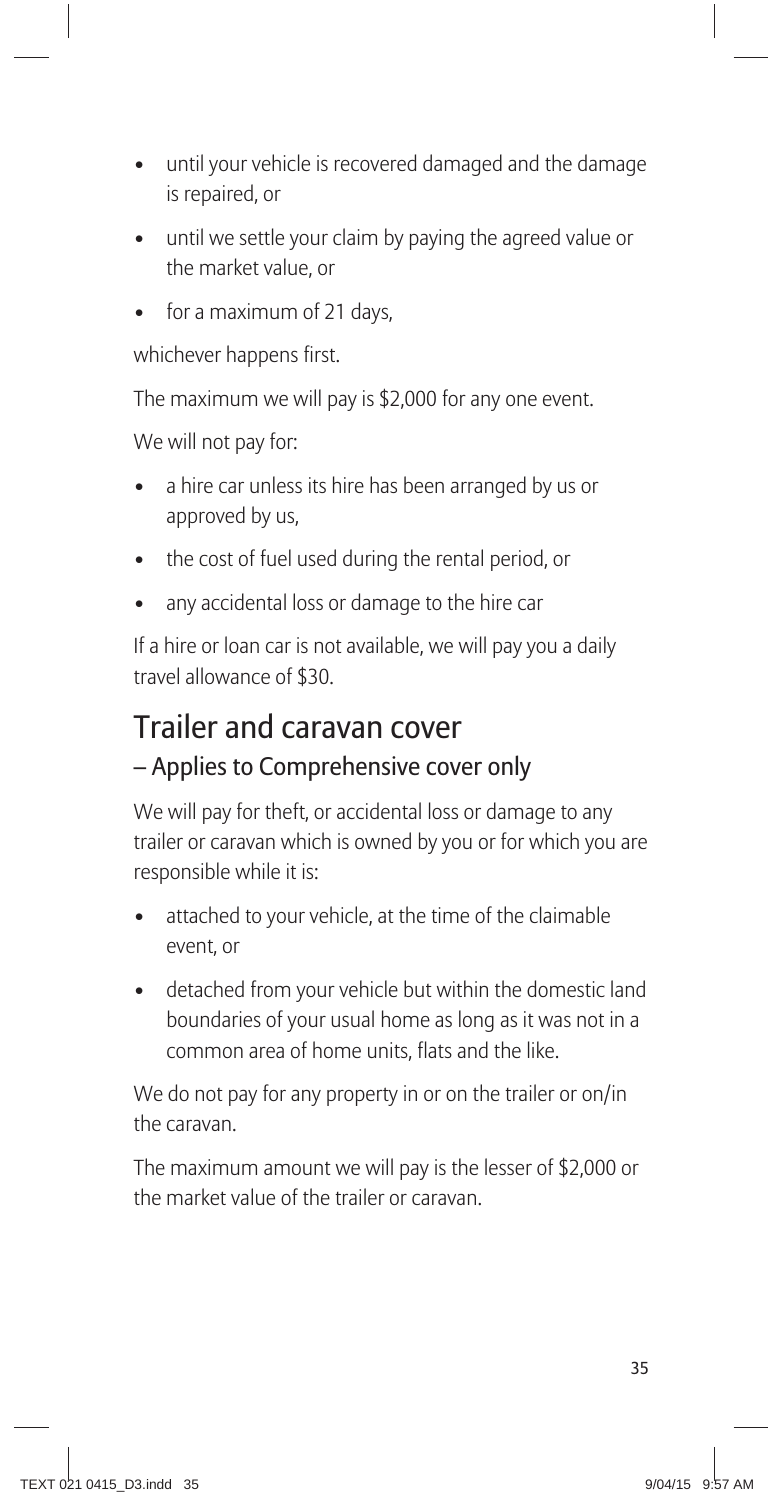## Personal property – Applies to Comprehensive cover only

We will pay for the loss of or damage to personal effects and clothing belonging to you, your spouse, your de facto or dependant children which are:

- damaged in a collision involving your vehicle, or
- stolen from your locked vehicle through violent or forcible entry, or
- stolen at the same time as your vehicle.

Personal property includes effects and items owned by you which are designed to be worn or carried, but not:

- cheques, money, credit cards or negotiable instruments, or
- firearms, or
- tools or items used in connection with a business or occupation.
- personal music devices or portable Global Positioning Systems (GPS) or items that are listed under What you are NOT insured against.

The maximum amount we will pay is \$1,000 for any one event.

## Travelling and accommodation expenses

#### – Applies to Comprehensive and Third Party Fire & Theft covers

We will pay for any reasonable additional travel or accommodation expenses resulting from a claim for accidental damage, fire or theft to your vehicle we accept under this Policy, as long as at the time of accident, fire or theft your vehicle was more than 100 kilometres from the address where it is normally parked at night.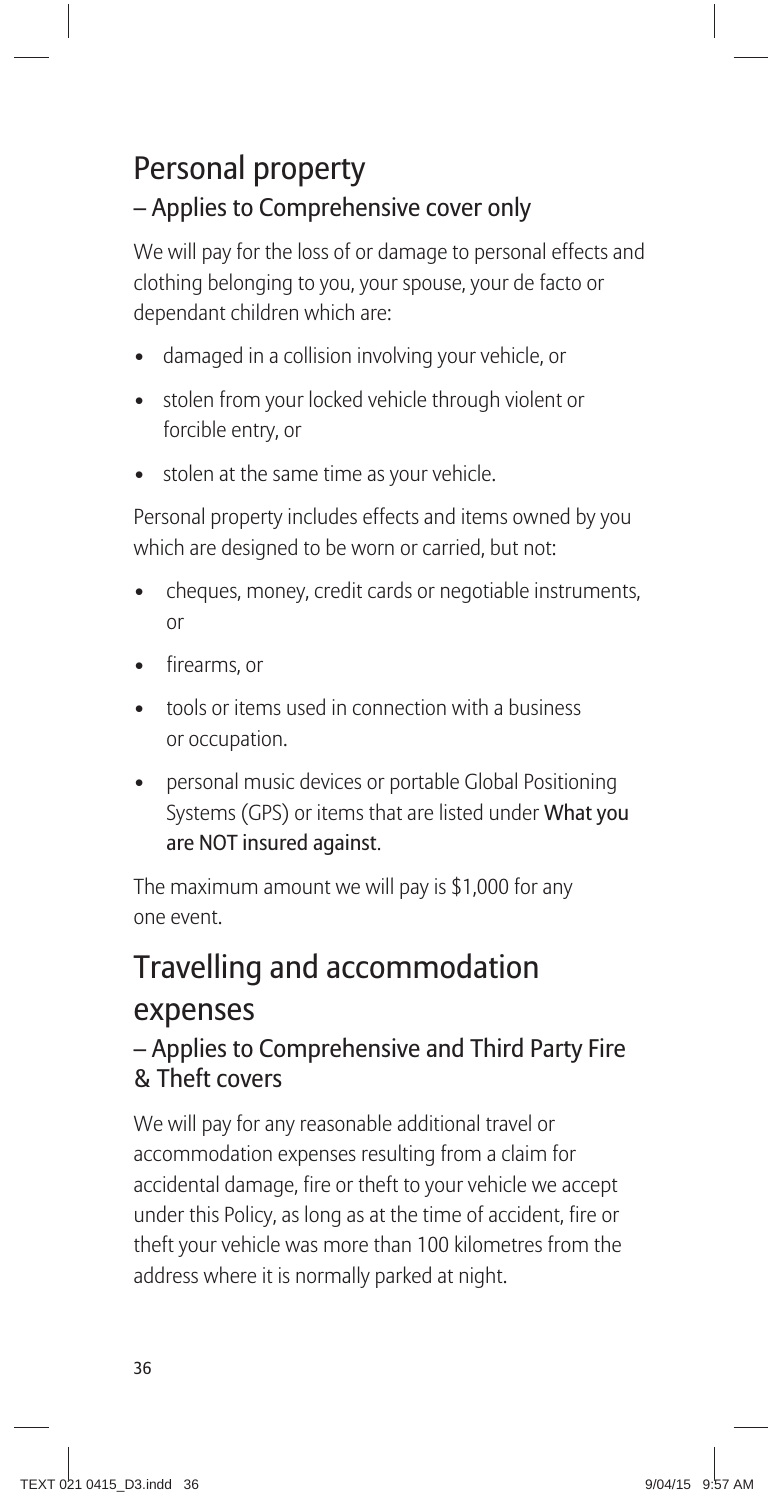We will not pay if you had intended to pay for overnight accommodation in any event.

Travelling expenses extends to include the collecting of your vehicle following repairs.

The maximum amount we will pay for accommodation expenses is \$250 for any one night and \$2,500 any one event.

The maximum amount we will pay for travelling expenses is \$2,500 for any one event.

## Child seat or baby capsule – Applies to Comprehensive cover only

In addition, we will pay for loss or damage to a child's seat or baby capsule that is stolen from your vehicle or damaged in an accident or fire while in your vehicle.

The maximum amount we will pay is \$500 for any one event.

### Locks and keys – Applies to Comprehensive cover only

If your keys are lost, destroyed or damaged, stolen or if there are reasonable grounds to believe the keys may have been illegally duplicated, we will choose to either pay the costs of replacing and recoding the locks or we will re-key and/or recode the locks. We will pay up to \$2,000 during any one period of insurance and this benefit is not subject to loss or damage to the vehicle covered under this Policy. However, we will only cover theft of the keys if the theft of your keys has been reported to the Police.

## Artwork and sign writing – Applies to Comprehensive cover only

In addition, we will cover you for loss or damage to artwork or sign writing or fixed advertising signs or materials forming a permanent part of your vehicle at the time of the loss or damage. We will pay up to \$2,000 for any one event.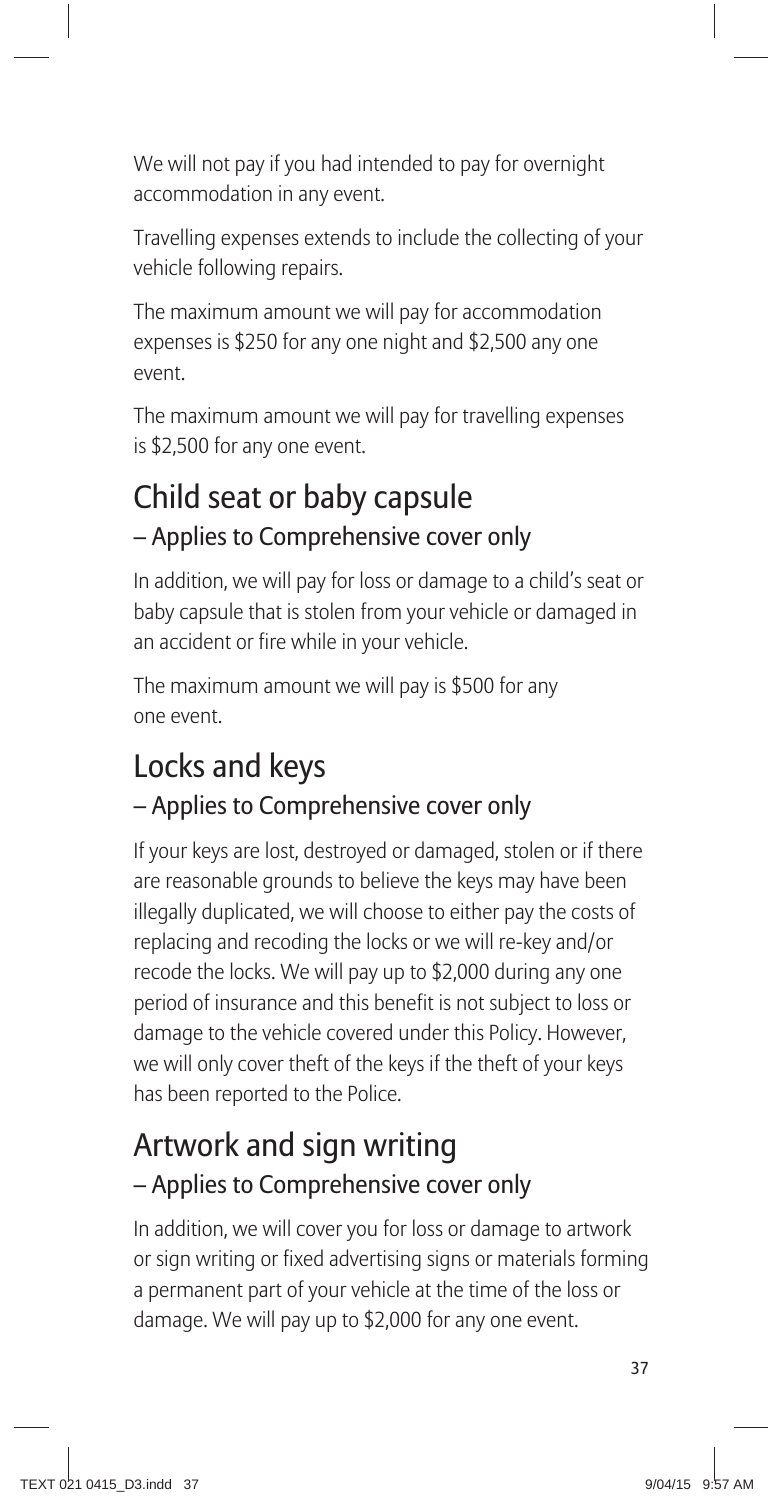## Driver accident compensation benefit – Applies to Comprehensive cover only

We will pay the following scale of benefits to the driver of your vehicle who is injured as a result of an accident while driving your vehicle if:

- the driver was driving your vehicle with your consent
- the claim has been accepted under this Policy, and
- the driver is not entitled to any benefits under any compulsory statutory insurance scheme or accident compensation scheme, or would have been so entitled if:
	- it were not for the application of any excess or deductible applying under the scheme, or
	- compensation under the scheme had not been refused, because you did not register your vehicle or apply for cover under the scheme.

#### Table of injury and benefit

| Injury                                                                                                                                                                                                             | <b>Benefit</b> |
|--------------------------------------------------------------------------------------------------------------------------------------------------------------------------------------------------------------------|----------------|
| Quadriplegia (total paralysis of both<br>legs and both arms)                                                                                                                                                       | \$100,000      |
| Paraplegia (total paralysis of both legs<br>and a part of or the whole of the lower<br>half of the body)                                                                                                           | \$75,000       |
| Permanent Total Disablement                                                                                                                                                                                        | \$50,000       |
| Loss of entire sight in both eyes                                                                                                                                                                                  | \$25,000       |
| Loss of entire sight in one eye                                                                                                                                                                                    | \$10,000       |
| Permanent total loss of use of one limb<br>(at or above the wrist or ankle) if the<br>disability has continued for at least<br>12 months and in our opinion is beyond<br>the reasonable possibility of improvement | \$10,000       |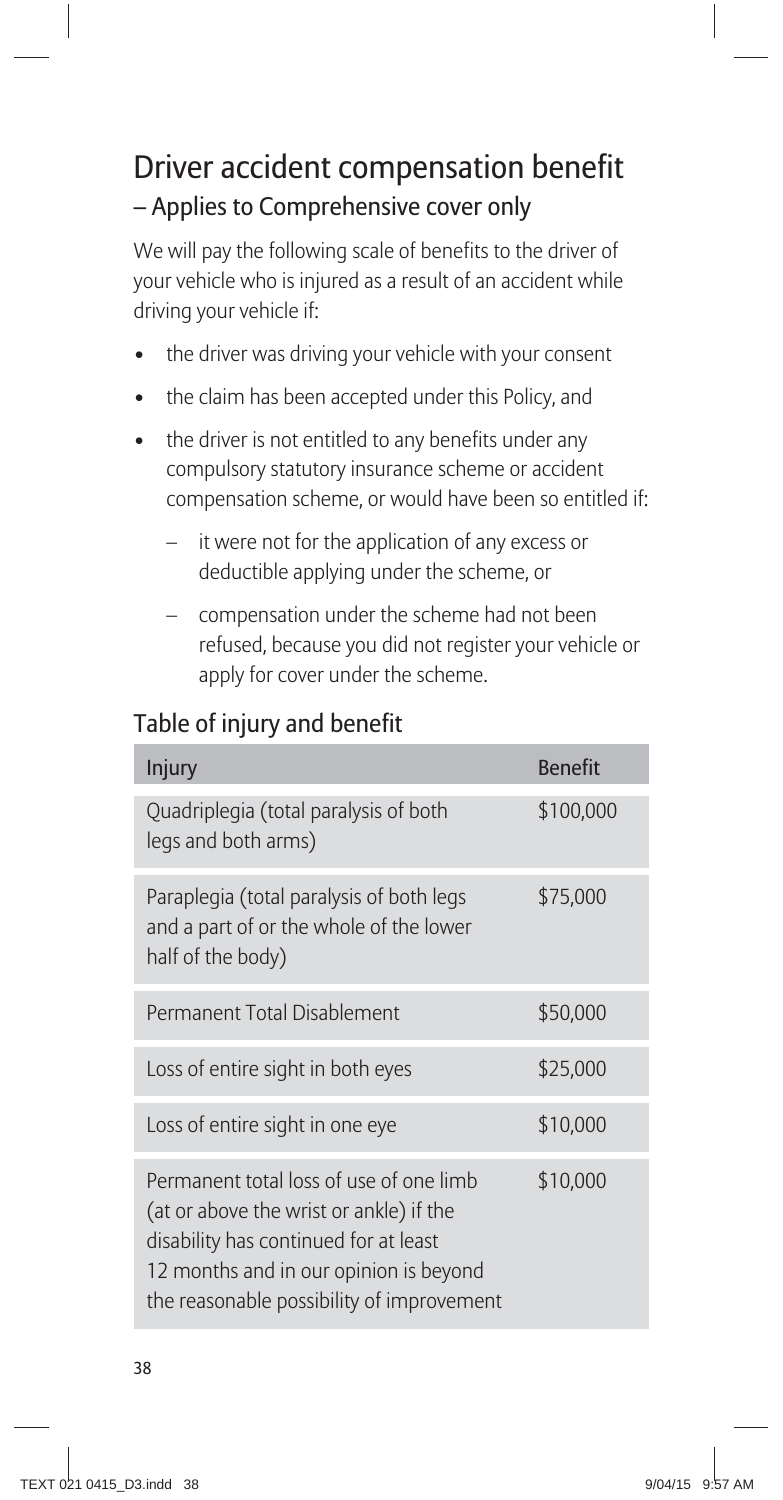The disability must occur within 90 days of the date of accident for any of the benefits to be given.

We will pay only one of the benefits mentioned above for any one accident.

We will not pay a claim unless the injured person undergoes any medical examinations during any period we may require in order to assess the claim. (We will arrange the examinations and pay the costs.)

## Funeral benefit – Applies to Comprehensive cover only

As a result of an accident in an insured vehicle covered under the Policy your driver sustains a fatal injury, whether or not death occurs at the time of the loss, we agree to pay for associated burial or cremation costs and include travel costs within Australia for the deceased driver or any member of the immediate family. This benefit will not be reduced by any accident compensation and we will pay up to \$5,000 in total for any one period of insurance.

## No Claim Bonus benefit – Applies to Comprehensive cover only

For each claim free period of insurance, you will accumulate a discount off your next motor vehicle insurance premium up to a maximum amount. This maximum amount will vary according to the State or Territory in which your vehicle is garaged/kept. Any no claim bonus entitlement you hold with another insurance company is transferable. You may be required to provide documentary evidence of your current no claim bonus entitlement.

Premiums are calculated prior to a no claim bonus discount being applied. The premium for a policy may increase if affected by a claim, regardless of whether the no claim bonus discount amount is altered.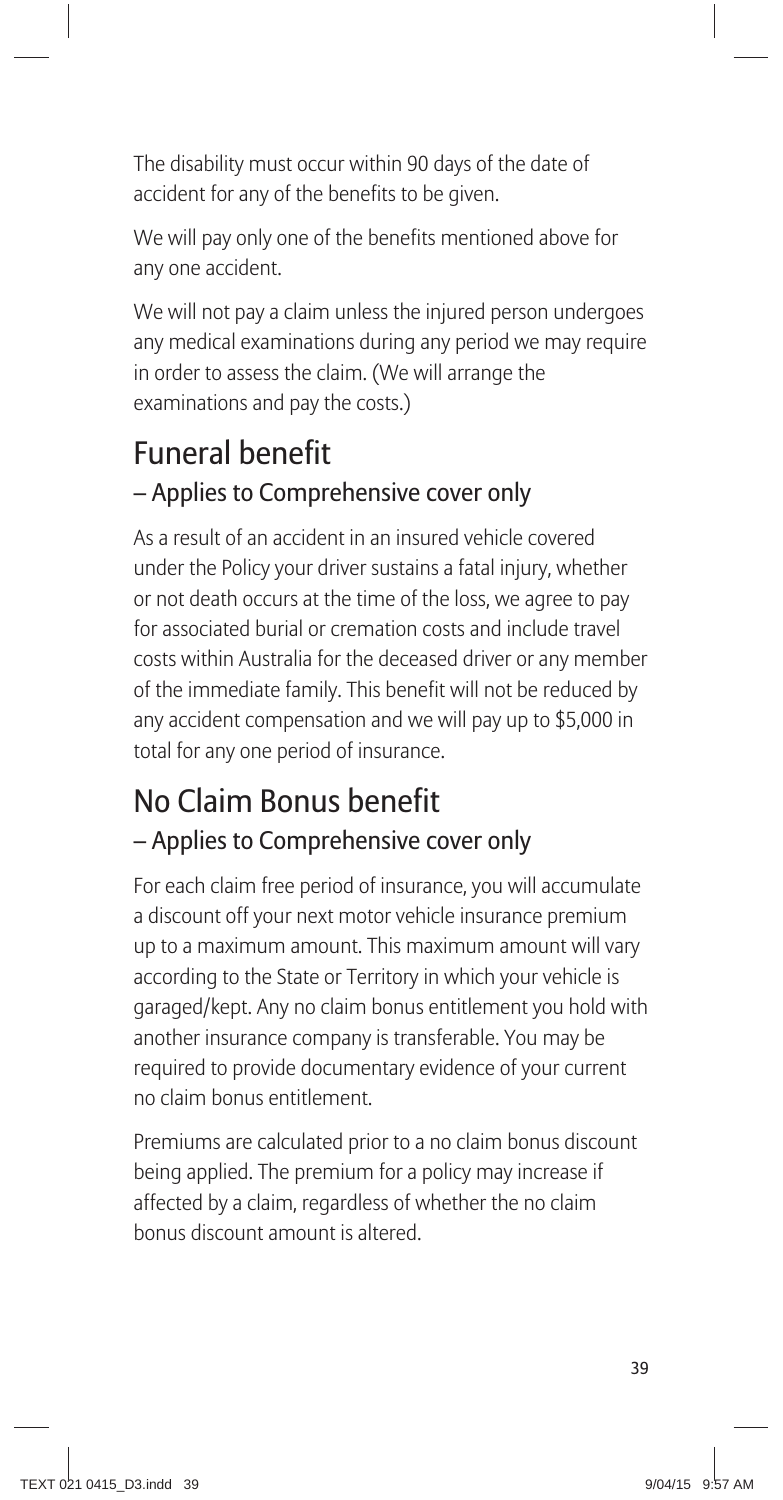# Faultless No Claim Bonus benefit

If you have been involved in a collision with another vehicle, we will not penalise your No Claim Bonus entitlement when you renew your Policy if:

- you can satisfy us that the collision was the fault of the driver of another vehicle, and
- you tell us the registration number of the other vehicle and the full name, licence number and address of the other driver.

We give this benefit only if we are allowed legally to recover the amount of any loss including any applicable excesses from a third party.

This benefit does not apply to windscreen, window glass, mirror glass or sunroof glass damage only claims.

With regard to road accident liability, we will consider you to be "faultless" if we find that you are less than 50% to blame for any collision. We will be solely responsible for determining to what extent you contributed to the cause of an accident.

# Windscreen claim benefit

#### – Applies to Comprehensive cover only

We will not apply an excess for the first broken windscreen, window glass, mirror glass or sunroof glass only claim in any one period of insurance. Furthermore, we will not reduce the applicable No Claim Bonus for any broken windscreen, window glass, mirror glass or sunroof glass only claim.

#### Uninsured motorist's benefit – Applicable only if Third Party Fire & Theft cover or Third Party Property Damage cover was selected

We will pay for accidental loss or damage to your vehicle, if you can satisfy us that the accident which gave rise to the claim was caused solely and directly by the fault of the driver of another vehicle and:

• you tell us the registration number of the other vehicle and the name and address of the driver of the other vehicle, and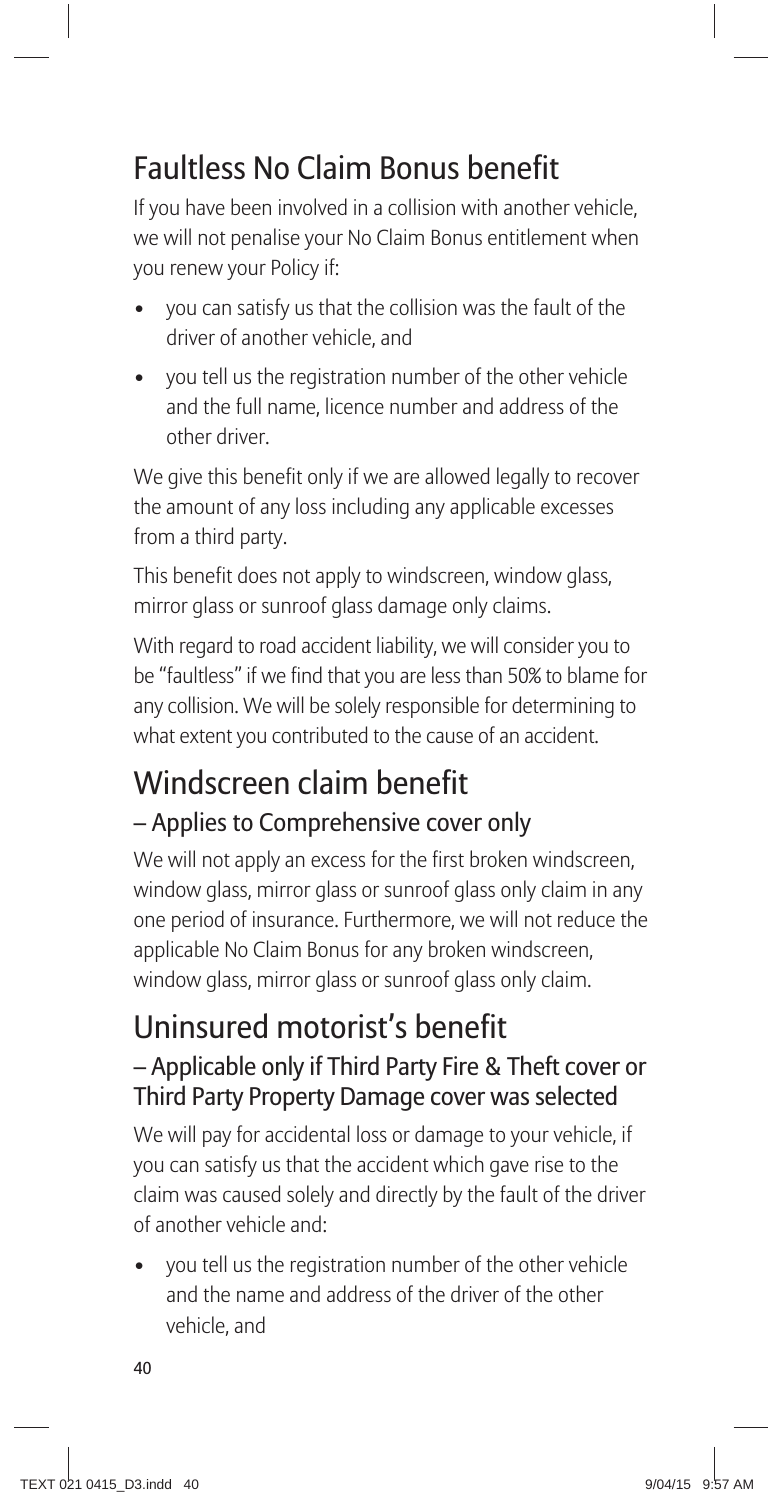- at the time of the loss or damage the driver of the other vehicle was not insured for their third party damage liability, and
- at the time of the loss or damage the other vehicle was not owned or registered in your name or in the name of a person who is a relative of yours or any person with whom you ordinarily live.

The maximum amount we will pay under this benefit for all claims from any one accident or series of accidents arising out of the one cause or event is the lesser of \$5,000 or the market value of your vehicle at the time of the loss or damage.

If we pay you the market value of your vehicle, then your vehicle in its damaged condition will become our property.

## Finance gap cover

#### – Applies to Comprehensive cover only

Following a total loss of the vehicle, we will pay 75% of the difference between your vehicle's insured value and your finance contract residual liability should the insured value be less than the finance contract residual liability.

#### Waiver of subrogation – Applicable to all types of cover

We will not seek recovery between the persons, companies or firms named in the Policy Schedule as the insured.

## Loaned vehicle – Applies to Comprehensive cover only

We will cover you for accidental loss or damage to a loan vehicle provided to you whilst your vehicle is being serviced or repaired.

We pay up to \$2,000 for this benefit in any one period of insurance. All applicable excesses will apply to this benefit.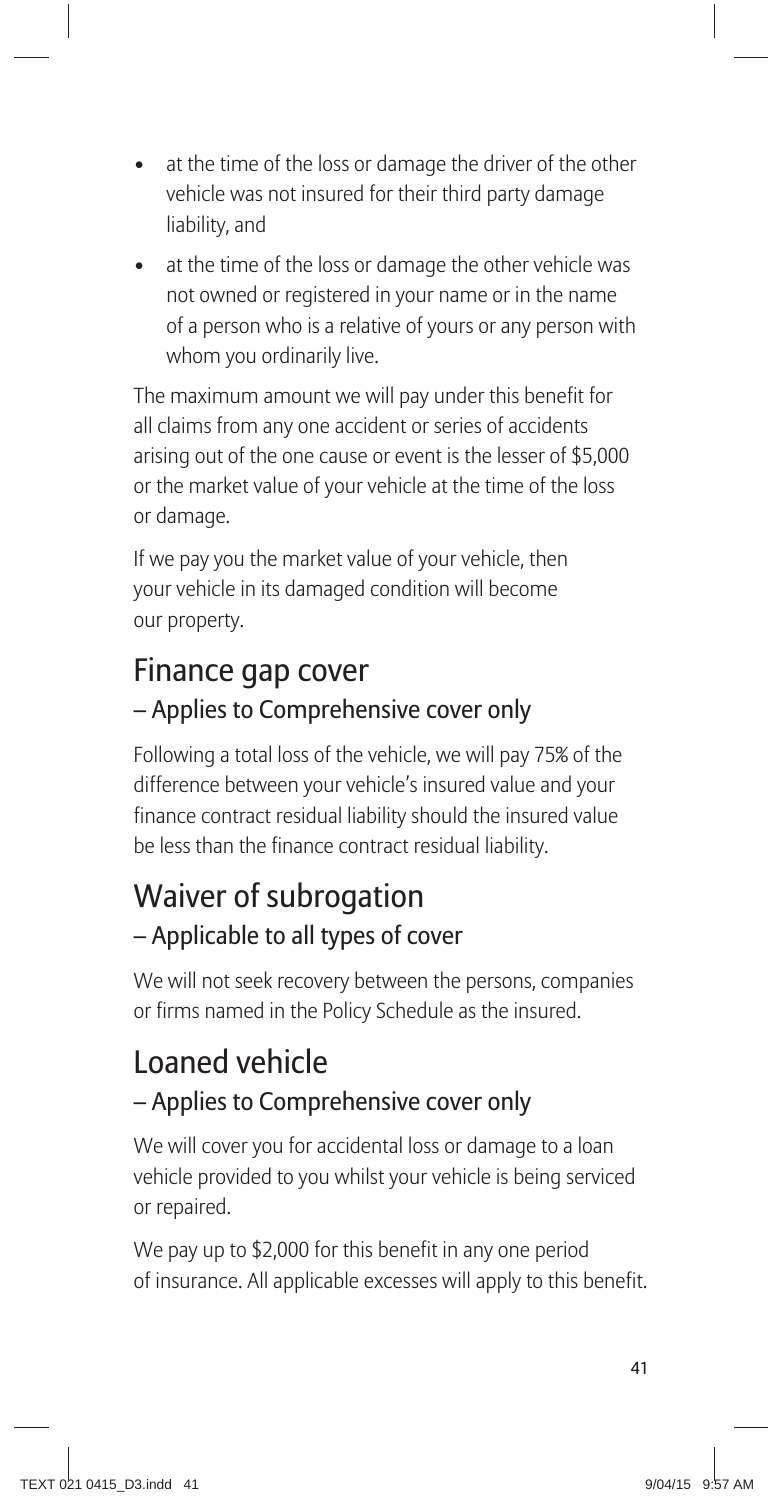# Optional benefits Applicable to Comprehensive cover only

If you have chosen comprehensive cover, you can also choose to have cover under any or all of the following optional benefits. You must pay us any additional premium we ask for, and we will confirm your cover by showing the optional benefits you have chosen on your Policy Schedule.

# Protected No Claim Bonus

When the current schedule shows that protected no claim bonus option applies, we will not reduce your current no claim bonus entitlement for the first claim in any one period of insurance which is your fault or where the responsible party cannot be identified

## Hire car costs following an accident

When the current schedule shows that the hire or loan car following an accident option applies and we accept a claim for accidental damage, we will;

- provide you with a hire or loan car; or
- if a hire or loan car is not available, pay you a daily travel allowance of \$30.

The hire or loan car benefit will be provided from:

- the date repairs to your vehicle are authorised, or
- the date your vehicle is made available for repairs to be commenced,

whichever is the later.

The maximum daily hire charge we will pay is \$80.

We will provide the hire or loan car benefit:

- for a maximum of 21 days, or
- until the repairs have been completed, or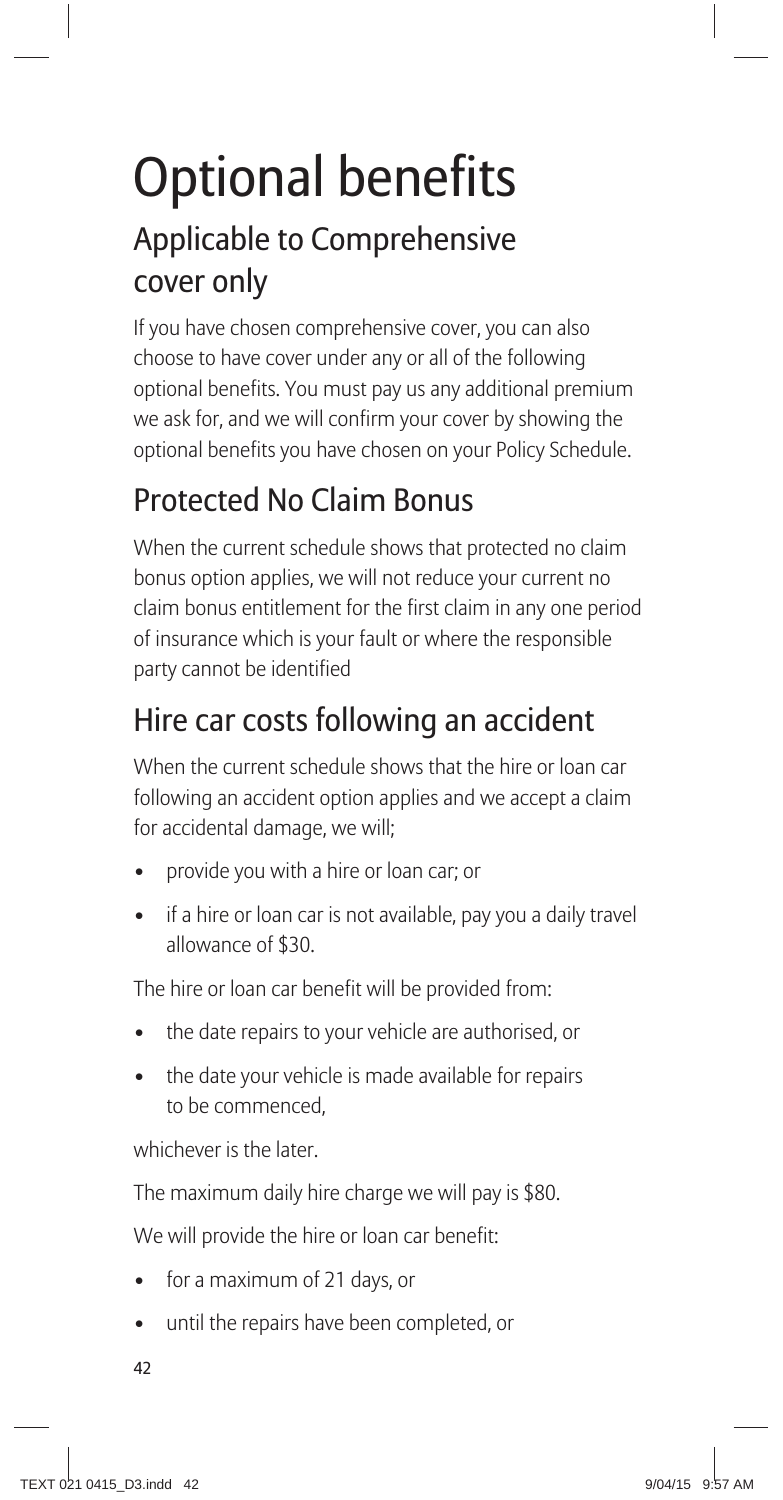• until we settle your claim by paying you the agreed or market value,

which ever happened first.

We will also provide cover for any excess you are required to pay under a hire car rental agreement providing:

- we have agreed to pay the cost under the Hire car costs following and accident option, and
- the hire car usage was not in breach of the hire car rental agreement,

up to a maximum of \$4,000 (inclusive of GST).

We will not pay for:

- a rental car unless its hire has been arranged by us or approved by us,
- the cost of fuel used while driving the loan car, or
- any accidental loss or damage to the rental or loan car.

## Removal of basic excess for windscreen claims

When the current schedule shows that the removal of basic excess for windscreen claims option applies, if the windscreen, window glass, mirror glass or sunroof glass in your vehicle is accidentally broken or damaged we will not apply an excess to your claim.

This option only applies:

- for the second windscreen, window glass, mirror glass or sunroof glass claim in any one period of insurance; and
- if the broken windscreen, window glass, mirror glass or sunroof glass is the only damage to your vehicle.

Your no claim bonus entitlement is not affected if your claim is only for the cost of repairing or replacing the windscreen, window glass, mirror glass or sunroof glass in your vehicle after being accidentally broken or damaged.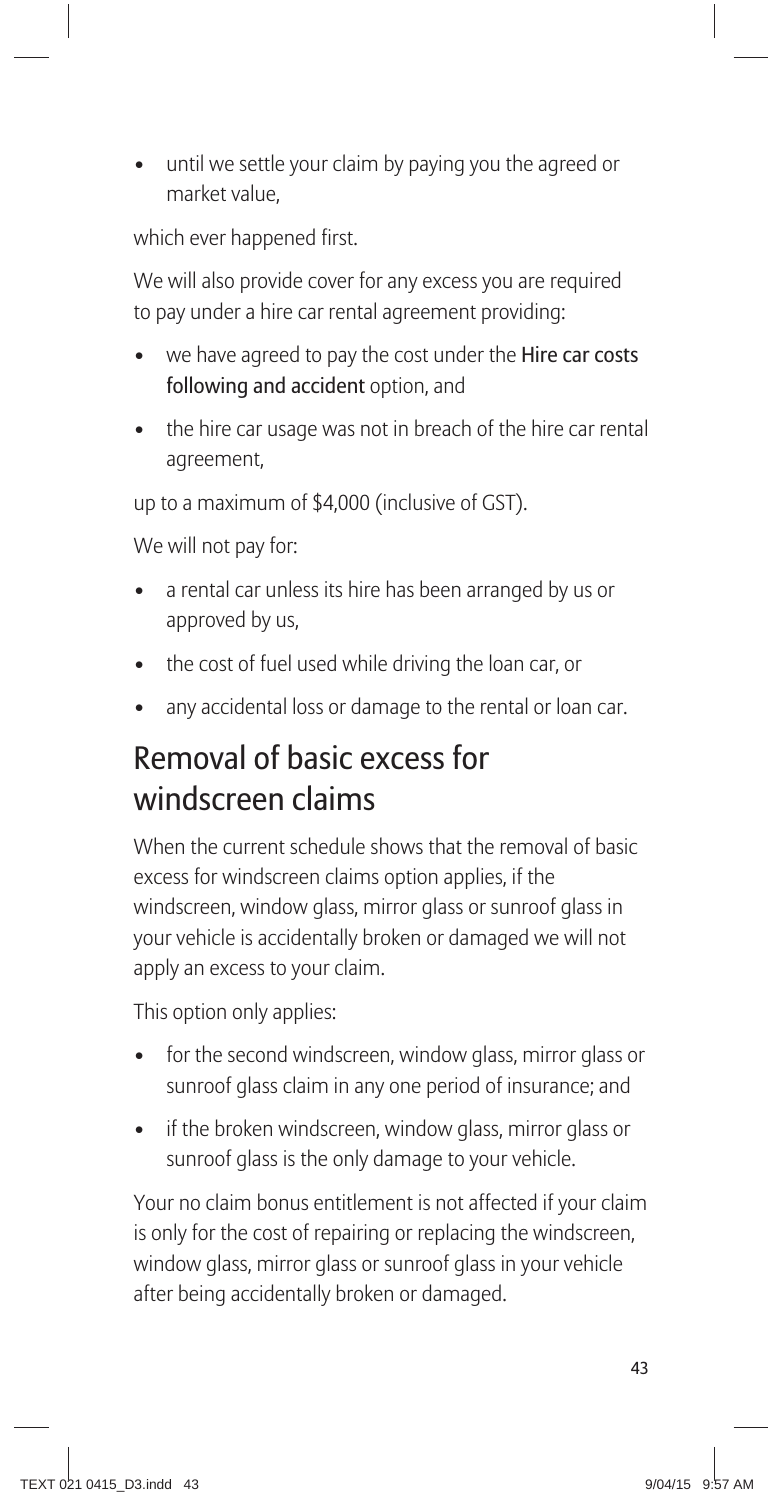# Restricted drivers

When the current schedule shows that the restricted driver option applies we will not cover any accidental loss, damage or liability, which results in a claim, when the driver of your vehicle was a person under 30 years of age.

We will not refuse to pay your claim if the driver of your vehicle:

- was found quilty of theft or illegal use of your vehicle;
- was a person paid by you to repair, service or test your vehicle; or
- was an attendant at a car park.

# Tools of trade

When we accept a claim for accidental damage (including theft) under this policy, we will also cover accidental loss or damage to tools of trade, trade stock and materials.

This option only applies:

- if the tools of trade, trade stock or materials are stolen via forcible and violent entry into your securely locked vehicle and/or tool box, permanently fixed to your vehicle; or
- if tools of trade, trade stock or materials are damaged as a result of a motor vehicle collision.

The maximum we will pay is the amount by which the cost to replace tools of trade, trade stock and materials exceeds the basic excess payable for the claim, up to a maximum amount of \$1,500 for any one claim.

Only one basic excess is applicable to any one claim event and only the basic excess is applicable to this Tools of Trade policy option.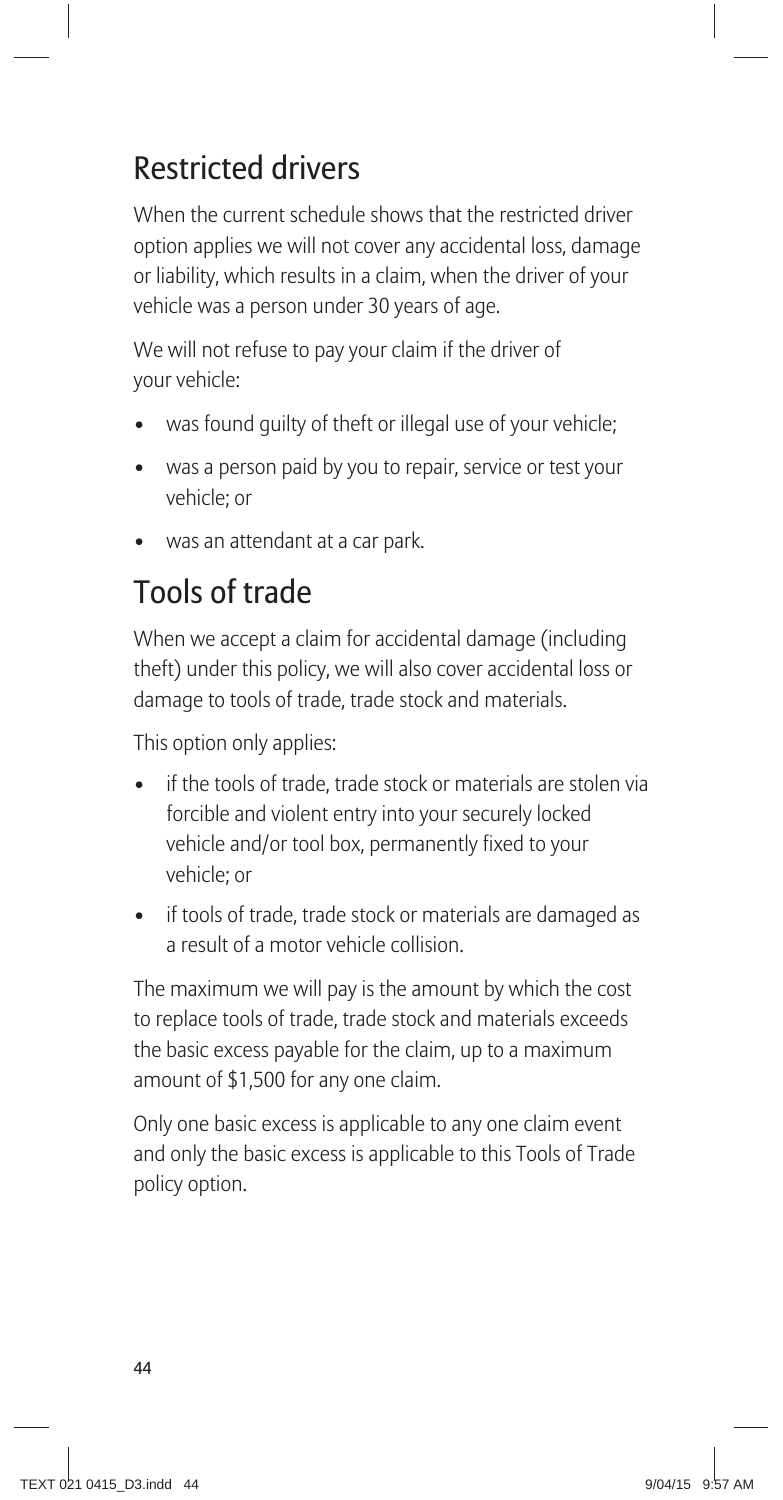# Named driver

When the current schedule shows that the named driver option applies we will apply an Unnamed Driver Excess, if you make a claim for any incident when your vehicle was being driven by, or was in the charge of, any driver not listed in your current schedule as a nominated driver.

We will not impose the unnamed driver excess if the driver of your vehicle:

- was found quilty of theft or illegal use of your vehicle;
- was a person paid by you to repair, service or test your vehicle; or
- was an attendant at a car park.

This excess, if payable, will replace any other excesses which would otherwise have been applicable to the unnamed driver.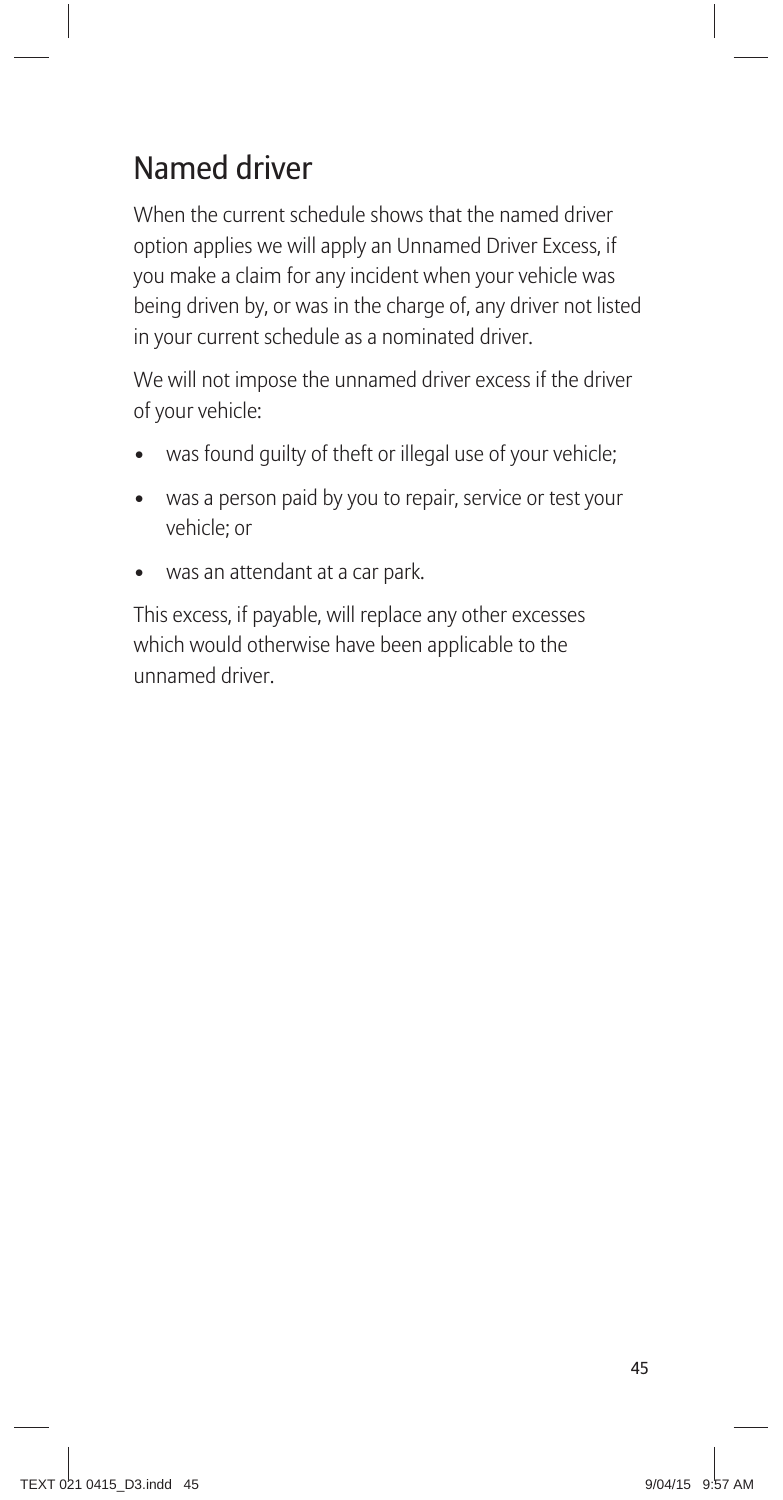# What you must pay if you make a claim – Excess

An excess is the amount(s) shown in your schedule which you must pay when you make a claim under your policy unless we state an excess does not apply. The payment of an excess helps to keep the cost of your premium down by reducing the number of small claims. There are different types of excess which may apply to you or the driver of your vehicle at the time of the claim. Each excess is shown on your Policy Schedule and explained below:

### Basic excess

The basic excess is the first amount you must pay on each claim. The amount of the basic excess will be shown on the current schedule, next to the heading Basic excess. The Basic excess is comprised of the Minimum basic excess, the Voluntary excess and any policy Imposed excess.

• Minimum basic excess

 The minimum excess that is due on your policy risk for each claim. The amount of the minimum basic excess will be shown on the current schedule.

• Voluntary excess

 The voluntary excess forms part of the basic excess. Choosing a voluntary excess allows you to reduce your premium by selecting a higher basic excess. The voluntary excess you choose will be shown on the current schedule.

• Imposed excess

 The imposed excess forms part of the basic excess. An imposed excess may be applied to a policy risk due to underwriting criteria. Any imposed risk excess amount will be shown on the current schedule.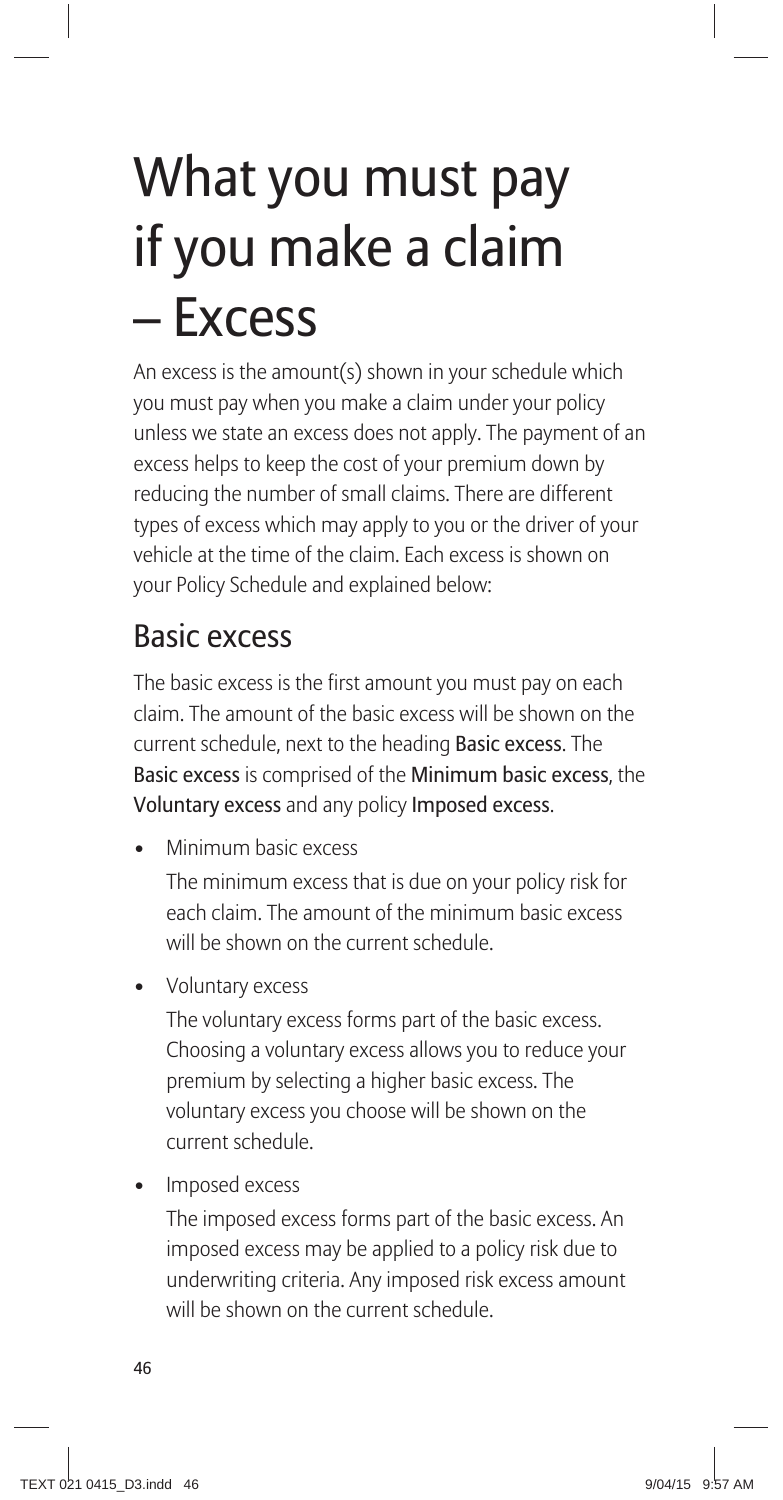## Age excess

If you make a claim for an accident when your vehicle was being driven by a driver under the age of 25, you must pay the age excess shown in your schedule in addition to the basic excess.

## Undeclared young driver excess

If you make a claim for an accident when your vehicle was being driven by a driver under the age of 25, who was not listed in your schedule, the undeclared young driver excess shown on the schedule must be paid in addition to the basic and age excess.

You will not have to pay an undeclared young driver excess if the driver:

- was found quilty of the theft or illegal use of your vehicle;
- had been paid by you to repair, service or test your vehicle; or
- was an attendant at a car park, or
- was a learner driver accompanied by the holder of a full unrestricted Australian drivers licence.

## Inexperienced driver excess

You will need to pay the inexperienced driver excess shown on your current schedule in addition to the basic excess payable if you make a claim for an accident when your vehicle was being driven by a driver over the age of 25 who has not held an Australian driver's licence for more than two years.

You will not have to pay an inexperienced driver excess if the driver:

was a learner driver accompanied by the holder of a full unrestricted Australian drivers licence.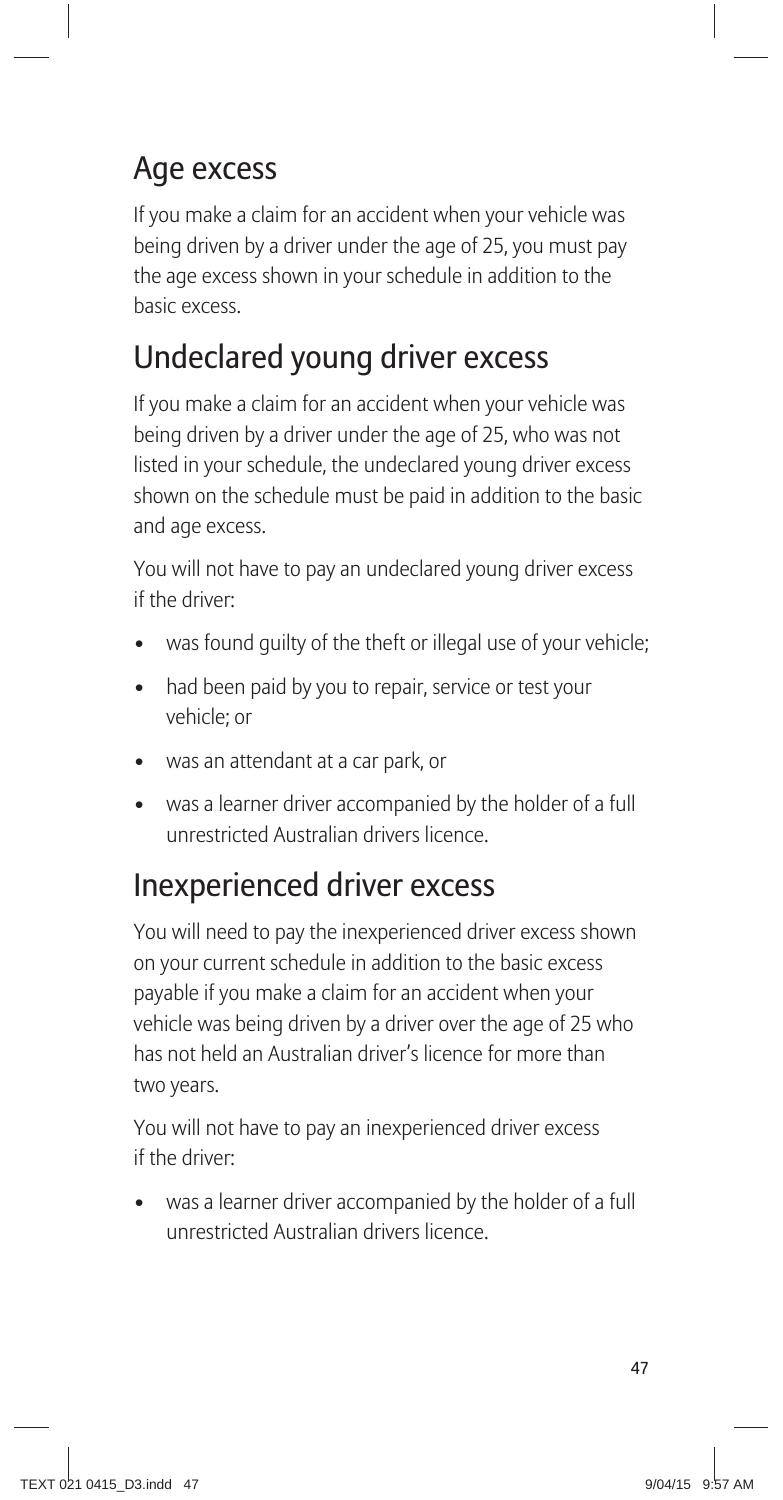# Theft excess

If you make a claim for loss or damage caused by or arising from theft or attempted theft of your vehicle, you must pay the theft of vehicle excess shown in your current schedule in addition to all other applicable excesses shown on your current schedule.

### Driver excess

When your current schedule shows there is a driver excess on the policy, then the driver excess will be applied to any claims which occur whilst the vehicle is being driven by the person listed. This excess is in addition to all other excesses applicable to your policy.

## Unnamed driver excess

When the current schedule shows that the Named Driver Option applies, we will apply an unnamed driver excess (as shown on the current schedule) if you make a claim when your vehicle was being driven by any driver that is not listed in your current schedule as a nominated driver.

This excess, if payable, will replace all other excesses which would otherwise have been applicable to the unnamed driver.

## When you do not have to pay an excess

You will not have to pay any excess if:

- the claim relates to damage, that we agree, was the fault of a person, other than the driver of your car, at the time of the incident, and
- you can provide us with the name and contact details of the other person, and
- the claimable loss is recoverable by us.

In the event that the fault of the incident, which gave rise to the claim, is in dispute, you will be required to pay the excess and the excess will be refunded if we are successful in establishing the fault of the other person.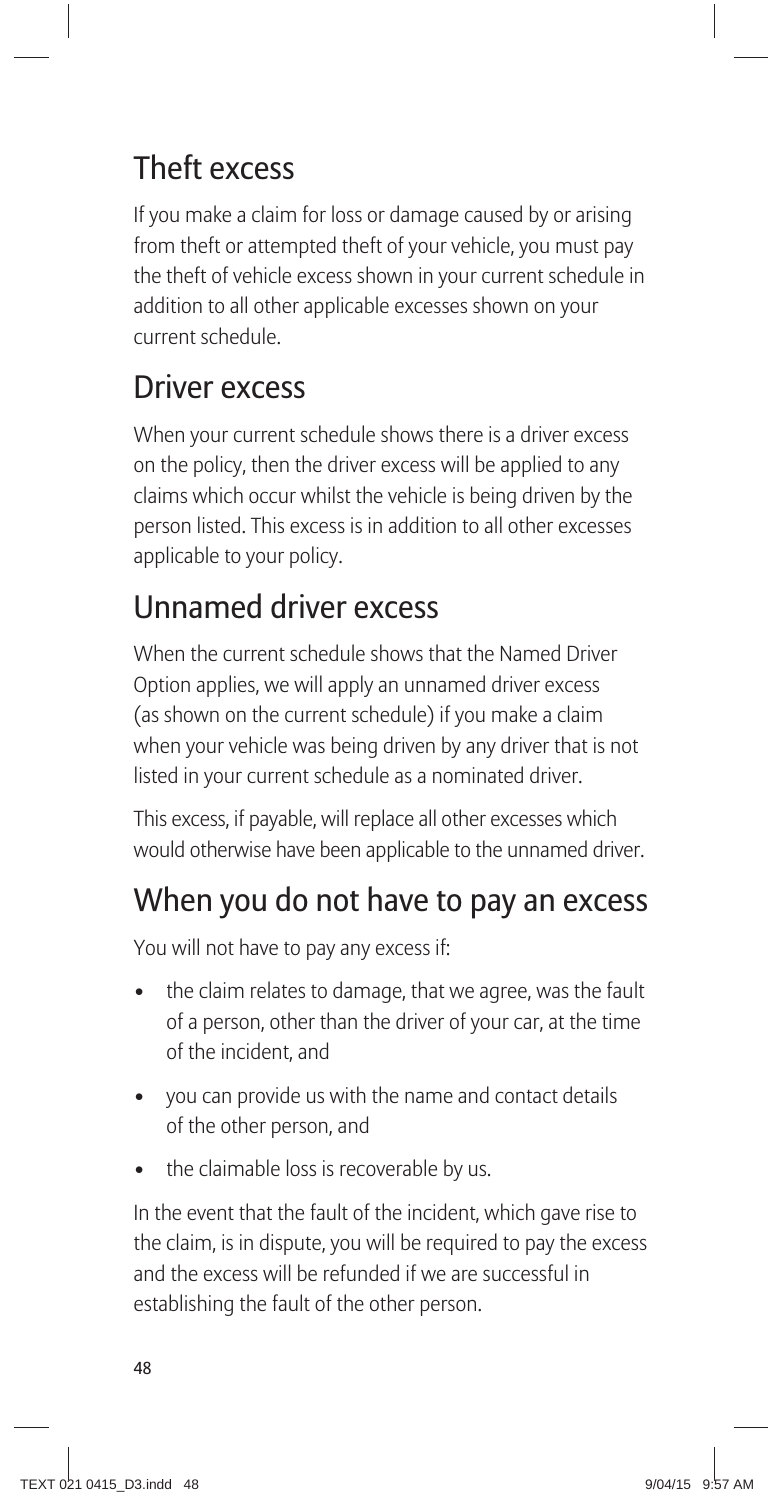You will not have to pay any age (young driver), undeclared young driver or inexperienced driver or driver excess if you are claiming for any of the following:

- windscreen or window glass damage only;
- theft;
- hail, storm or flood damage;
- malicious damage; or
- damage to your vehicle while parked.

## Deciding who is at fault

With regard to road accident liability, we will consider you to be "faultless" if we find that you are less than 50% to blame for any collision. We will be solely responsible for determining to what extent you contributed to the cause of an accident.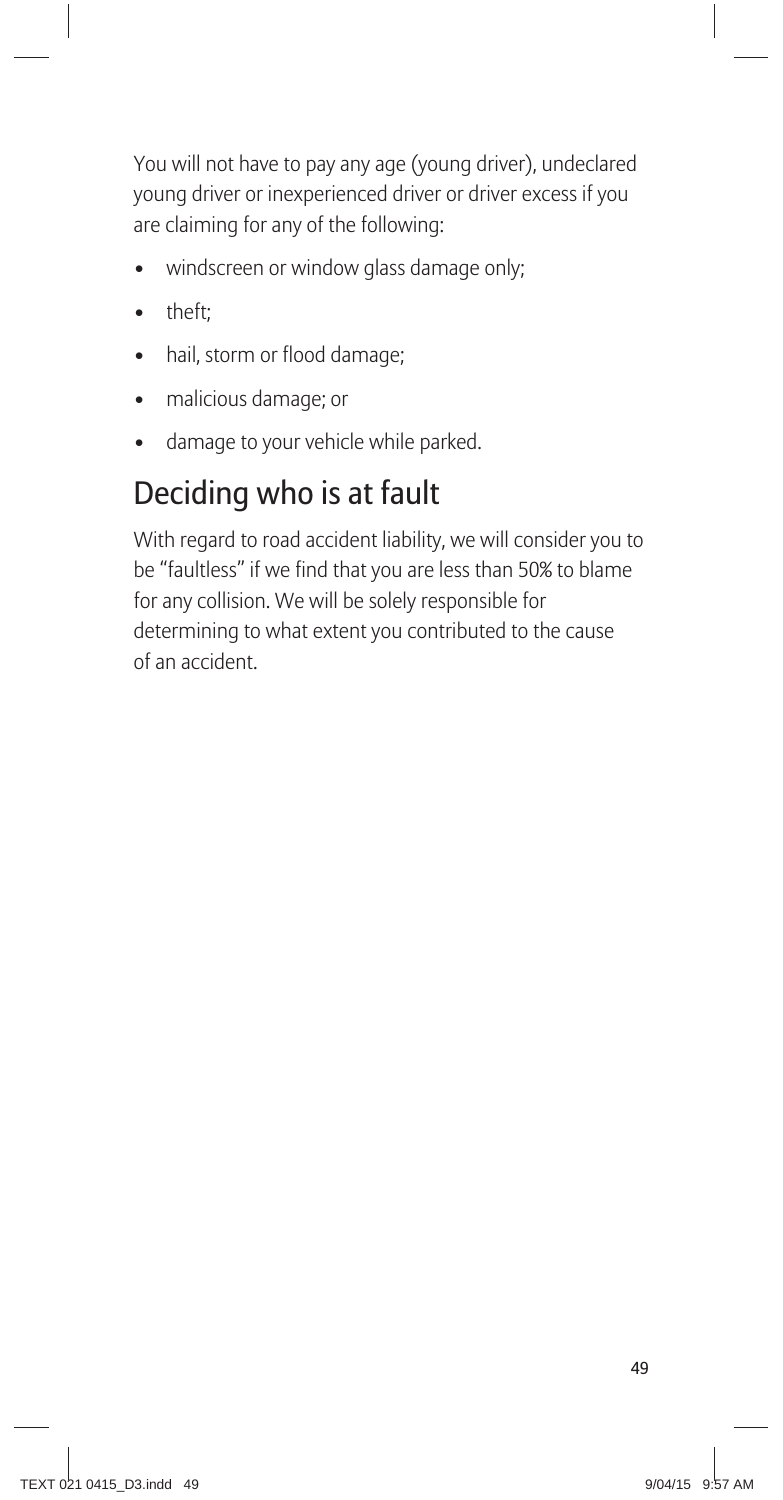# When you are not covered

## General exclusions applying to this Policy

This Policy excludes loss, damage, destruction, death, injury, illness, liability, cost or expense of any nature directly or indirectly caused by, contributed to by, resulting from, arising out of or in connection with any of the following, regardless of any other cause or event contributing concurrently or in any other sequence to the loss:

- 1. War, invasion, acts of foreign enemies, hostilities or warlike operations (whether war be declared or not), civil war, rebellion, revolution, insurrection, civil commotion assuming the proportions of or amounting to an uprising, military or usurped power, or
- 2. Any act(s) of terrorism that is directly or indirectly caused by, contributed to by, or in any way involves or is connected with biological, chemical, radioactive, or nuclear pollution or contamination or explosion.

 For the purpose of this exclusion, an act of terrorism includes any act, or preparation in respect of action, or threat of action designed to influence the government de jure or de facto of any nation or any political division thereof, or in pursuit of political, religious, ideological or similar purposes to intimidate the public or a section of the public of any nation by any person or group(s) of persons whether acting alone or on behalf of or in connection with any organisation(s) or government(s) de jure or de facto, and which:

- involves violence against one or more persons, or
- involves damage to property, or
- endangers life other than that of the person committing the action, or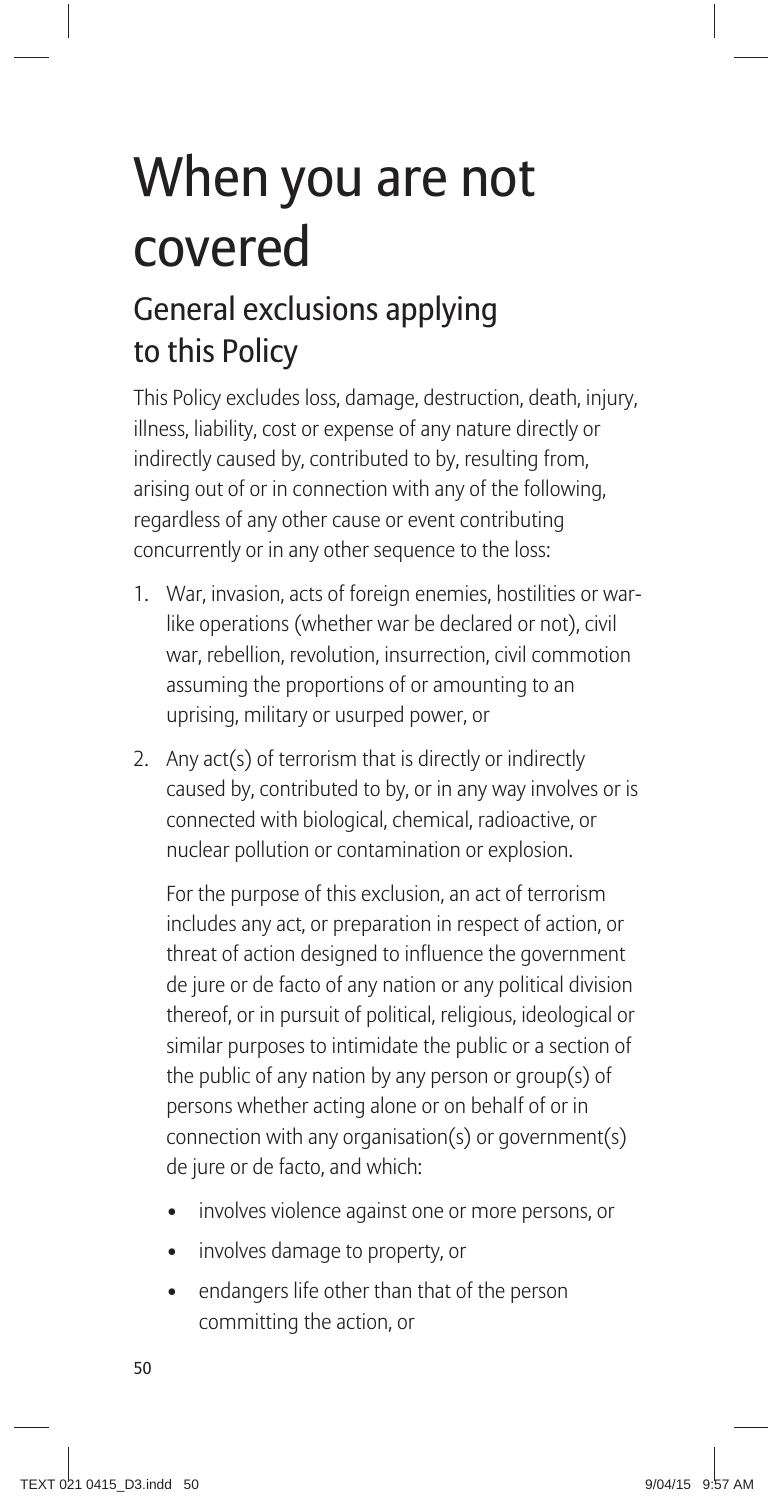- creates a risk to health or safety of the public or a section of the public, or
- is designed to interfere with or to disrupt an electronic system.
- 3. Radioactivity or the use, existence or escape of any nuclear fuel, nuclear material, or nuclear waste or action of nuclear fission or fusion.
- 4. We will not cover your legal liability for claims arising directly or indirectly out of or in any way connected with, the existance, at any time, of asbestos.

This Policy also excludes any loss, destruction, damage, death, injury, illness, liability, cost or expense of any nature directly or indirectly caused by, contributed to by, resulting from or arising out of or in connection with any action taken in controlling, preventing, suppressing, retaliating against, or responding to or in any way relating to 1, 2, 3 or 4 above.

## Additional exclusions applying to this Policy

#### Your Policy does NOT cover you for any loss or damage occurring if your vehicle:

- was not reasonably secured against further damage or theft, following an accident,
- was being driven by anyone:
	- who is a declined driver, or
	- who does not hold a legal driving licence to drive your vehicle in Australia, or
	- who is under the influence of alcohol or drugs, or
	- whose blood alcohol reading exceeds the legal limit (unless there is a law that says otherwise), or
	- who following an accident, refuses to provide or allow the taking of a sample of breath, blood or urine for testing analysis as required by the law of any State or Territory in which the accident occurred.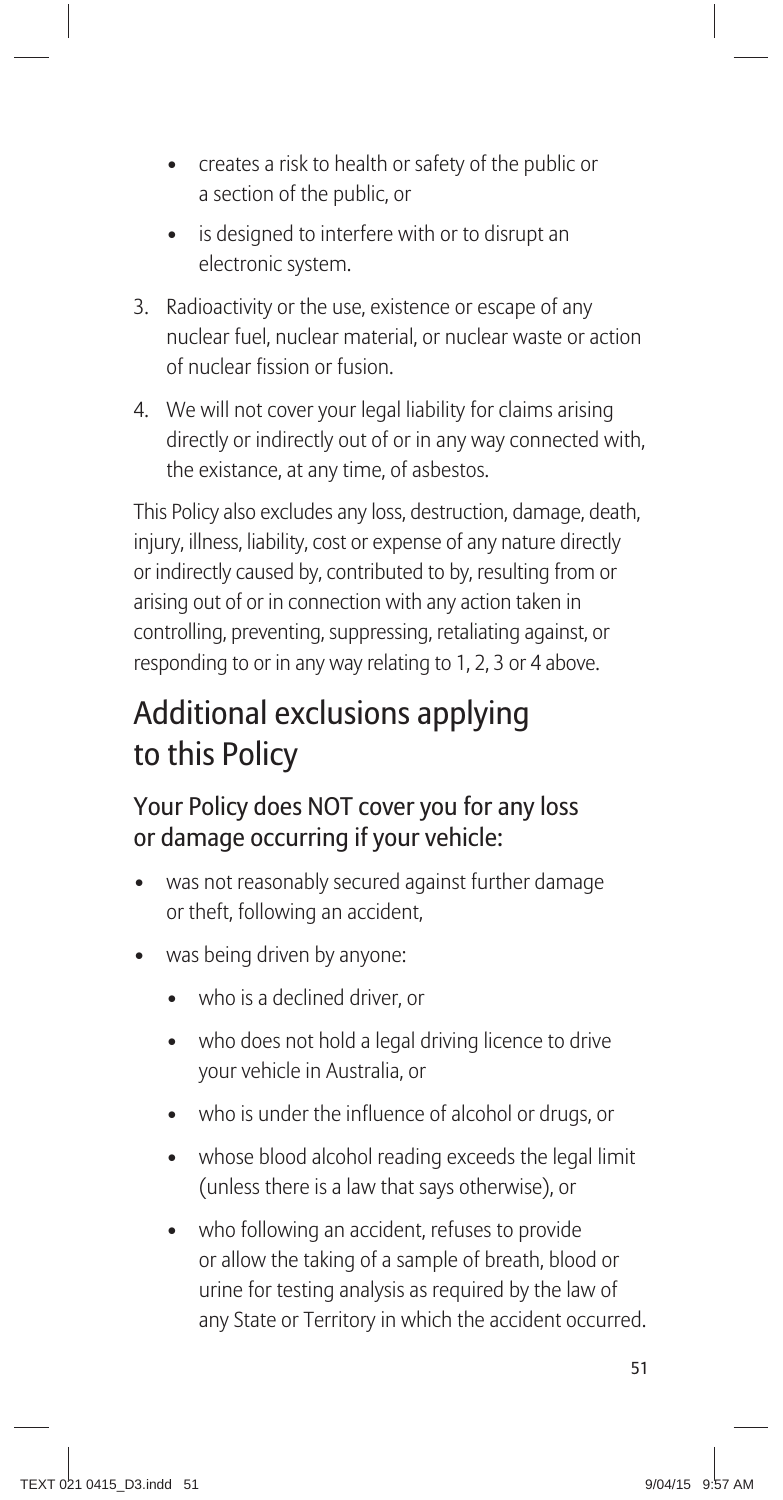However, we do cover you if you have allowed another person to drive your vehicle but you did not know or could not be reasonably expected to know that they were not so licensed or would be under the influence of alcohol or drugs.

 Where permitted by law, we reserve the right to recover the amount we pay from the driver of your vehicle at the time of the loss or damage.

- is stolen and you cannot use your vehicle except as may be covered under Hire Car costs following Theft under the section headed Additional benefits,
- has been modified in a way that materially increases its designed top speed or performance and we were not told this and agreed to it in writing,
- is being used to carry more passengers or carrying or towing a heavier load than it was designed for, unless you can prove that this did not contribute to the loss or damage,
- or an attached caravan or trailer was being used when you knew or should have known it was un-roadworthy or unsafe, unless you can prove that this did not contribute to the loss or damage,
- sustains loss or damage or liability whilst your vehicle is being used in any experiment or type of test or in preparation for or involved in racing, speed testing, reliability trial, pace making, hill climbing, trial or demonstration other than the purpose of selling the vehicle or involved in a defensive driving course. This does not include a car rally organised by a social club or like organisation if on public road(s) and the participants are complying with usual road rules,
- is let on hire or is being used by you or someone authorised by you to carry passengers for payment, other than private pooling arrangements,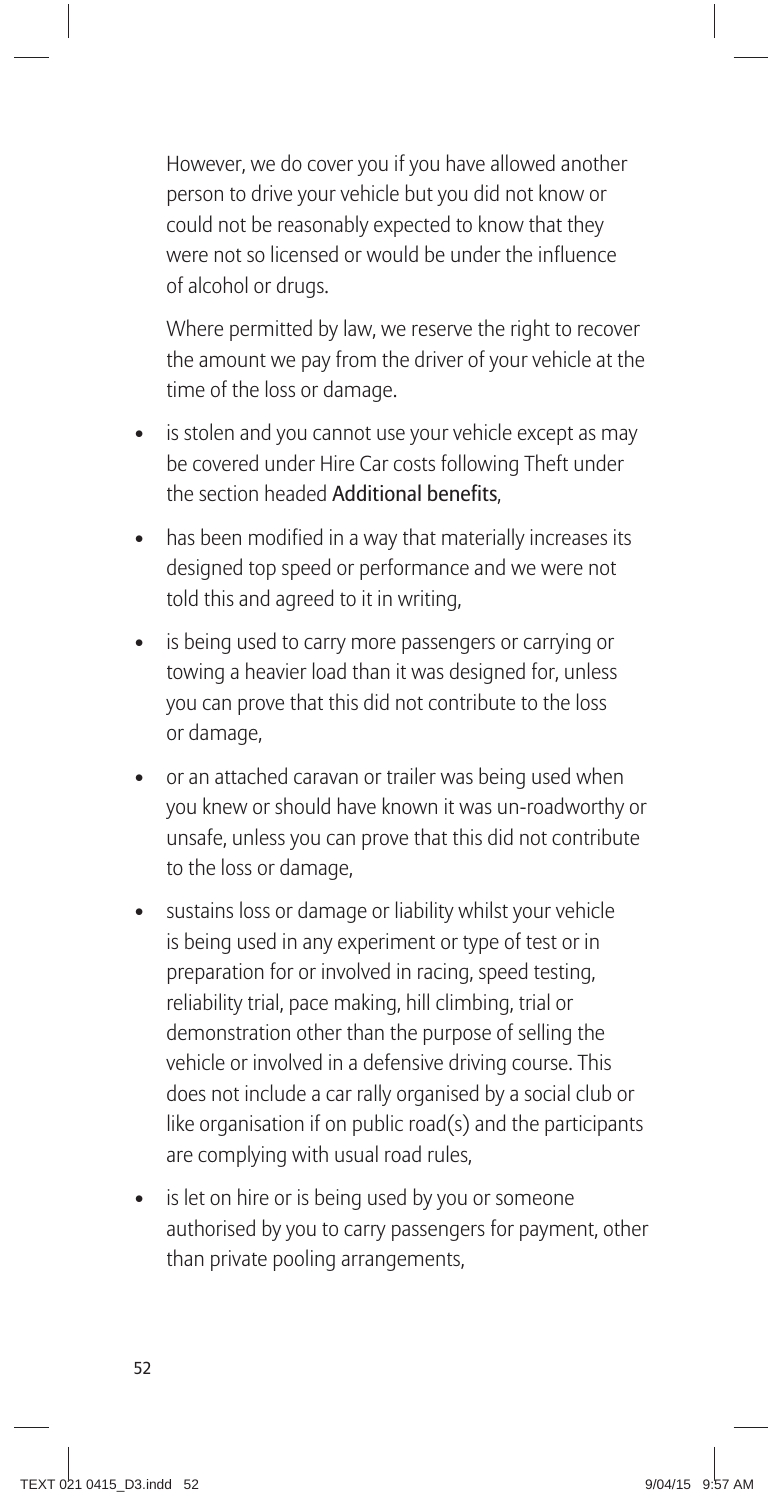- is used for purposes other than those shown in the Policy Schedule,
- is not registered for use on a public road,
- runs on rails or is designed to run in water such as in a lake or sea,
- has been legally seized or repossessed,
- is outside Australia except when being transported between places in Australia,
- is being used when it is an unsafe condition, and you knew or should have known that it was unsafe to use.

#### Your Policy does NOT cover you for any loss, damage or liability arising out of:

- your failure to comply with a condition of this Policy,
- your own intentional criminal or dishonest act or when the vehicle is being used for unlawful purposes,
- any intentional criminal or dishonest act by you or any person acting with your consent,
- the illegal carrying of quantities of inflammable liquids, gases or explosives,
- penalties, fines or awards of aggravated, exemplary or punitive damages made against you, a nominated driver, an authorised driver, or a passenger,
- incidents where there is insurance required by law that provides cover for your liability, or it was available to you, and you did not take it out,
- any disease that is transmitted by you, any member of your family who normally lives with you, a nominated driver, an authorised driver, or any passengers.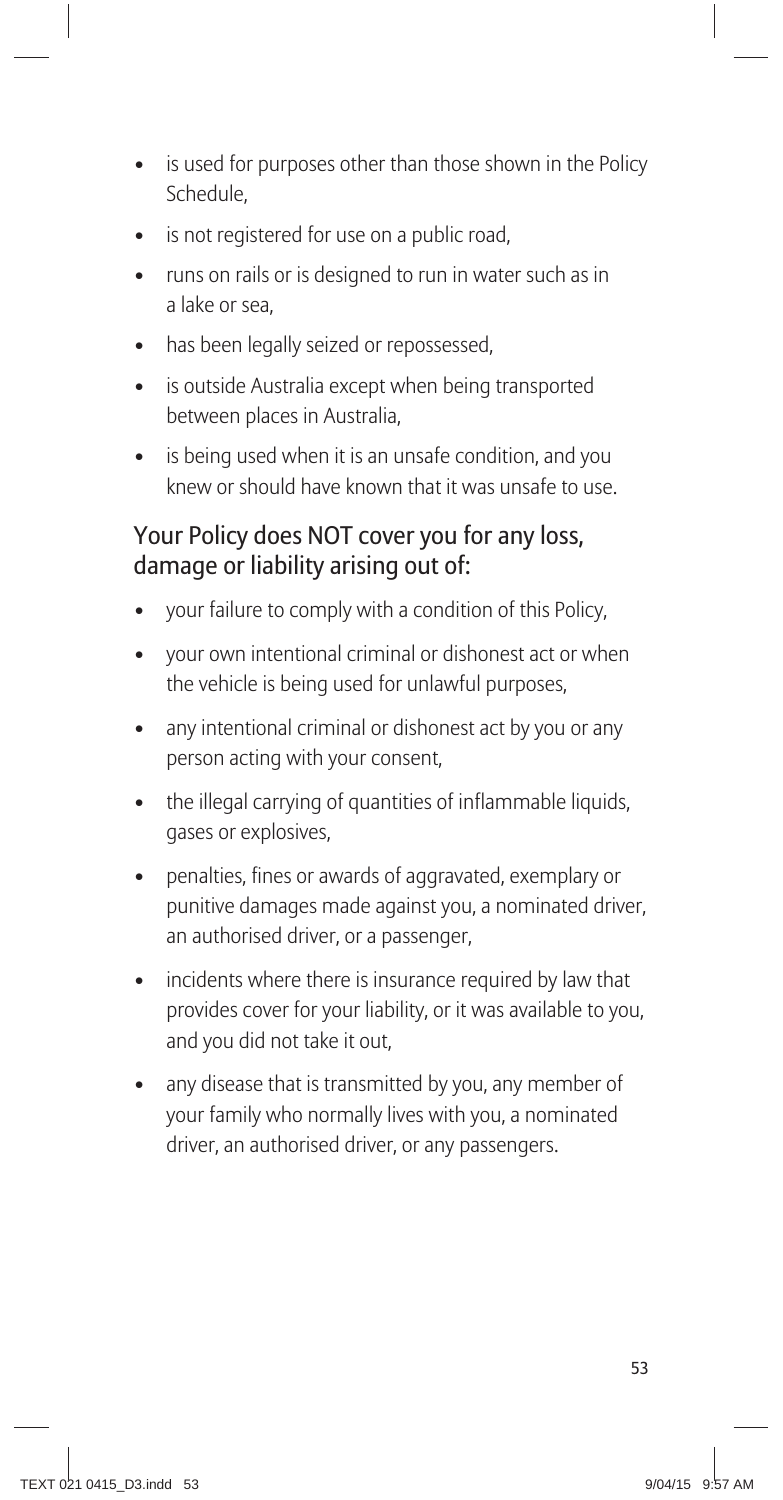# General conditions

These general conditions apply to all Sections of this Policy.

## Changes to your insurance details – what you must tell us

You must tell us immediately if during the period of insurance;

- the drivers of your vehicle change, or
- the place where your vehicle is regularly garaged/kept changes, or
- your vehicle is modified in a manner that affects its value or performance in any way, or
- the usage of your vehicle changes from private to business.

When we receive this information, we may:

- alter the terms and conditions of your policy, or
- charge you additional premium, or
- decide not to offer to renew your policy.

If you do not provide the information immediately we may not pay a claim under the policy.

Before we agree to renew your policy you must tell us if, during the current period of insurance, you or any person who is a driver of your vehicle has:

- been convicted of or had any fines or penalties imposed for a serious criminal and/or driving offence and/or any crime involving drugs, dishonesty, arson, theft (including stealing a motor vehicle), illegal use of a motor vehicle, fraud or violence against any person or property, or
- been convicted of or had any fines or penalties imposed for any driving related alcohol and/or drug offence, or
- had a driver's licence cancelled or suspended or been disqualified from holding a driver's licence for any period, or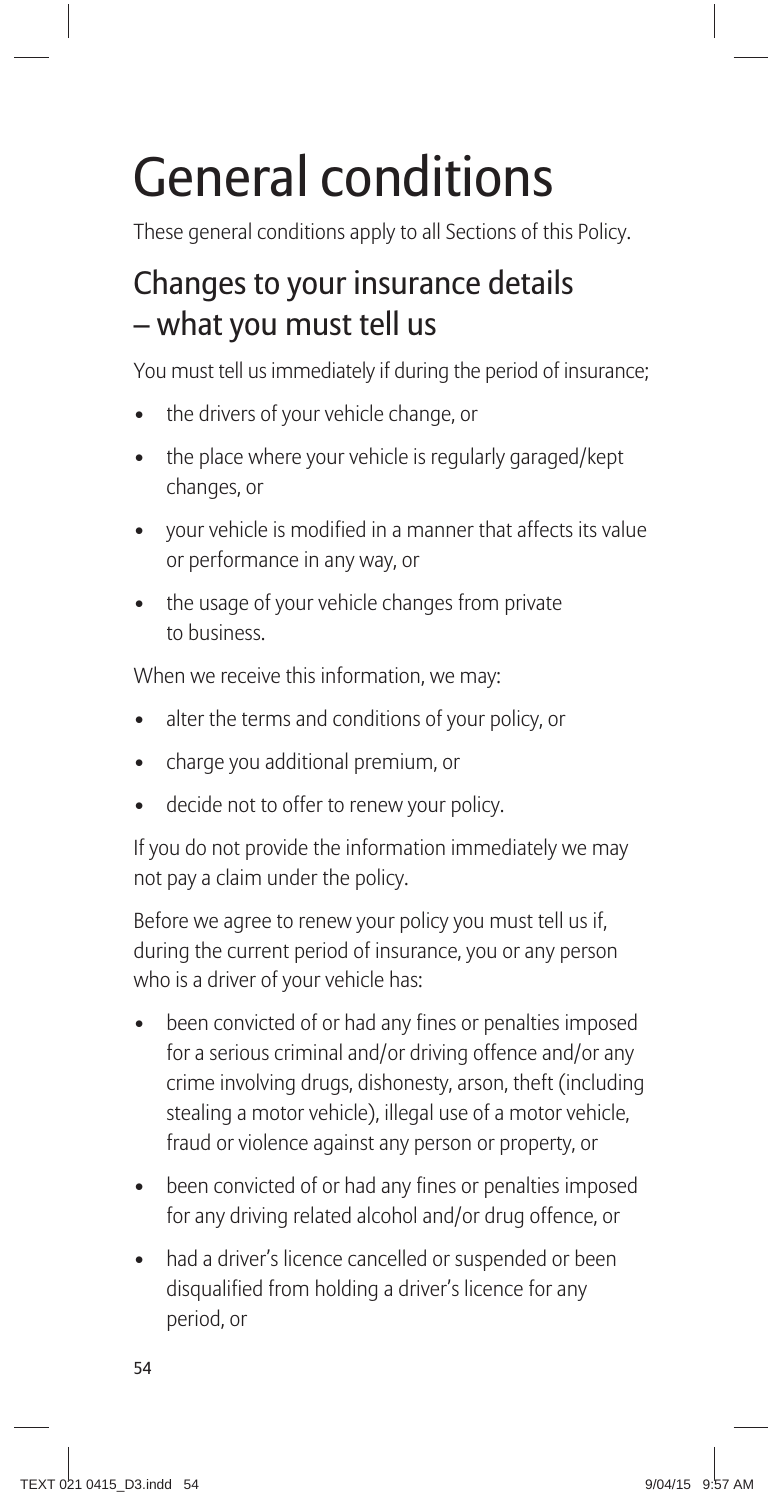- been responsible for causing any motor vehicle accident, or
- had any motor vehicle damaged or stolen.

For your assistance we have provided a full explanation of your Duty of Disclosure and the consequences of non-disclosure, under the heading Duty of Disclosure.

## Cancelling your Policy

#### How you may cancel this Policy

- You may cancel this Policy at any time by telling us in writing that you want to cancel it.
- Where "you" involves more than one person, we will only cancel the Policy when a written agreement to cancel the Policy is received from all persons named as the insured.

#### How we may cancel this Policy

- We may cancel this Policy in any of the circumstances permitted by law by informing you in writing.
- We will give you this notice in person or send it to your address last known to us.

#### The premium

We will refund to you the proportion of the premium for the remaining period of insurance.

#### **Notices**

Any notice we give you will be in writing, and it will be effective:

- if it is delivered to you personally, or
- if it is delivered or posted to your address last known to us.

It is important for you to tell us of any change of address as soon as possible.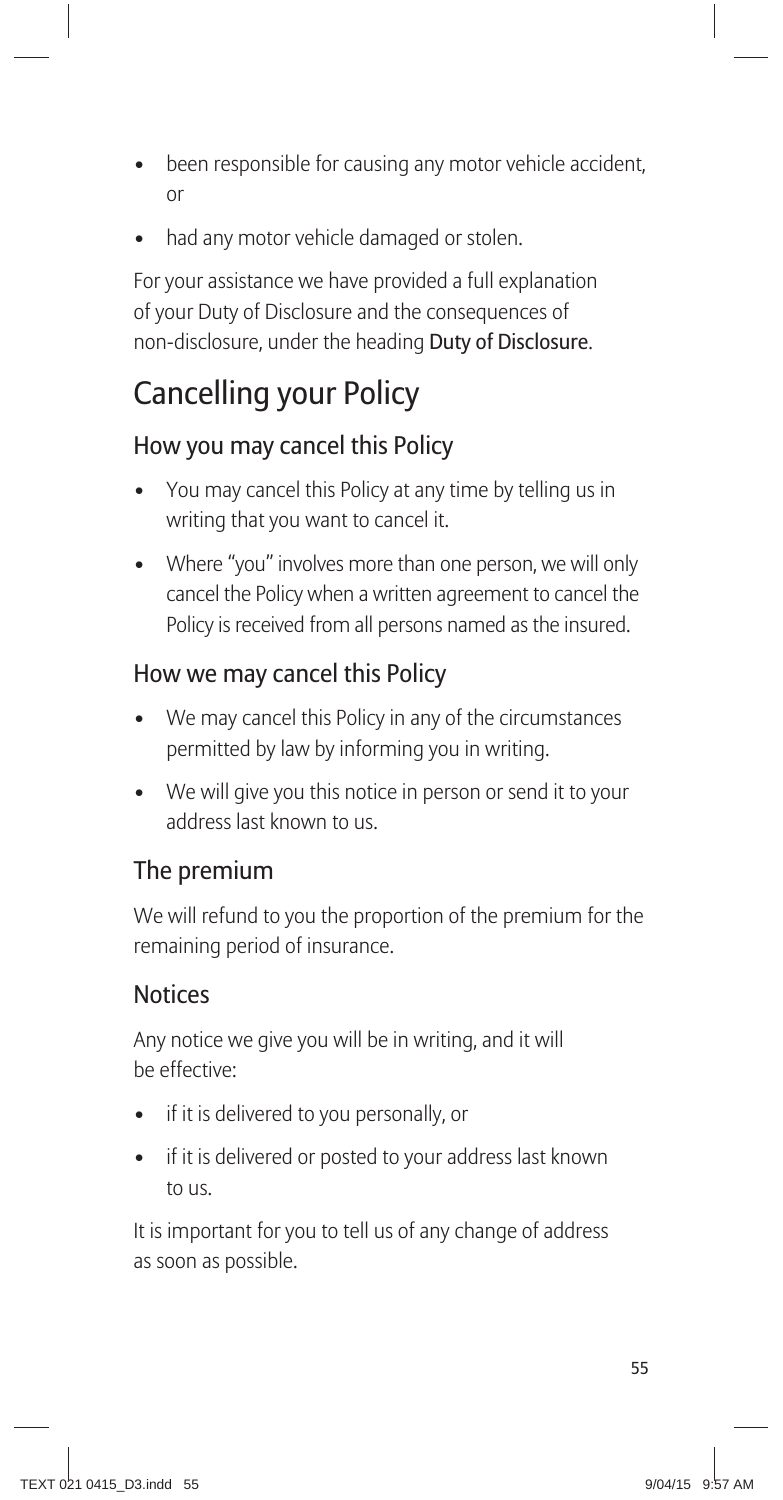# GST Notice

This policy has a GST provision in relation to premium and our payment to you for claims. It may have an impact on how you determine the amount of insurance you need. Please read it carefully. Seek professional advice if you have any queries about GST and your insurance.

#### Sums insured

All monetary limits in this policy may be increased for GST in some circumstances (see below).

#### Claim settlements – Where we agree to pay

When we calculate the amount we will pay you, we will have regard to the items below:

• Where you are liable to pay an amount for GST in respect of an acquisition relevant to your claim (such as services to repair a damaged item insured under the policy) we will pay for the GST amount.

 We will pay the GST amount in addition to the sum insured/limit of indemnity or other limits shown in the policy or in the schedule.

 If your sum insured/limit of liability is not sufficient to cover your loss, we will only pay the GST amount that relates to our settlement of your claim.

 We will reduce the GST amount we pay for by the amount of any input tax credits to which you are or would be entitled.

• Where we make a payment under this policy as compensation instead of payment for a relevant acquisition, we will reduce the amount of the payment by the amount of any input tax credit that you would have been entitled to had the payment been applied to a relevant acquisition.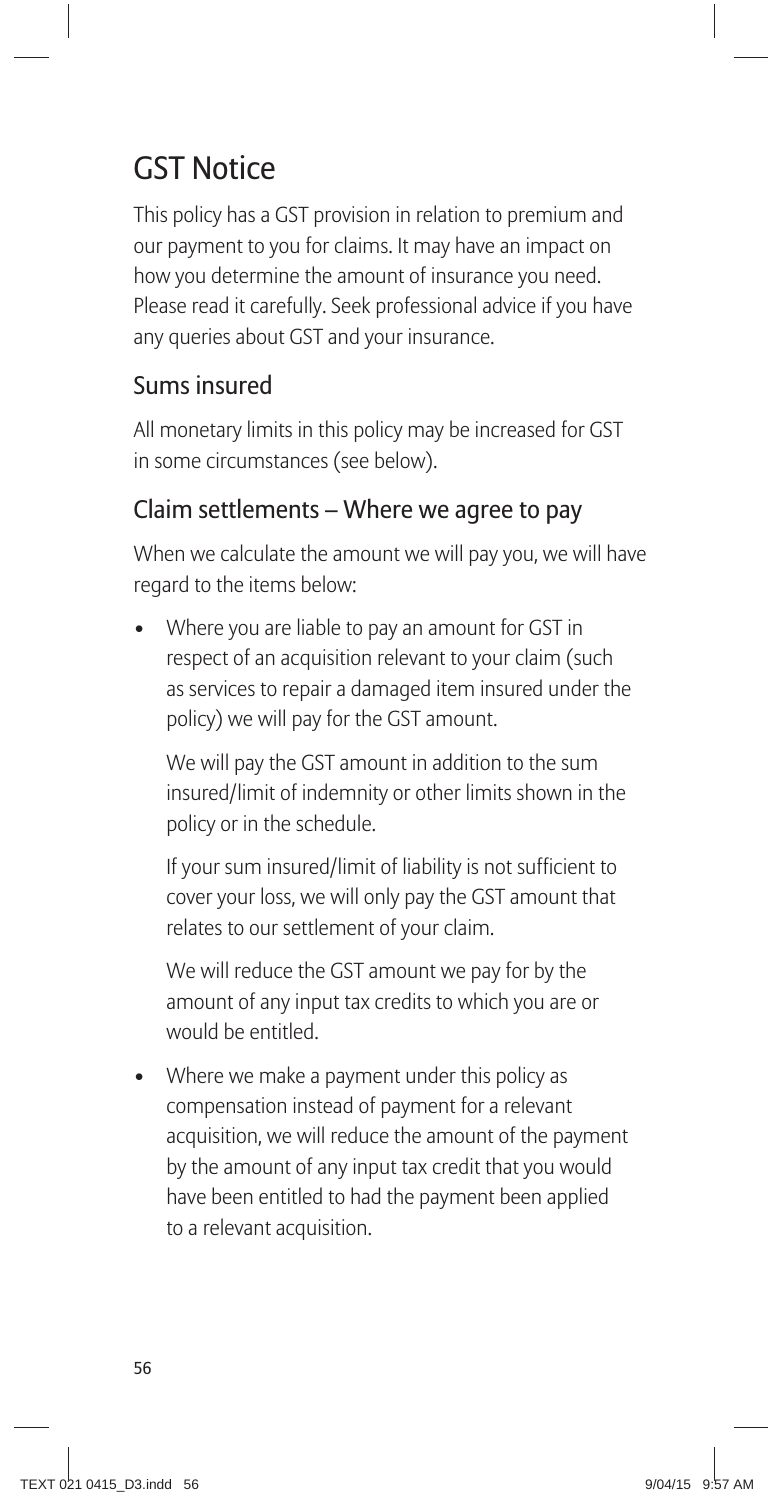• Where the policy insures business interruption, we will (where relevant) pay you on your claim be reference to the GST exclusive amount of any supply made by your business that is relevant to your claim.

#### Disclosure – Input tax credit entitlement

If you register, or are registered, for GST you are required to tell us your entitlement to an input tax credit on your premium. If you fail to disclose or understate your entitlement, you may be liable for GST on a claim we may pay. This policy does not cover you for this GST liability, or for any fine, penalty or charge for which you may be liable.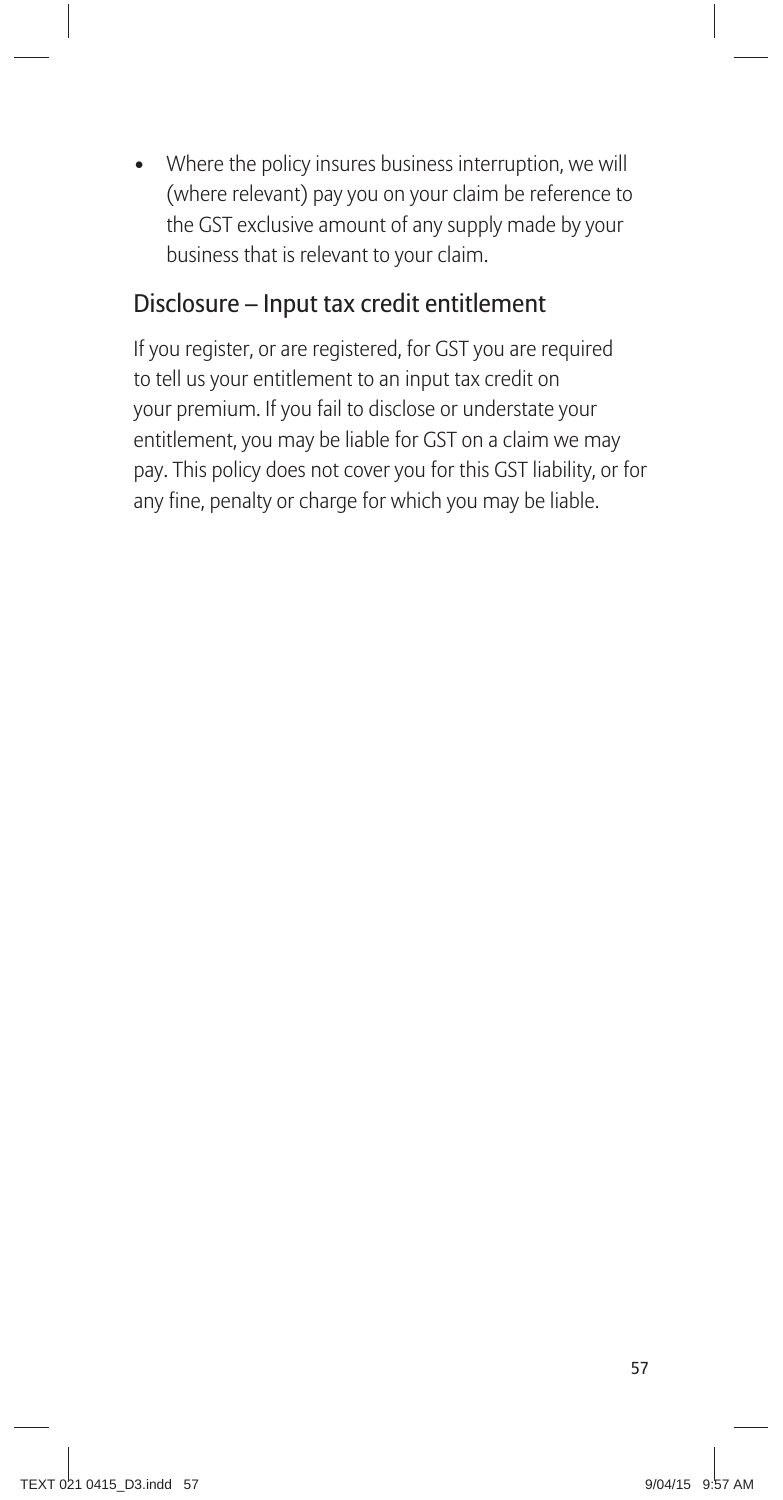# Claims

## What you must do after an accident

If an incident happens which may give rise to a claim you must:

- take all reasonable steps to secure your vehicle to prevent further loss, damage or liability,
- notify the police immediately if your vehicle or any of your property is stolen or maliciously or intentionally damaged,
- tell us or your Insurance Broker as soon as possible and we will provide you with a claim form and advice on what to do,
- supply us with all information we require to settle or defend the claim,
- notify us of any other insurance covering the same loss, damage or liability,
- give us all reasonable help and information that we request, which may include attending court to give evidence. You must do this even if we have paid your claim because we may try to recover our payment to you from the responsible person or we may want to defend a claim made against you,
- co-operate with us fully in any action we take if we have a right to recover any money payable under this Policy from any other person,
- send to us immediately any letter or communication from other parties,
- tell us immediately of any notice of impending prosecution or details of any inquest or official inquiry.

If you are making a claim for legal liability, you may make a written request to us to agree that you are covered in respect of the claim.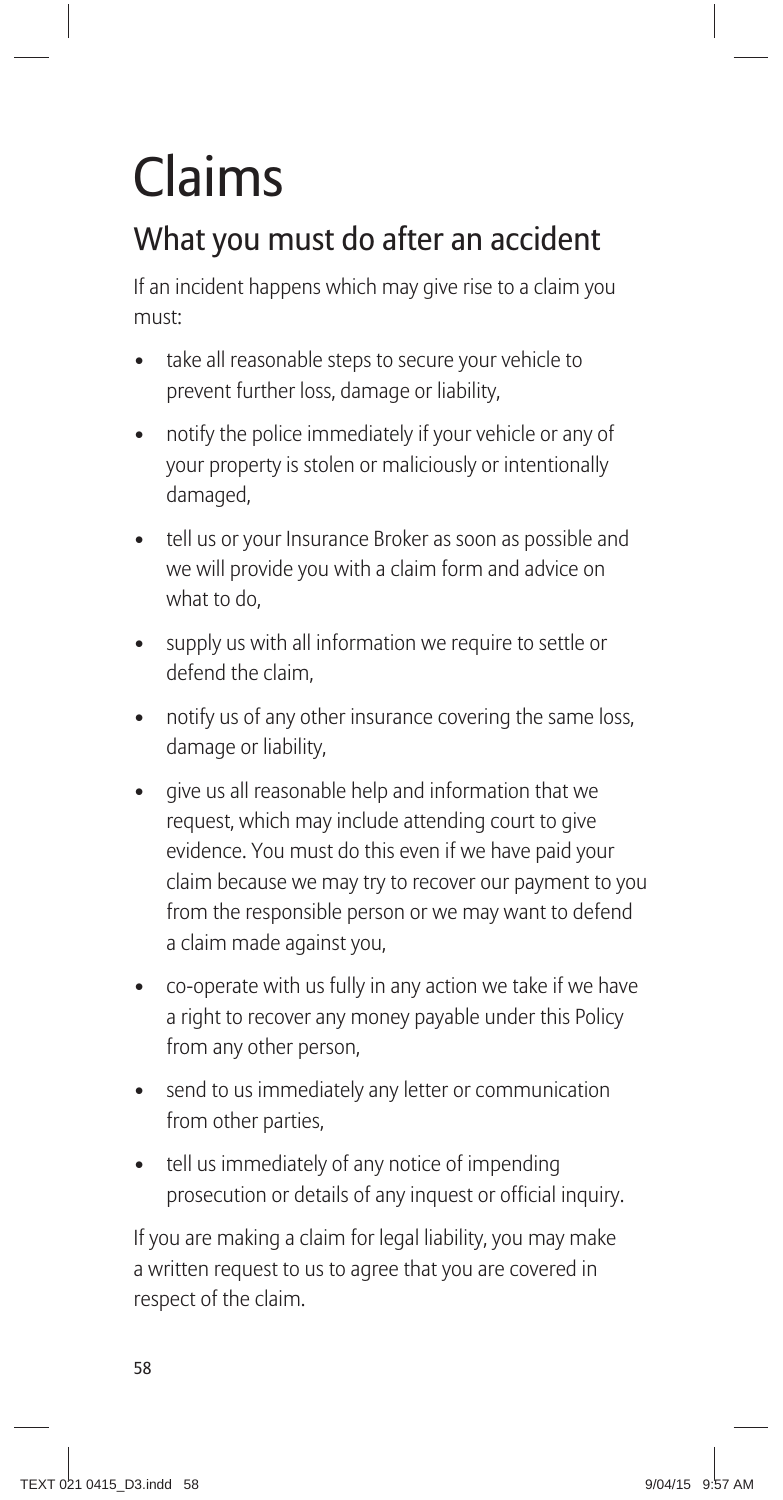In an emergency outside normal business hours you may ring our emergency service on 13 1000 for assistance.

If in doubt at any time, contact us or your Insurance Broker.

## What you must NOT do after an accident

In the event of an incident that may give rise to a claim, you must NOT:

- admit liability if an accident occurs which is likely to result in someone claiming against you,
- make an offer, settlement, promise or payment,
- incur any costs or expenses without our written consent, in respect of any right or claim which may be the subject of a claim by you against us under this Policy,
- authorise repairs to your vehicle without our prior consent.

However you may authorise:

- the fitting of an identical replacement windscreen or window glass,
- emergency repairs up to \$1,000 (over and above any applicable excesses) if you are more than 100 kilometres from the normal nightly parked address and they are necessary to enable you to continue your journey.

## What we do

We may take over and conduct the defence or settlement of any claim or issue legal proceedings for damages. If we do this we will do it in your name. We have full discretion in the conduct of any legal proceedings and in the settlement of any claim. You must co-operate by giving us any statements, documents or assistance we require. This may include giving evidence in any legal proceedings.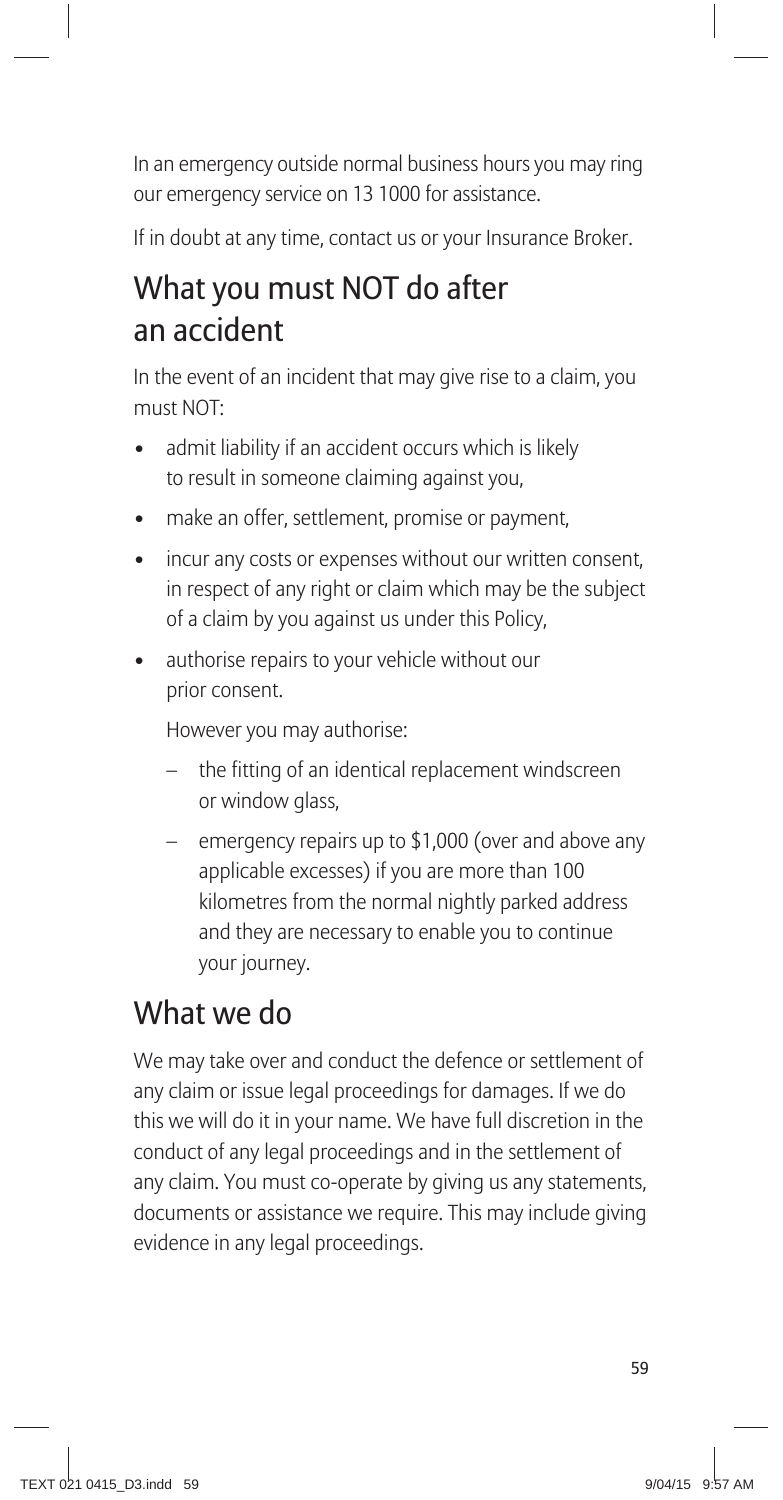## What can affect a claim

We will reduce the amount of a claim by the excess shown in the Policy Terms and Conditions or on the Policy Schedule.

We may refuse to pay a claim if you are in breach of your Duty of Disclosure or any of the conditions of this Policy, including any endorsements noted on or attached to the Policy Schedule.

We pay only once for loss or damage from the same event covered by this Policy even if it is covered under more than one section of the Policy.

We may be entitled to refuse to pay or to reduce the amount of a claim if:

- it is in any way fraudulent, or
- any fraudulent means or devices are used by you or anyone acting on your behalf to obtain any benefits under this Policy.

## Choice of repairer

Allianz can assist you in selecting a suitable repairer to repair the damage to your vehicle; however you also have the right to choose your own repairer. In both instances we will work closely with the repairer to strive to achieve the best repair outcome for you however we may require a second quotation from a repairer chosen by us. We will then choose (subject to any relevant policy limits) to:

- authorise the repairs at your repairer of choice;
- pay you the reasonable cost of repairing your vehicle; or
- move your vehicle to a repairer we both agree will repair your vehicle. In the instance that we both agree to move your vehicle we will provide you with a rental car for up to three days in addition to any other benefit provided under your policy.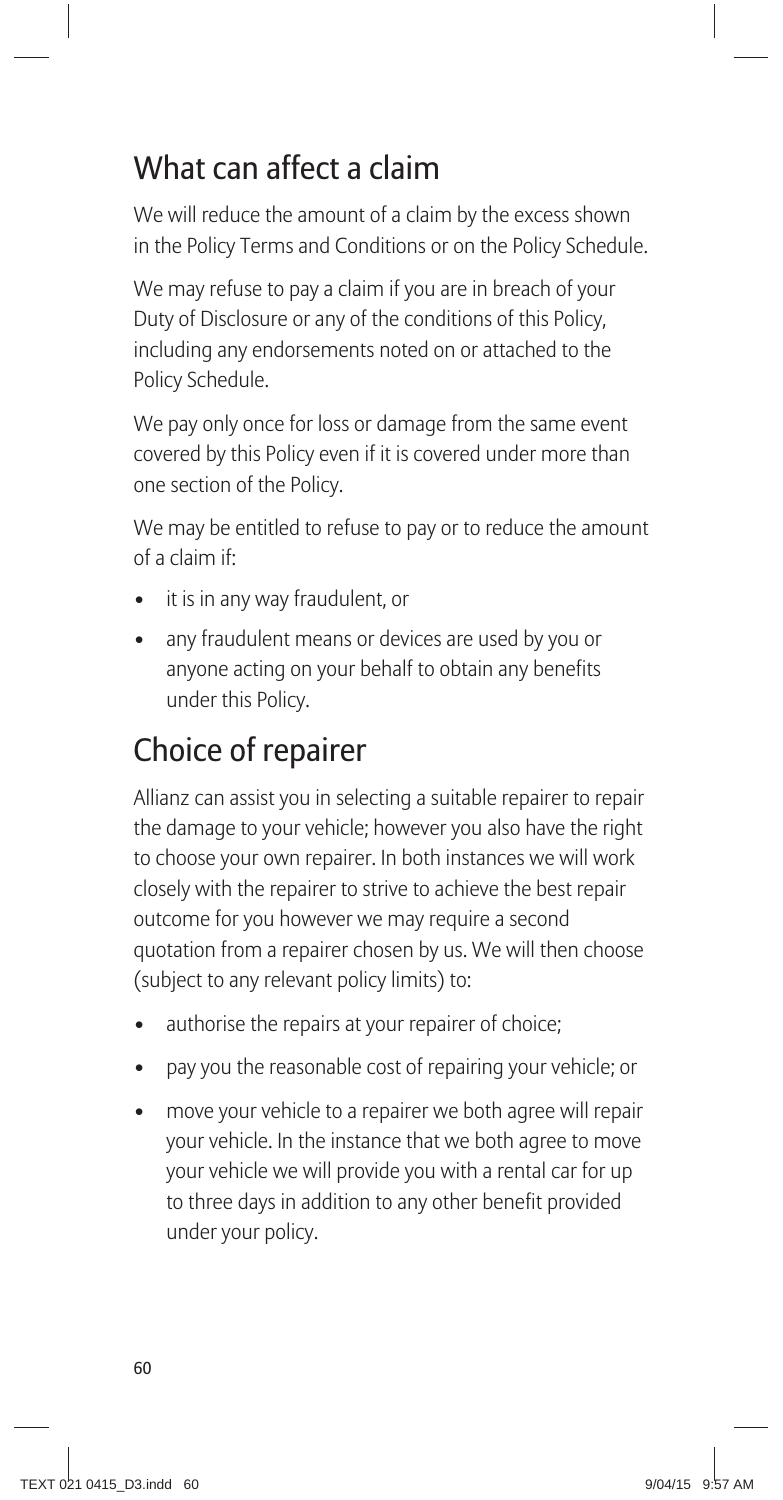# Authorising repairs

- Where you have comprehensive cover you may only authorise emergency repairs as detailed under What you must NOT do after an accident. You cannot authorise further repairs to your vehicle without our prior consent.
- Before we make a decision regarding your claim and repairs to your vehicle, we may need to inspect your vehicle. A motor vehicle assessor will be appointed by us. We or our assessor will make the necessary arrangements with you.
- Where diagnosis (such as the stripping of engine) is required to determine if there has been an accident covered by this policy, if you or we incur costs for such diagnosis and reassembly and:
	- the claim is subsequently accepted as valid by us, we will bear these costs subject to sum insured/limits of liability; and
	- if the claim is not lodged or the claim is not subsequently accepted by us, you agree to pay for the diagnosis and reassembly costs.

### Spare parts, extras and accessories

If we are unable to repair the part, we use new, recycled or reconditioned parts that meet the requirements of Australian Design Rules (ADR). If such parts are not available or appropriate, parts from alternative distribution channels may be used.

We will not pay any amount greater than the maker's last list price in Australia (together with a reasonable charge for fitting) for the supply of any spare part, extra or accessory. In the event that any spare part, extra or accessory cannot be obtained immediately, we may choose to pay you the value of the spare part, extra or accessory (together with a reasonable charge for fitting) rather than supply the spare part, extra or accessory.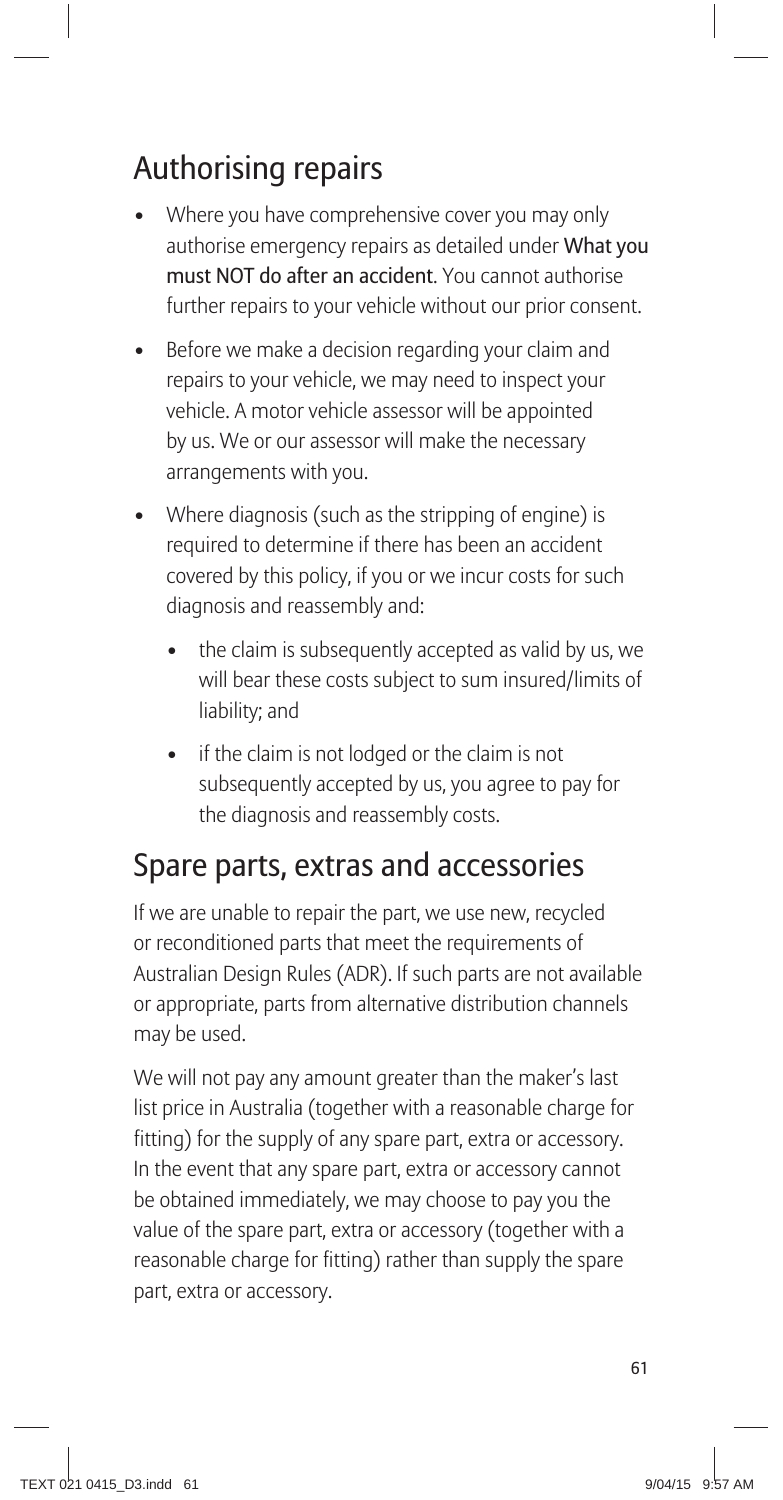# Sublet repairs

If your vehicle requires us to engage the services of a specific specialist repairer and or supplier, we may sublet that component to such repairer or supplier.

### Guarantee and warranty

We guarantee materials and workmanship on repairs we authorise to your vehicle, for the life of your vehicle. For entitlement to any repairs under this guarantee you must first allow us to inspect the vehicle and we must agree that repairs are necessary.

## Imported vehicles

If your vehicle has been imported and any part is not available in Australia, we will only pay for the cost of parts used in the repair of your vehicle up to the manufacturer's recommended list price in Australia.

If there is a delay in the repair process due to the importation of parts, you are not covered for any loss of use of your vehicle during that time.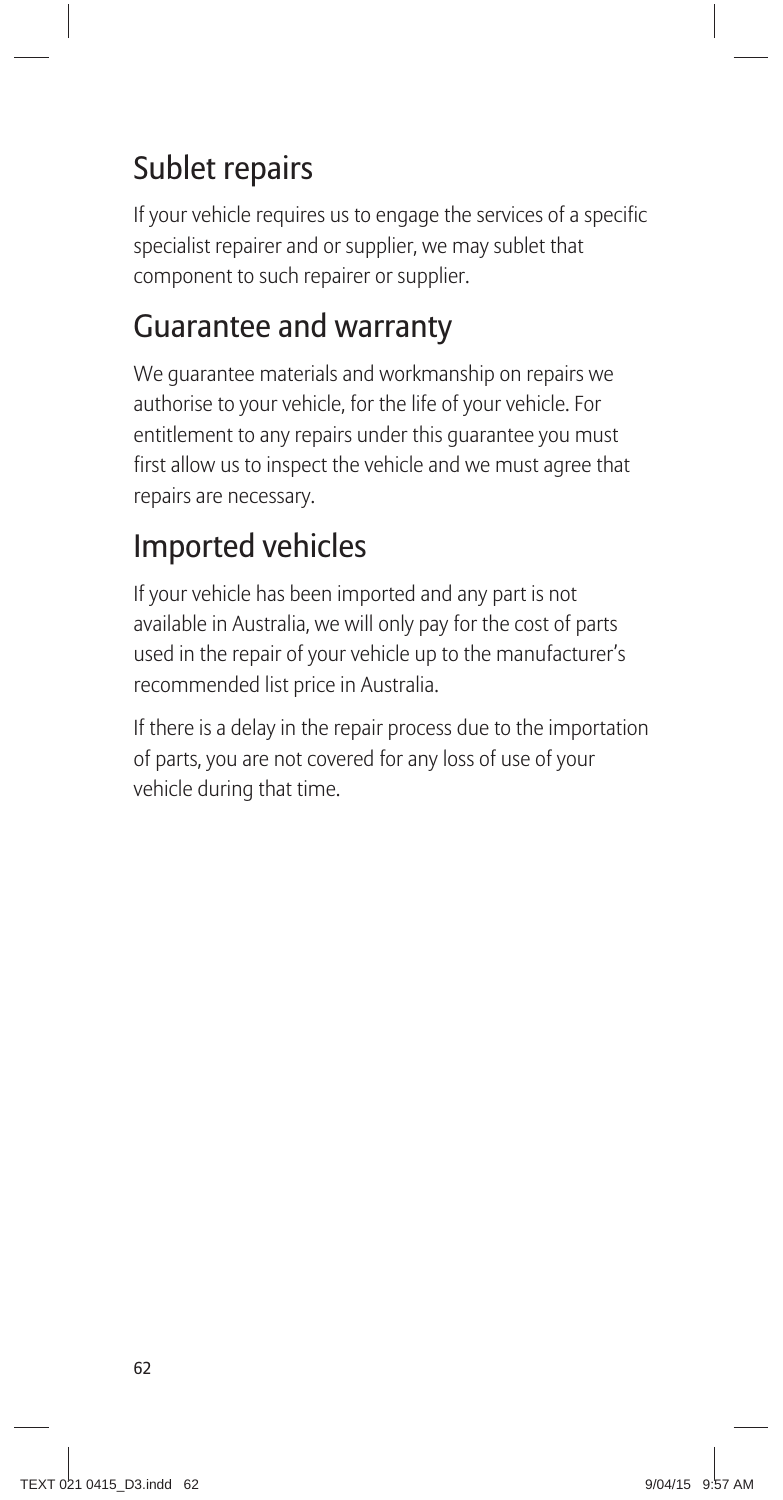This page has been left blank intentionally.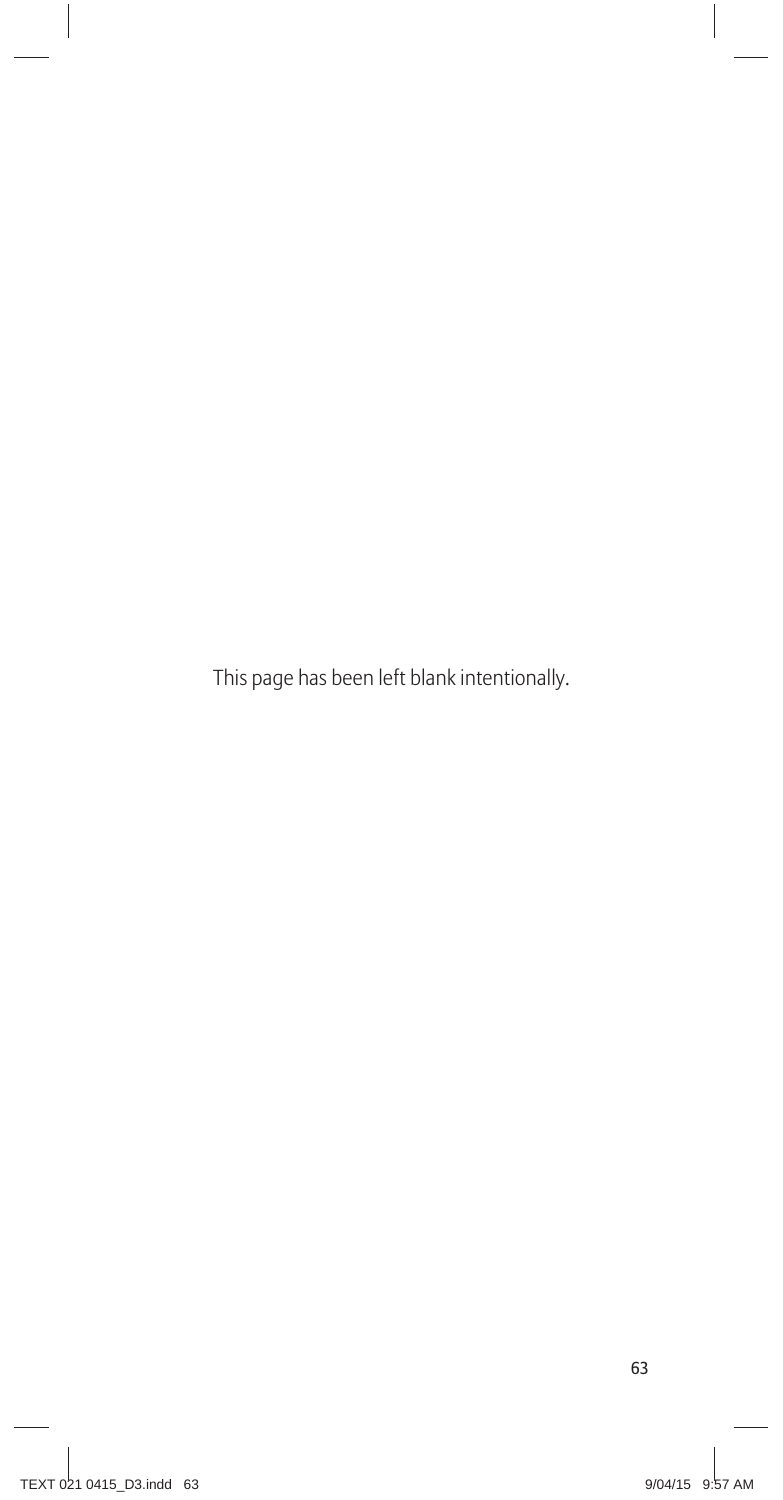This page has been left blank intentionally.

Text 021 04.15